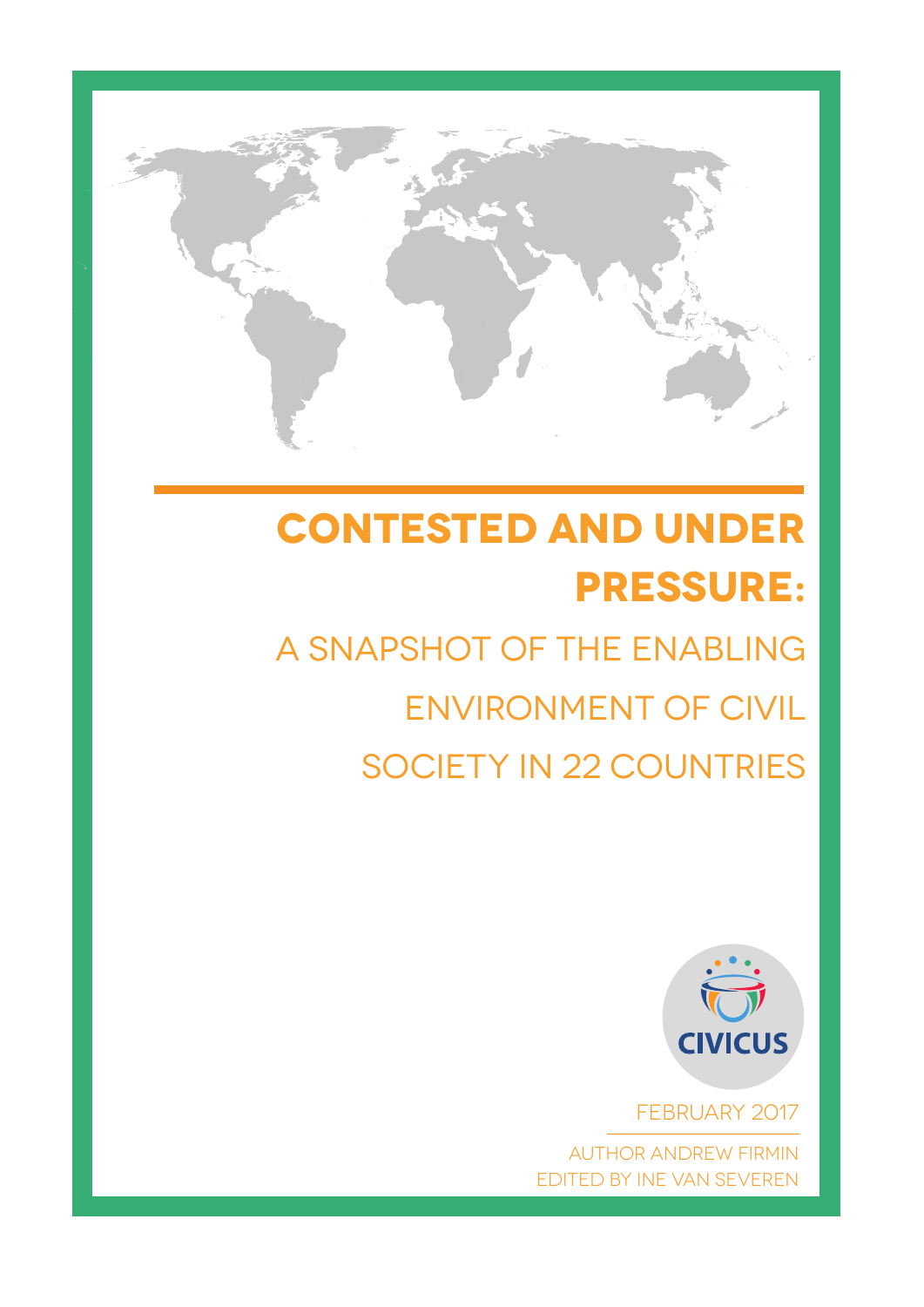# **CIVICUS**

#### **Who We Are**

CIVICUS is a global alliance of civil society organisations and activists dedicated to strengthening citizen action and civil society around the world. Founded in 1993, CIVICUS strives to promote marginalised voices, especially from the Global South, and has members in countries throughout the world.

Authored by Andrew Firmin, edited by Ine Van Severen. We wish to express our sincere thanks to ICNL and the 22 EENA national CSO partners

This report is prepared by CIVICUS: World Alliance for Citizen Participation through the Civic Space Initiative, implemented in partnership with the ARTICLE 19, the International Center for Not-for-Profit Law (ICNL), and the World Movement for Democracy with support from the Government of Sweden.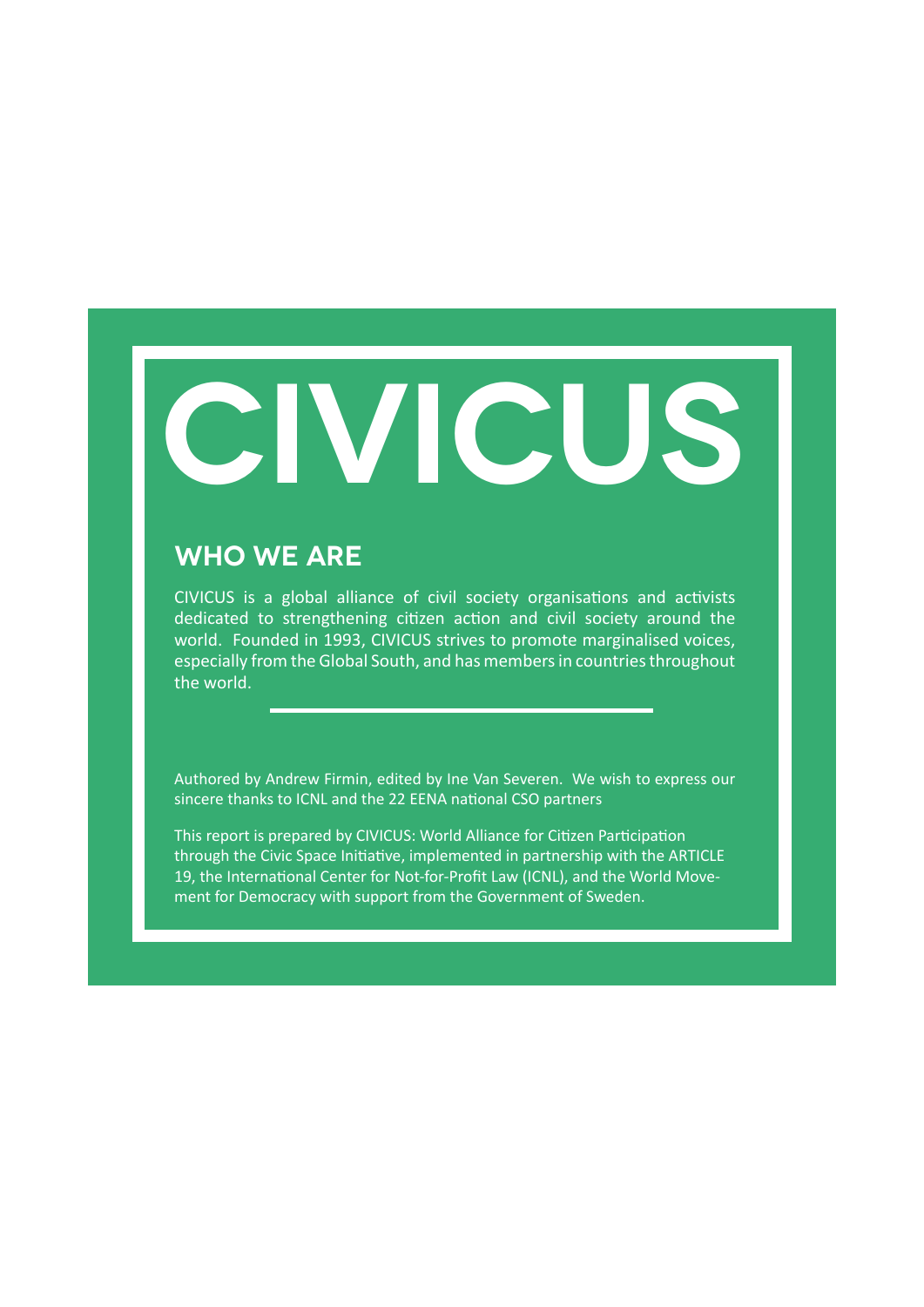# CONTENTS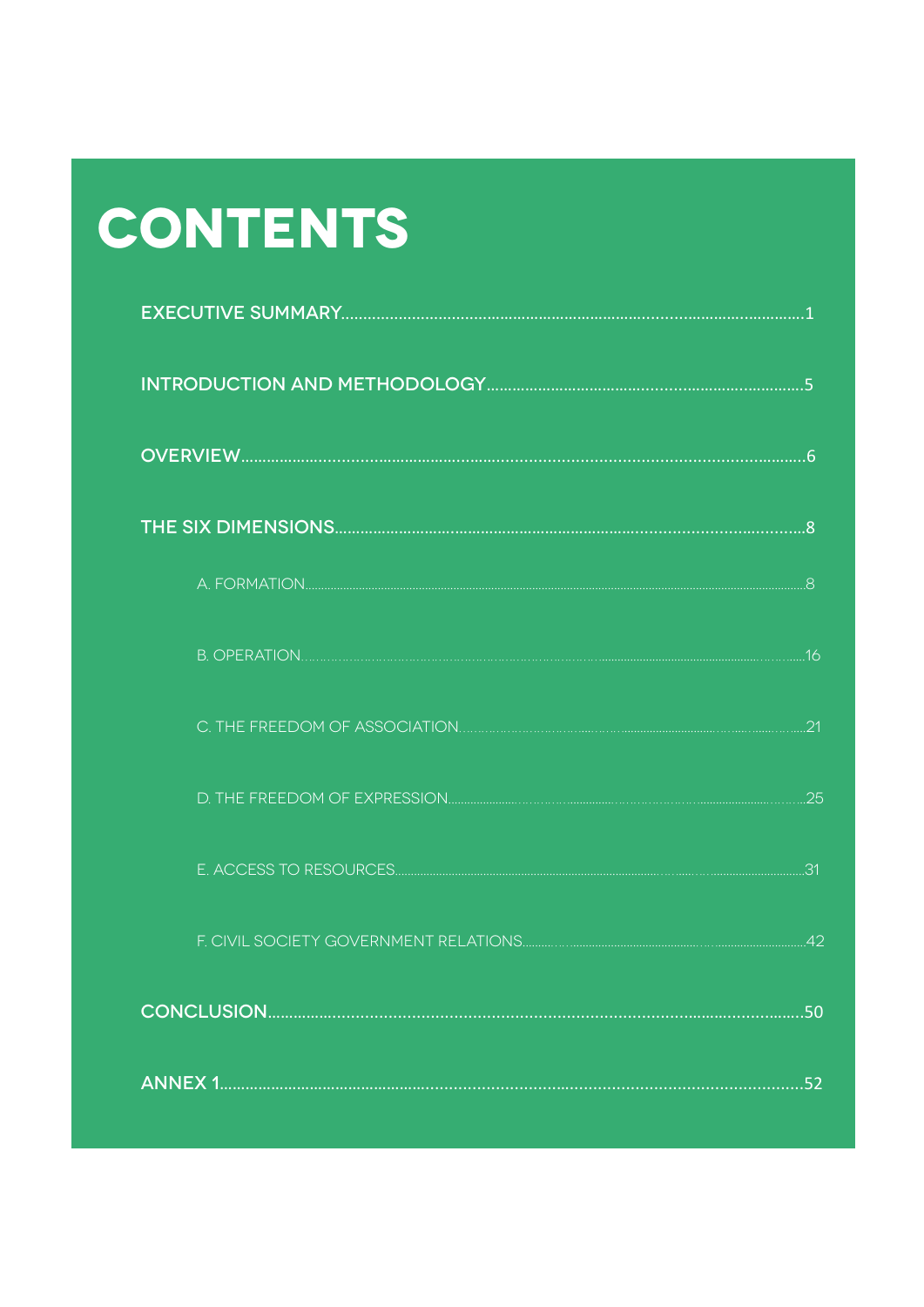# **Executive summary**

#### Introduction and methodology

Between 2013 and 2016, civil society in 22 countries carried out an Enabling Environment National Assessment (EENA). The EENA is a civil society-led process that analyses the extent to which national conditions enable the work of civil society.1 The EENA analysis explores in particular how laws and regulations relating to civil society are implemented in practice, and how they impact on civil society. The assessments, led by national civil society partners, employed a common methodology that encompassed interviews with key stakeholders, consultations, focus groups and desk research. In every country, six core dimensions were assessed: the ability of civil society groups to form, operate and access resources all aspects of the freedom of association - plus the freedoms of peaceful assembly and expression, and relations between civil society and governments.

#### Key overall findings

Civil society organisations (CSOs) should be able to form and function independently and without having to seek permission from or notify state agencies: this should be recognised as international best practice. However, across the 22 EENA countries, CSOs of many kinds must register with or notify the authorities when they form, and seek legal existence. Several countries have notification regimes - in which CSOs can form, operate, hold events, communicate and receive resources without having to receive prior permission from state agencies - and, while falling short of best practice, these are recognised to be more enabling than approval regimes, in which CSOs must seek permission to carry out these core functions.

The EENA research reveals that in many cases, CSOs are not free to act without the state's permission. This is the case even in several countries where notification regimes exist on paper but do not apply in practice, as state agencies, officials and security forces assume powers to veto CSO activities. The impact of these constraints is to absorb the energy and resources of civil society, and reduce its ability to respond creatively to the challenges of the day.

Across the EENA countries, civil society's assessment is that the laws and regulations that affect civil society are often disenabling. Such laws and regulations frequently undermine provisions in constitutions that claim to recognise the importance of citizens' participation. In a number of countries, laws have been passed in recent years that worsen the environment for civil society by restricting the fundamental civil society rights of association, peaceful assembly and expression. Restrictions are often made on grounds such as the protection of national security and public order, and the prevention of terrorism, but they have the effect of making it harder for CSOs to form and function. Across the 22 countries, many more disenabling laws than enabling laws have recently been passed.

Challenges also arise from inadequate and incoherent legal and regulatory regimes that have not kept pace with the contemporary development of civil society. Laws and regulations are disenabling wherever they leave scope for their

<sup>1</sup> The 22 EENA countries are: Benin, Bolivia, Brazil, Burkina Faso, Cambodia, Cameroon, Colombia, Honduras, India, Jordan, Lebanon, Mexico, Mozambique, Nepal, Nigeria, Panama, the Philippines, South Africa, Tajikistan, Tunisia, Uganda, and Zambia. See Annex 1 for a list of national partners and dates of assessments.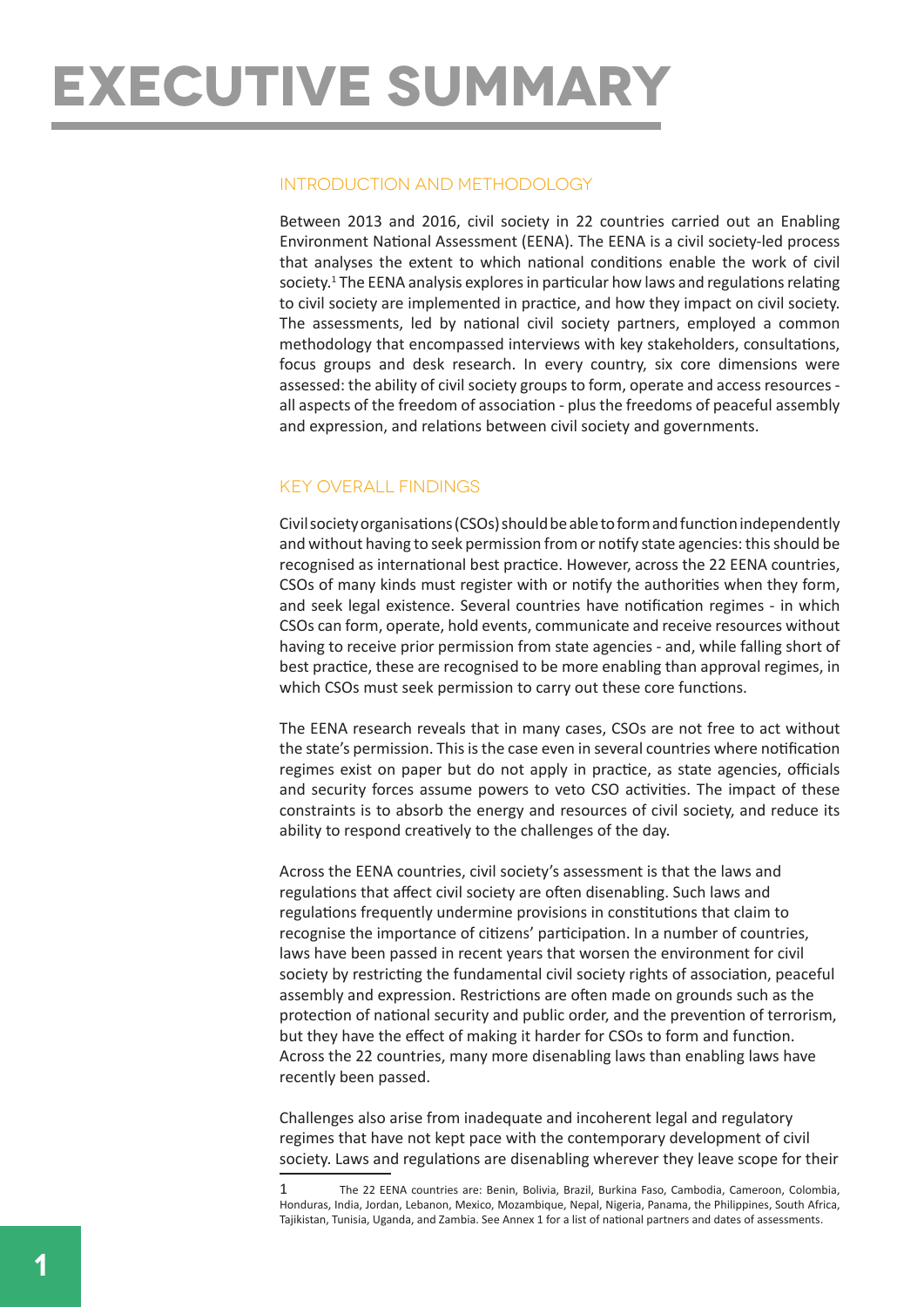politicised and selective interpretation, and the exercise of discretion by political leaders and public officials.

The national environment is not uniform for CSOs. CSOs experience restriction more when they raise concerns with which governments disagree, or work on issues that are contested or seen as controversial. CSOs experience most restriction when they seek democracy, good governance and human rights, as opposed to when they prioritise charitable or social welfare activity, and when they engage in advocacy, express dissent or attempt to exercise accountability, compared to when they deliver services. In the worst cases, restrictions in the environment for CSOs suggest a deliberate attempt by governments to limit the roles that CSOs can play and the topics they can work on, and to constrain the autonomy and hinder the effectiveness of CSOs.

CSOs do not want an environment that is free of laws and regulations. Rather, they want laws and regulations that recognise their autonomy and the important role they play in society, and that help them to demonstrate their legitimacy and enable them to work more effectively. CSOs want laws and regulations that are predictable, manageable, transparent and free from political interference. Enabling legal environments are needed to help ensure that CSOs can play a full range of roles, including to partner with governments and others to advance social change.

#### Findings on the six EENA dimensions

**CSO formation:** Laws and regulations on the formation and registration of CSOs are often complex, unwieldy, expensive and, in some cases, out-dated. Smaller, rural and less formal CSOs in particular can struggle with these. In countries where CSOs must register, there are many concerns about the predictability and neutrality of registration procedures, and the ways in which they can be politicised against CSOs working on contested issues. A lack of capacity of government agencies concerned with civil society regulation often presents a further challenge.

**CSO operation:** In some countries governments are insisting that CSOs align with their priorities and programmes. This undermines the autonomy of CSOs. There are also concerns that requirements that CSOs report to state agencies can be excessive and politicised, and that processes for the inspection, deregistration and dissolution of CSOs may be applied selectively for political reasons. CSOs may also have limited capacity to comply with reporting requirements.

**Freedom of assembly:** Even in contexts where CSOs are supposed to be free to hold peaceful assemblies, state agencies and security forces often abuse their powers and intervene to prevent or disrupt assemblies. Decisions on whether assemblies can proceed may be made on political grounds, and penalties for assembly organisers can be excessive. In several countries, recent moves can be observed to tighten laws in order to make it harder for citizens to hold public protests.

**Freedom of expression:** Constitutional guarantees on the freedom of expression are often undermined, including by recently introduced anti-terrorism laws in several countries. Laws on defamation, libel and slander often impose heavy sanctions, and may be subject to political manipulation. Non-state actors,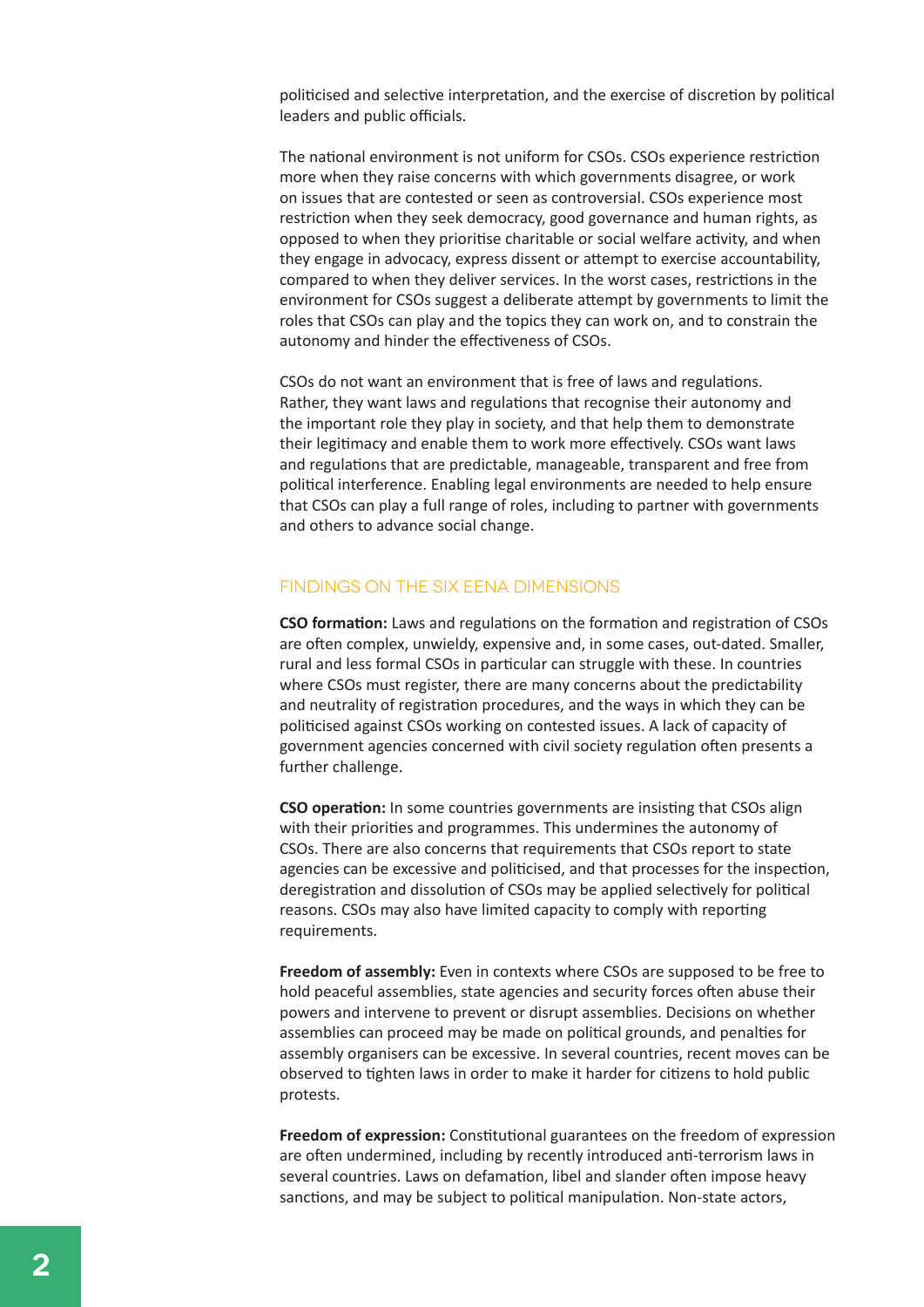including extremist and criminal groups and large corporations, can also threaten the freedom of expression, while concentrated media ownership, and state intervention in the media, offer further challenges. The internet and social media have enhanced civil society's ability to share its points of view, but internet freedom is becoming more contested, and subject to new legislation that is often not enabling.

**Access to resources:** CSOs in many countries see their resourcing environment as declining or very difficult, with core resourcing particularly strained. In several countries the withdrawal of bilateral donors is causing difficulties, as many CSOs are highly dependent on these. At the same time CSOs are concerned about the high level of influence of donor policies, which can be disenabling and exclusionary. In some countries, governments have introduced restrictions on the receipt of international funding. In many contexts, there are also few prospects for CSOs to receive domestic state resources, and where these are available, they bring concerns about the potential for co-option, and the transparency of funding decision-making processes. CSOs report little domestic giving from philanthropy and corporate support, and assess that legal and tax regimes often do not enable giving.

**Civil society-government relations:** The EENA research highlights some positive examples of cooperation between CSOs and governments, but also many instances where relations are more hostile, particularly around contested subjects and actions. In most cases, there are few established structures for ongoing engagement, and where these exist, they often do not work well. Most often relationships are sporadic and ad hoc, with varying patterns of engagement across different areas and layers of government. This gives rise to concern about the transparency of dialogue, and raises the question of how open dialogue opportunities are to a wide range of civil society.

#### **RECOMMENDATIONS**

The EENA process demonstrates a willingness by civil society around the world to engage actively in improving the conditions for citizens' participation. It also indicates that in very diverse contexts, similar issues are being encountered, suggesting potential for enhanced cross-civil society working and the international sharing of good practice to overcome common challenges. In the light of the EENA analysis, the following recommendations are suggested as the basis for future advocacy:

Promote, as international best practice, the removal of mandatory requirements for CSOs to register in order to carry out their activities. In cases where CSOs choose to register in order to obtain legal personality, notification regimes rather than approval regimes should be put in place.

Affirm the right that CSOs should be free to organise meetings and events without any need for any prior approval or notification. When CSOs organise public protests and demonstrations, notification regimes rather than approval regimes should apply, as this enables CSOs to be assured that law enforcement services will guarantee public safety.

Advocate for the inclusion of civil society practitioners in agencies responsible for the registration and regulation of CSOs.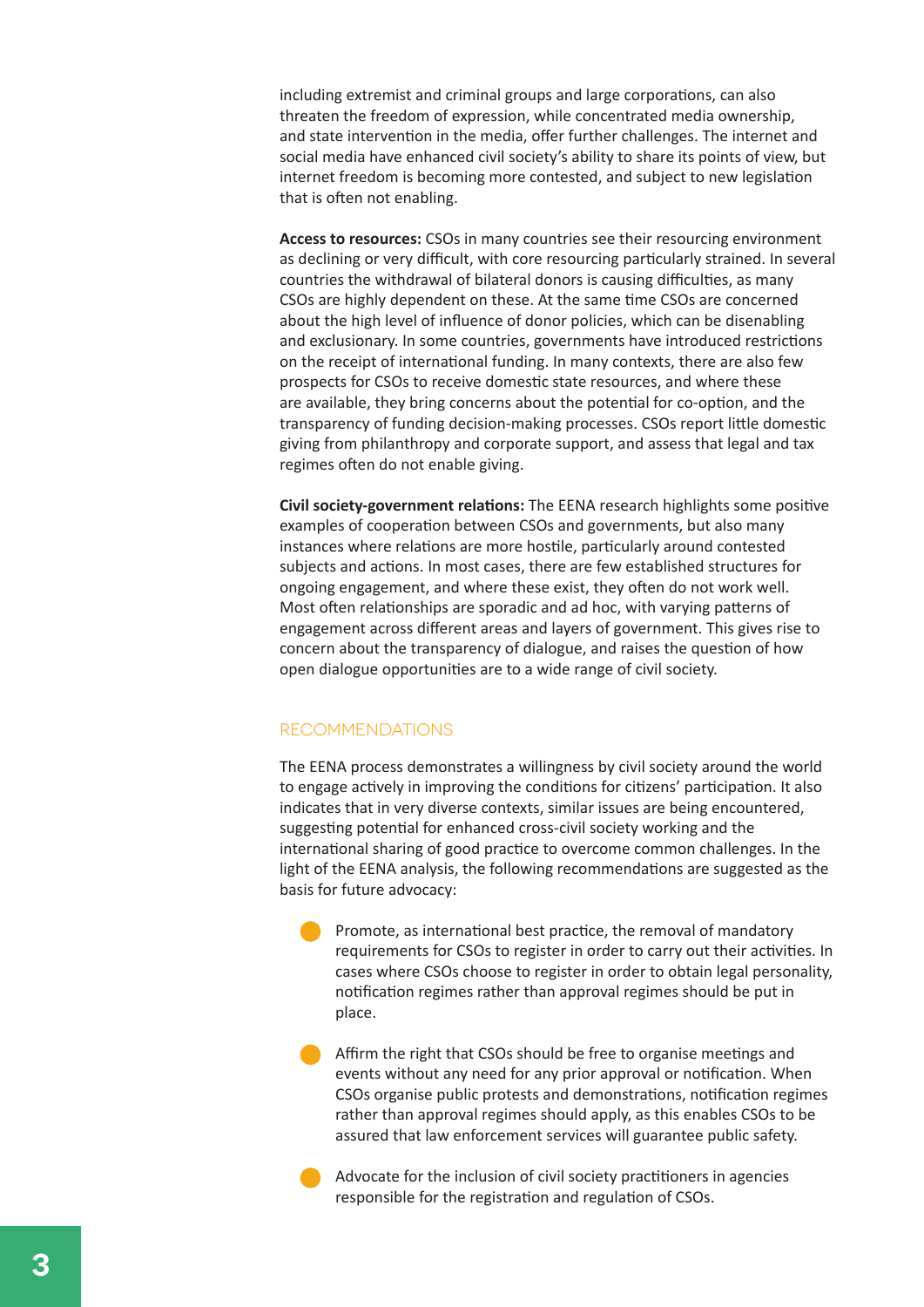Seek greater accountability over the role of security forces, including in the management of assemblies and in the exercise of the freedom of expression, and encourage the sharing of good practice in the peaceful management of assemblies.

Assert the right of CSOs to receive resources, including from international sources, as an intrinsic part of the right of association.

Support the development of more enabling environments for domestic civil society giving, including through more enabling taxation regimes and policies to encourage individual and corporate giving.

Encourage the adoption of structured, regular, transparent and broadbased engagement spaces between governments and civil society, including regular communication, and document and share learning about the impacts achieved for citizens as a result of high quality civil society-government engagement.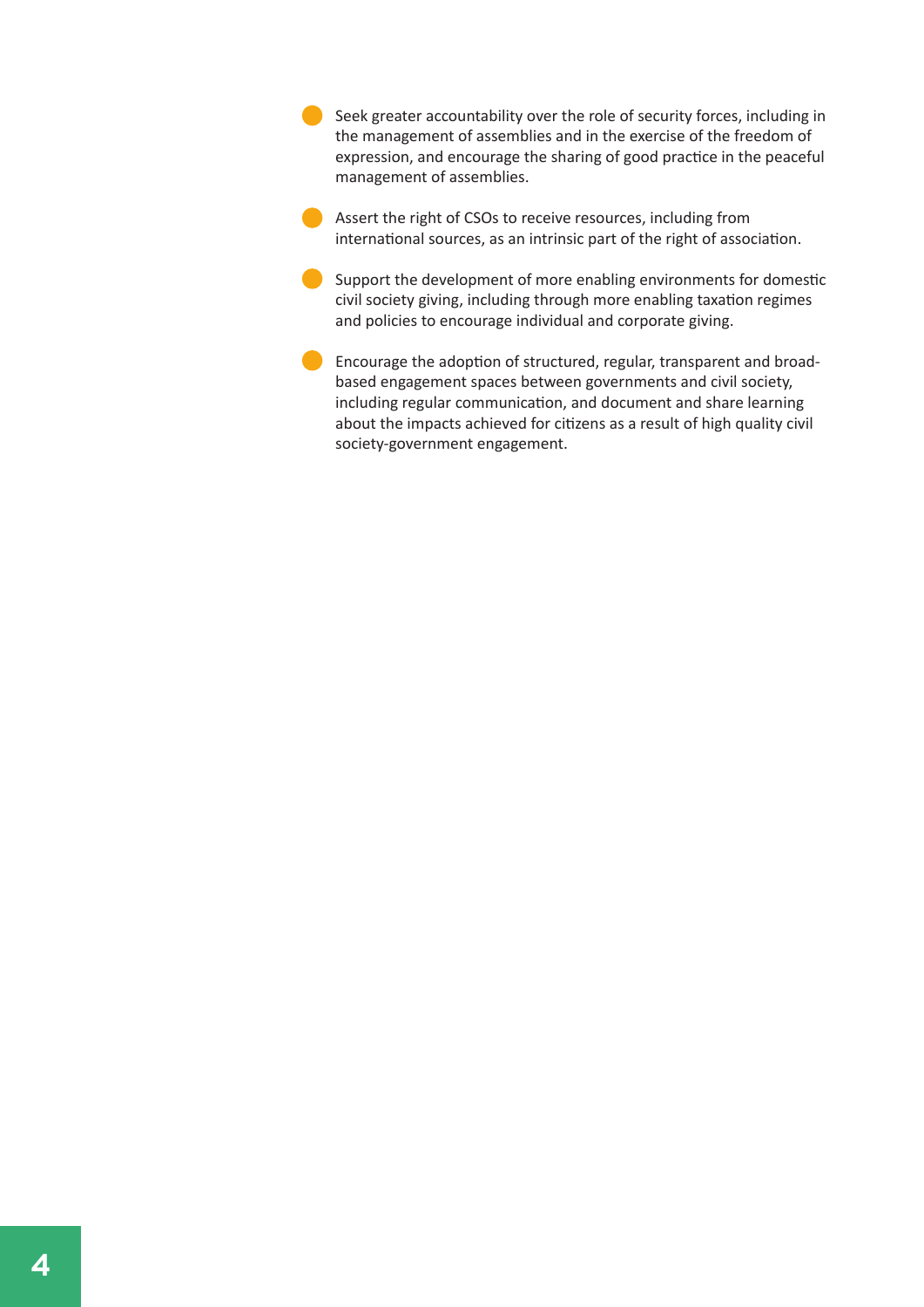# **Introduction and methodology**

This report brings together key findings of Enabling Environment National Assessments (EENA), held in 22 countries between 2013 and 2016.

The EENA is part of the Civic Space Initiative, implemented by CIVICUS: World Alliance for Citizen Participation with the technical support of the International Center for Not-for-Profit Law (ICNL), in partnership with ARTICLE 19 and the World Movement for Democracy, and with the support of the Government of Sweden. The aim of the EENA is to enable civil society to assess how conducive national conditions are for civil society organisations (CSOs) to exist, function and act. More specifically, the EENAs focus on assessing the legal, regulatory and policy environment for civil society at the national level.

A structured self-assessment was carried out in each country using a common methodology to build up a picture of the legal, regulatory and policy environment for civil society. Civil society in each country assessed six compulsory dimensions, concerning the ability of CSOs to form and operate, access resources, and exercise the freedoms of peaceful assembly and expression, as well as the relationship between CSOs and governments. Research, steered by a national expert advisory panel, included desk reviews of laws and regulations affecting CSOs, interviews with key stakeholders, focus group discussions and national consultations at the end of the research process. Depending on the country context, participants included people in key positions in civil society and academia, and where possible, government officials.

Countries in which assessments were held are: Benin, Bolivia, Brazil, Burkina Faso, Cambodia, Cameroon, Colombia, Honduras, India, Jordan, Lebanon, Mexico, Mozambique, Nepal, Nigeria, Panama, the Philippines, South Africa, Tajikistan, Tunisia, Uganda and Zambia. The EENA research therefore covers a variety of geographical regions, and a number of contexts in which relations between civil society and governments have shifted and CSOs have faced new challenges in recent years.

While each country has its own particularities, not least in the make-up of civil society and the range of different laws and regulations that affect diverse forms of CSOs, this report focuses on points of comparison and intersection. In doing so, it seeks to offer a snapshot of the environment for civil society, and the trends in civil society's ability to enjoy its essential rights of association, peaceful assembly and expression. A companion paper on civil society responses offers case studies of civil society action to address challenges in the enabling environment, with the aim of helping to inform civil society follow-up of EENA findings.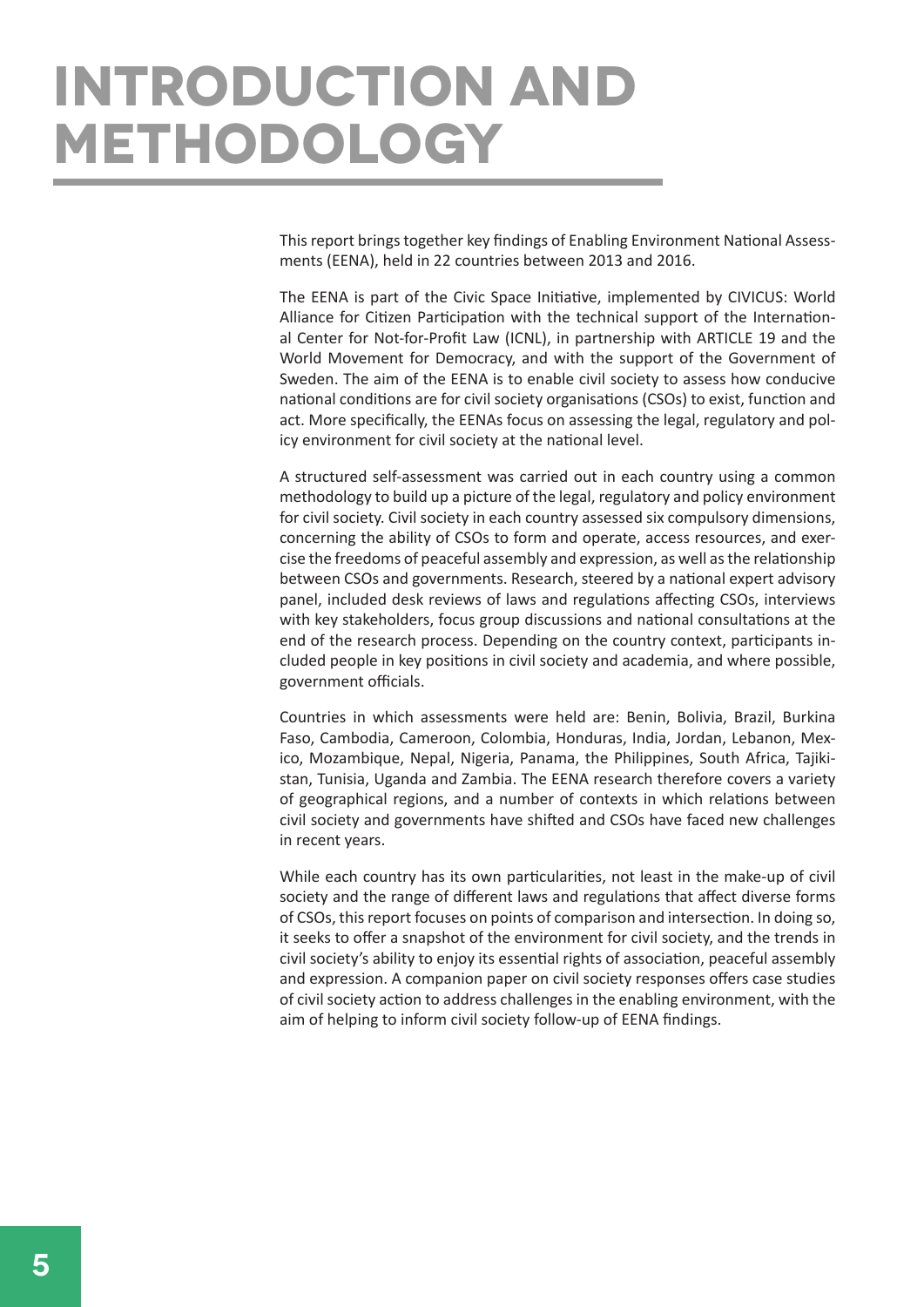

Overall the EENA assessments reveal a picture of an environment for civil society that is volatile, contested and often under pressure, but also with some optimism in some contexts about the potential for progress.

In several countries, including Bolivia, Cambodia, India, Uganda and Zambia, CSOs report that civic space is experiencing restrictions. A range of drivers have been identified behind these restrictions. For example, in Cambodia, where a restrictive Law on Associations and Non-Governmental Organisations (LANGO) was enacted in 2015, civil society sees the new law as coming in response to, and implicitly acknowledging the success of, the growing abilities of CSOs to mobilise citizens. In Uganda, CSO restriction is taking place alongside the concentration of presidential power. In Jordan, the government is viewed to be restricting the freedom of assembly in particular, and this is understood to be part of a policy of suppressing protest potential following the mass mobilisations, often referred to as the 'Arab Spring', seen in Jordan and elsewhere in the Middle East and North Africa in 2010 and 2011. In several contexts, CSOs are seen as a competitor for international resources with the government.

Cambodia's 2015 LANGO is one of a number of recently passed laws discussed in this report that constrain civil society. Other examples include Bolivia's 2013 law that regulates the granting of legal personality, Uganda's Non-government Organisations (NGO) Act of 2016 and Zambia's 2009 NGO Act, although the Zambian Act is suspended at the time of writing as a result of civil society advocacy, pending further dialogue between government and civil society about possible revisions. In other contexts, including Benin, India, Jordan, Nepal and Nigeria, the EENA reports indicate that existing laws are being reviewed or possible new laws are being discussed that have the potential to introduce new restrictions into the environment for civil society. A frequent complaint is that when laws are introduced, this comes without sufficient consultation with civil society. Cambodian civil society, for example, made this criticism in relation to the LANGO.

In other contexts, the problem is less the introduction of new laws than the continued existence of old laws, often from times of colonial rule in countries such as Benin, India, Lebanon and Zambia. In some countries, including India and Zambia, such laws were introduced with the intention of controlling civil society, when it was seen as a challenge to colonial authority. These therefore do not recognise the potential for CSOs to contribute to society as partners, or the importance of CSO autonomy. Further, as in Cameroon and Zambia, the legal environment may be complex and piecemeal, having grown over time, leaving gaps and vast disparities in the treatment of different forms of CSO that are registered and regulated by different laws.

Elsewhere, the challenge is that a country's constitution and laws are on paper permissive of civil society, but laws are poorly implemented in practice, or are interpreted selectively and in a politicised manner, in ways that are disenabling. This is assessed to be the case in Bolivia and South Africa, for example. In large countries, there may particularly be challenges with how laws are implemented at the local level: national level laws for civil society may be relatively enabling, but there may be an inadequate legal and regulatory environment at the sub-national level, characterised by gaps, inconsistences and a high level of discretionary power for local officials. This is assessed to be the case in Cambodia, Mexico and Mozambique, among other countries.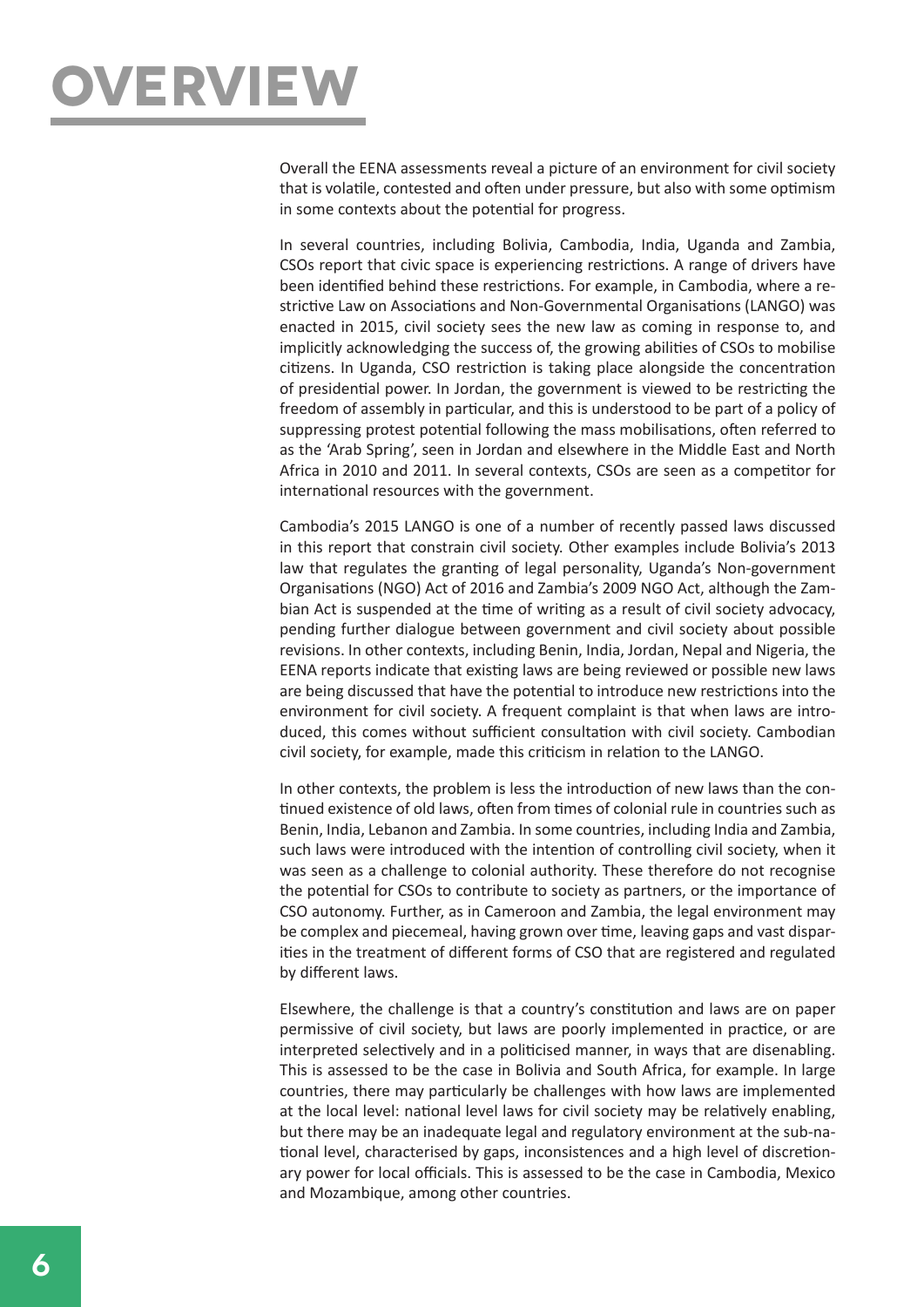The direction of travel is not entirely towards restriction. The example of Zambia shows that civil society can push back against disenabling laws and win new opportunities for dialogue. In Mexico the Federal Law on the Promotion of Activities Undertaken by Civil Society Organisations, introduced in 2004, is acknowledged to have made the environment for civil society more enabling, something that has helped to underpin a growth in the numbers and roles of CSOs. It created a right for CSOs to participate in public policies and led to the establishment of new bodies to coordinate engagement. In Brazil, a new law, the Partnership and Cooperation Agreement, passed in 2014 and implemented from 2016, provides a framework for ongoing cooperation between the government and CSOs, including with CSOs that receive state funding. It is seen as a potential landmark by civil society in deepening relations with the government. Tunisian CSOs, having played a major role in defending democracy, preventing a slide back into conflict and developing the country's new constitution, are also broadly optimistic about the prospects for the enabling environment under the new constitution and the 2011 Law on Associations.

CSOs in Nepal, on the whole, see the country's new constitution, passed in 2015, as opening up new space and opportunities for civil society, in contrast to the difficult context of conflict that preceded it. The extensive civil society consultation involved in developing the constitution is part of the reason for this. However, a draft bill on Association and Organisation under discussion in Nepal threatens to introduce new registration and reporting requirements, indicating that continuous engagement is required to uphold the environment for civil society.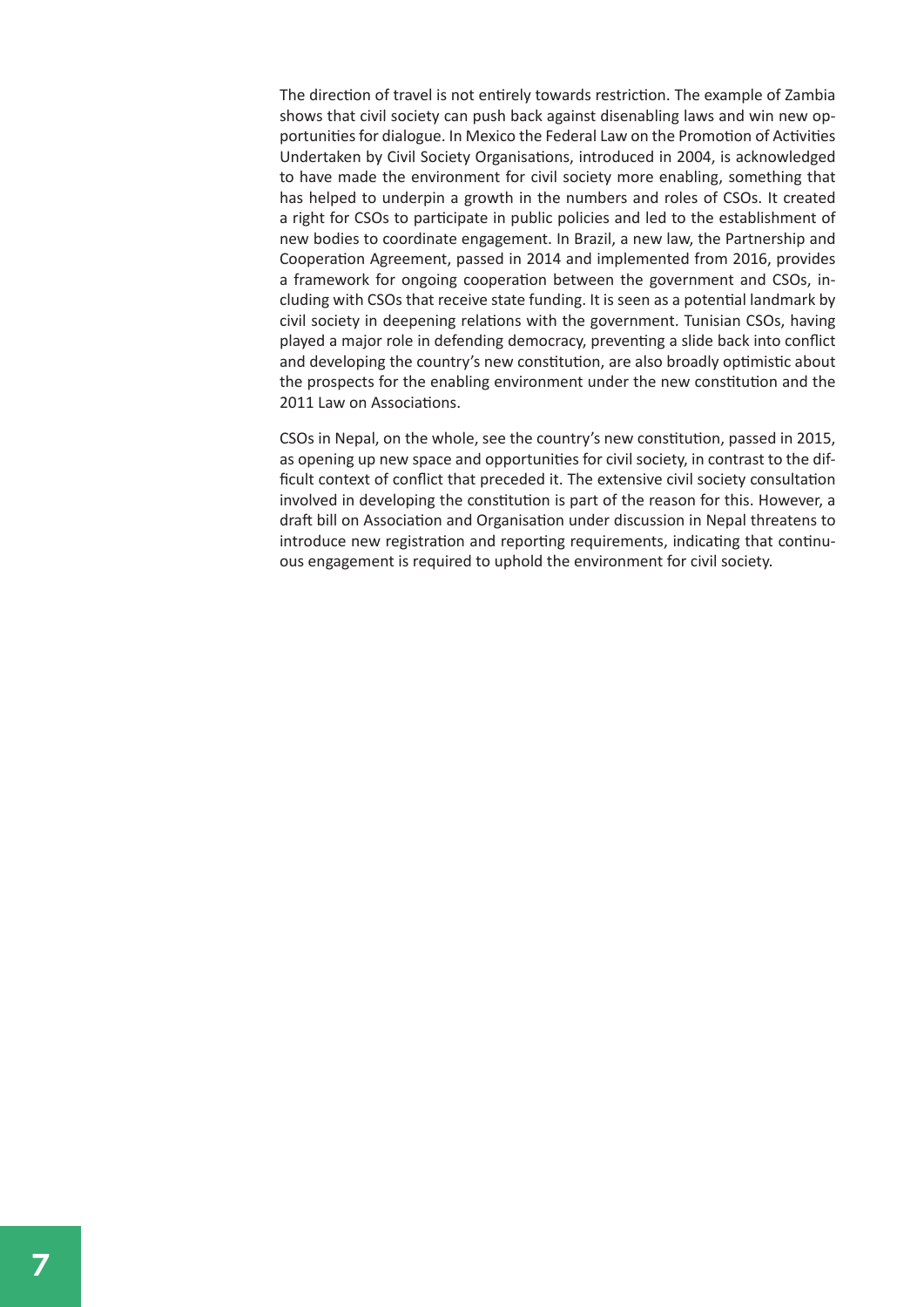# **The six dimensions**

### a. Formation

The first dimension covered by the assessments examines how easy it is for CSOs to form, and in particular to register and become ready to begin operations, as an essential part of the freedom of association. It therefore particularly explores registration mechanisms established and run by governments.

In most contexts there are constitutional guarantees of the freedom of association. This usually comes with a statement of limitations that CSOs are not to act against the national interest, public order, national unity and public morality, or have objectives that impinge on the rights of other citizens or groups. These limitations are, however, not always well-defined. There are sometimes provisions to suspend certain constitutional guarantees under states of emergency, as in Tunisia.

Constitutional provisions are generally elaborated upon, but can also be undercut, by laws that regulate the registration and regulation of CSOs. In the majority of countries covered by the EENA research, there is a diversity of laws covering different types of CSOs, and often different agencies that govern the registration and regulation of CSOs of different types. For example, there are often different laws for cooperatives, religious bodies, not-for-profit companies, trade unions, youth and sporting associations, and CSOs classified as non-governmental organisations (NGOs), a special status in some contexts. This analysis largely covers the type of organisation classified variously as an association, society, NGO or voluntary organisation, as these make up the majority of CSOs engaged in the pursuit of development, democracy and human rights, which CIVICUS' past research establishes are those CSOs most likely to experience restriction.

#### Variations in registration essentials

First it is important to be clear that in several contexts, and in line with international best practice, not all CSOs must be registered. In several countries, CSOs only need to become registered if they seek to operate at a certain level of formality or take on legal personality. For example, they may need to obtain resources from international donors or domestic government, enter into contracts, seek tax benefits or open bank accounts. This is, for example, the case in Bolivia, Nigeria, the Philippines and South Africa, all countries that have many small, unregistered CSOs.

In some contexts, including Benin, Burkina Faso, Cameroon and Mozambique, there is a special category of public benefit status that CSOs must register for in order to receive public funding. In some countries, such as Benin and Cameroon, this is connected to acquiring NGO status, required for access to particular funding or partnership opportunities, and comes with increased government oversight: in Cameroon only CSOs registered as NGOs or public benefit associations can legally receive resources in the form of gifts, donations and legacies.

Registration is voluntary in India and South Africa. In comparison, in Uganda, even community level CSOs are required to register with their local authority. There are different registration regimes for CSOs at different levels in Tajikistan: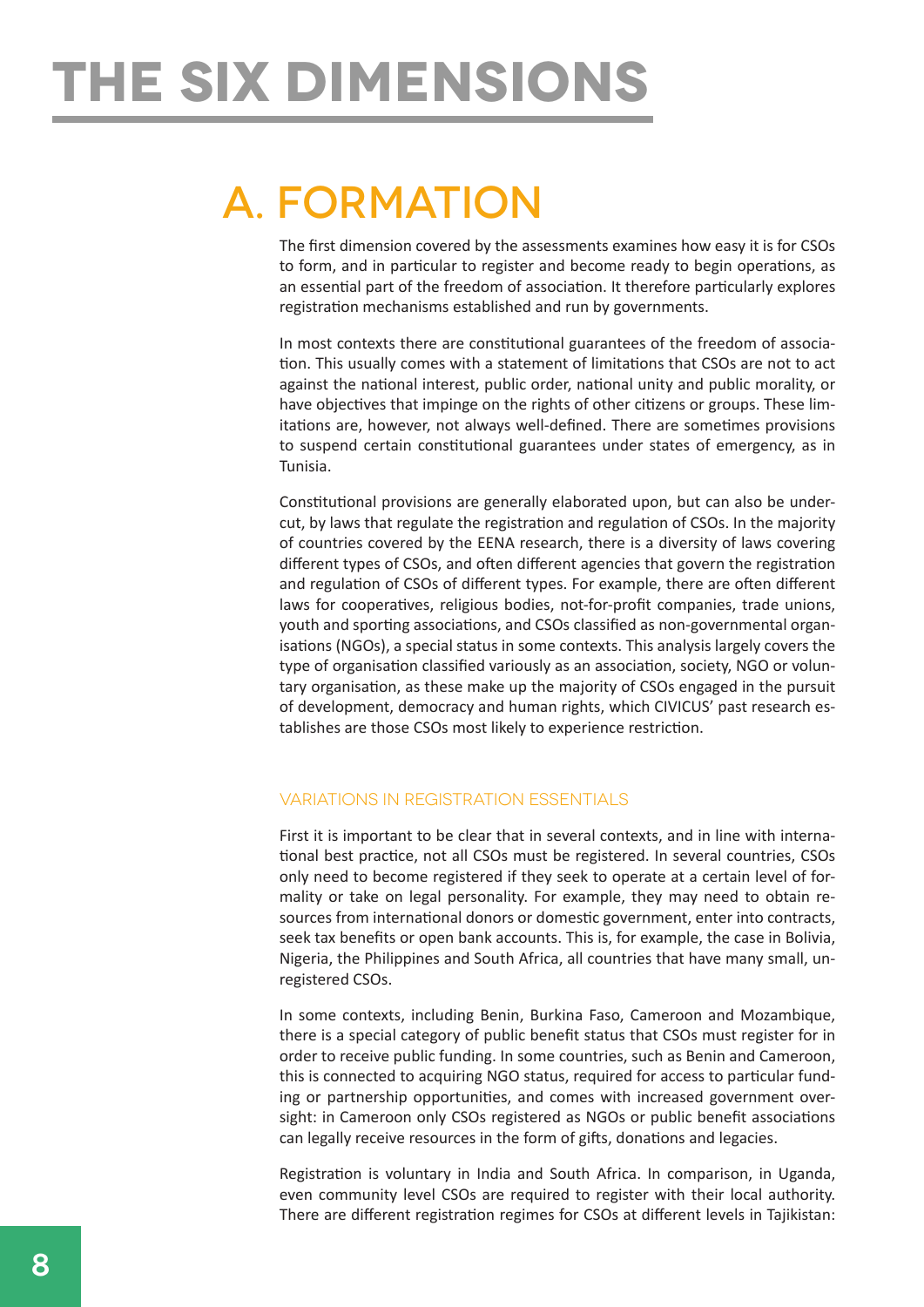smaller, local CSOs need only notify local authorities, while others must register at the national level, and some faith-based groups do not need to register. In Cameroon, not all CSOs need to be registered, but all CSOs that wish to have legal personality must be 'declared' at a sub-national government level. The ability to operate without registration benefits smaller CSOs in Cameroon, but it also makes it hard to identify legitimate CSOs.

For CSOs that work in contexts where registration is compulsory, or where CSOs must register because they need to operate at a formal level, a key distinction is between those countries where CSOs may form, gain legal personality and begin operations through a process of notifying authorities of their formation - a notification regime - and those where permission must be given by the authorities for a CSO to form legally - an approval regime. At least five EENA countries - Benin, Burkina Faso, Cameroon, Lebanon and Tunisia - have a notification or declaration regime for ordinary associations.. However, as discussed further below, for some countries where a notification regime exists on paper, state officials can act in ways that give them the power to approve or refuse a registration.

Some countries offer a notification regime for domestic CSOs but a stronger regime for international CSOs that seek to establish a domestic presence. In Cameroon, Lebanon and Tunisia for example, international CSOs are subject to an approval regime, compared to a notification regime for domestic CSOs. In Bolivia they must confirm a framework agreement with the Ministry of Foreign Affairs, and in Uganda international CSOs cannot register unless they have a project agreement with at least one government department. The documentation requirements for registering international CSOs are also higher than for domestic CSOs in Cambodia.

#### Regulations on founder members

Often registration requirements establish a minimum number of people who can found a CSO, although there is no minimum requirement in Bolivia and Lebanon. There is wide disparity between the rules in different countries: a minimum of one founder member is required in Mexico and Nigeria, but seven are needed in Jordan and Nepal, and also Honduras and India for many CSO types. The requirement is particularly high in Mozambique and Zambia, where 10 founder members are needed, a stipulation that seems excessive by international comparison. Such provisions can work against the formation of smaller CSOs because of the practical challenges this creates when multiple people must obtain the correct paperwork and clear security checks.

In some contexts, including Nepal and Panama, although with some exceptions in the case of Panama, non-nationals are prohibited from being a founder member of a CSO. In Jordan, special prime ministerial approval is needed for non-nationals to be founder members. In Lebanon, residency requirements mean that members of the large Palestinian refugee population are not permitted to establish CSOs, contributing to the political exclusion of that part of the population. A majority of Philippine residents is needed to found the most common CSO type in the Philippines. In other contexts, such as Bolivia, Tajikistan and Tunisia, there is no restriction on foreign nationals founding CSOs, providing they are legally resident.

Often regulations set a minimum age for CSO founder members, and this is generally the national age of majority. People who are not of adult age cannot found CSOs in Jordan, Lebanon, Mexico, Mozambique, Nigeria and Tajikistan, for example, although young people are allowed to form youth organisations under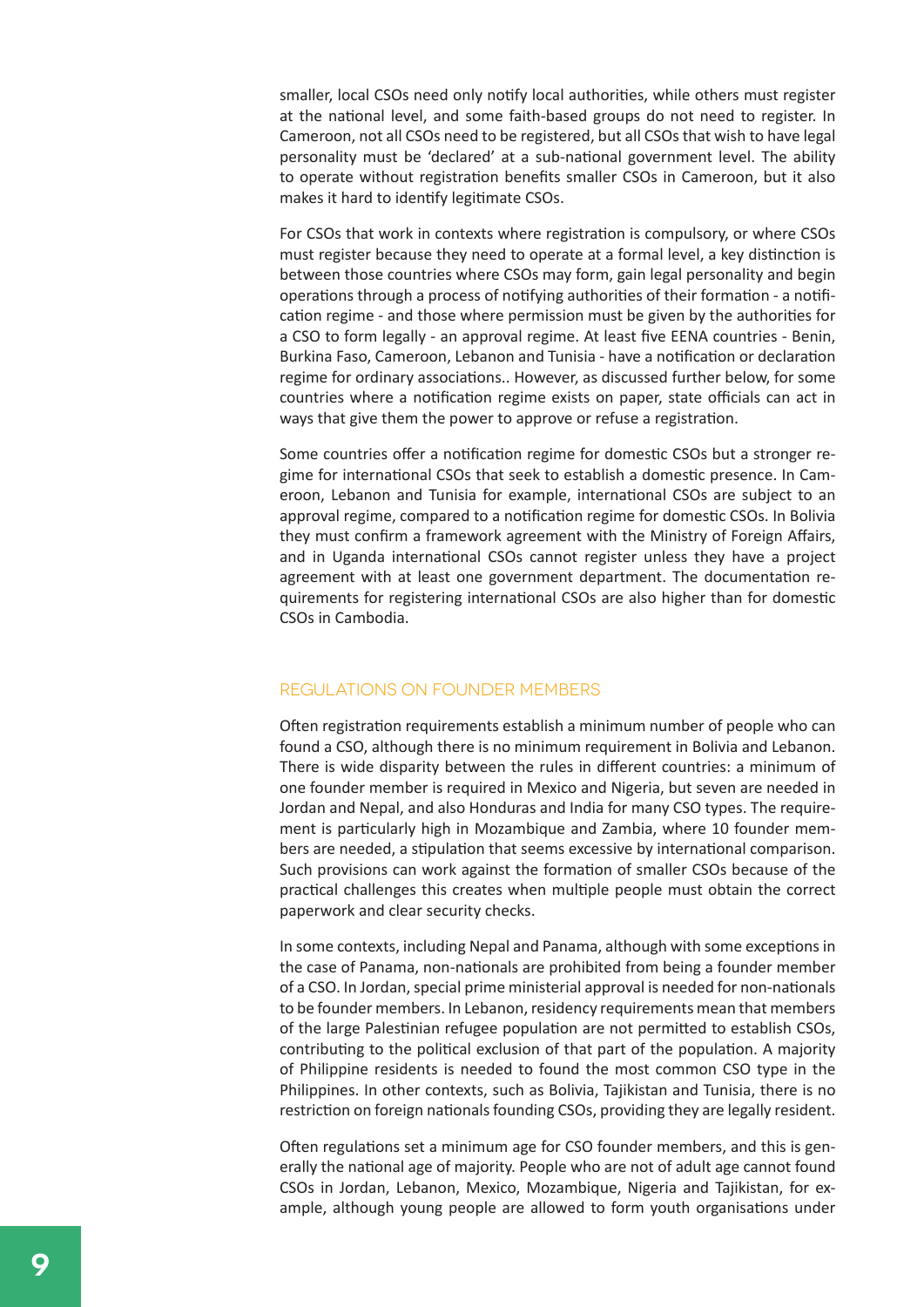a separate law in Bolivia. Under 18s are not even allowed to form youth organisations in Mozambique. The challenge this suggests is that young people are not being afforded early opportunities to involve themselves in civic participation structures.

Another common stipulation is that a founder member must not have a criminal conviction. This is seen for example in Lebanon, Mozambique, Nigeria, South Africa and Zambia. Undischarged bankrupts are similarly barred from founding CSOs in Nigeria and Zambia. In Tunisia, people who hold central positions in political parties may not found CSOs, indicating a desire to separate party politics from CSO action. In some cases, the scope for government oversight of founder members seems excessive. State officials may reject proposed founder members in Zambia, and there are cases where this has happened. There are also examples of officials in India questioning the ethnic and caste backgrounds of CSO founder members, and of founder members in Lebanon being investigated on anti-terrorism pretexts.

Requirements that a CSO must have a minimum capitalisation are however rare. These exist under the Civil Code in Cambodia, but awareness of this is assessed to be low, and the extent to which this rule is being applied is therefore unclear.

#### Challenges with registration processes

It is common for different laws to cover different types of CSO, but some registration and regulation regimes are particularly complex. In India the situation is complex because civil society is not well-defined, and many other organisations, such as private hospitals and schools, are registered under the same acts that CSOs register under. A concern in Colombia, where the law defines some 21 different types of CSO, is that some CSOs are registered under the same regime as for-profit organisations. Similarly, registration for a common CSO type in the Philippines is handled by the same agency that registers for-profit companies. In Zambia, some types of CSOs and political parties register under the same laws. The mixture of laws under which CSOs can register is also assessed as highly complex in Cameroon, a country that has two legal systems, one derived from English law and one from French. This dual system offers ample scope for discretionary interpretation of laws and leaves the legal system confusing and hard to understand for many.

By comparison, the legal environment in Mozambique is seen as under-developed, in failing to appreciate the diversity of CSOs, leading to a broad brush approach in which different CSO types are subject to the same requirements. In Zambia laws are also seen as too narrow and restrictive in their definitions of civil society.

In some contexts, the concern is that registration regimes are scattered and incoherent, and that diverse laws and regulations are contradictory. This is assessed to be the case in Honduras and Panama, where a fragmented system is seen to offer a deterrent against CSOs seeking registration. Brazil also lacks a unified registry system for CSOs. The state in Zambia may vary the terms and conditions for the registration of individual CSOs at the time of registration, meaning that different CSOs may be registered under different terms and with different conditions.

There are also situations where there are multiple layers of registration that must be navigated. For example, CSOs in the Philippines, once registered, must undergo a second round of permission-seeking to obtain permits, including with local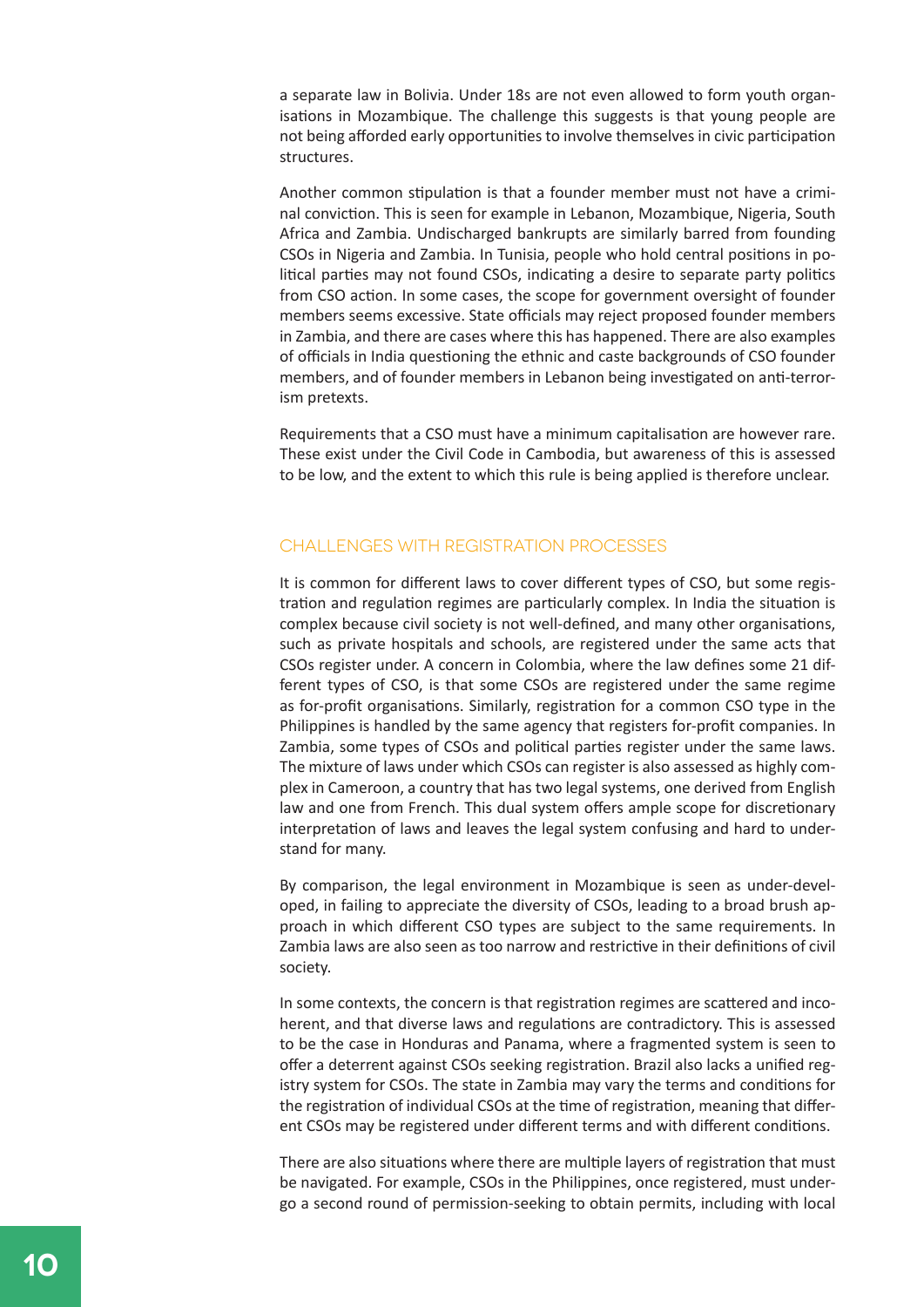authorities and the tax authorities, and with specific government departments, if they are relevant to their area of work; CSOs must have an additional accreditation with the Department of Social Welfare and Development if they engage in development and social welfare activities, for example, and the process of obtaining this can be lengthy. Multiple bodies are also involved in registration in Uganda, and CSOs are compelled to affiliate to a number of local and national bodies as part of registration in Nepal.

Wherever there is complexity, CSOs risk encountering challenges, as complexity strains the capacities of CSOs, and implies delays and additional work and costs. Across the assessments, it is a frequent criticism that registration processes place an undue burden on CSOs. Complex procedures also offer more scope for applications to be refused and for officials to exercise personal discretion.

Generally, paperwork that must be submitted as part of a registration application includes a CSO's by-laws, its mission and aims, a list of founder members, the minutes of its constitutive assembly and a work plan. In India, the number of documents that must be submitted is assessed to be high, and documentation requirements are also rated as burdensome in Honduras, Nepal and Uganda. In Cameroon, there is regional variation, and sometimes more documents are requested than the law stipulates.

In Honduras all 10 documents that CSOs supply must be legally authenticated, which adds to costs and acts as a barrier against smaller CSOs. Similarly, in Panama, the requirement to file application documentation through a lawyer offers an obstacle. Legal costs are also noted as a challenge in Jordan and Mexico. In Nigeria, as the registration process is complex and vulnerable to corruption, CSOs assess that legal assistance is essential in making an application. Legal help is also often required to understand registration processes in Brazil. Fortunately, some supportive law firms in Brazil offer free legal aid to CSOs. There are also some arrangements between sub-national governments and legal firms in Mexico to make discounted legal support available.

A related and frequently cited challenge is lack of information or poor quality information on registration processes. An absence of information is cited as a problem in some parts of India, and information is assessed to be confusing in South Africa. In Mexico it is reported that many CSOs struggle to develop their bylaws, but lack awareness of model by-laws available online that they could adapt. At the local level in Mozambique it is hard for CSOs to access registration documents, and local officials may offer an obstacle by not facilitating access to this information. Bolivian officials are also assessed to offer little useful advice to CSOs applying for registration, and officials in Mexico to offer inadequate support.

Sometimes the language that information is supplied in offers an obstacle. In Burkina Faso, while registration processes are assessed to be largely open and smooth, language and literacy are a challenge, with procedures on registration not accessible to many citizens because they are only available in French. Similar challenges with lack of local language translation are seen in India and Uganda. Terminology is an issue in Cambodia. The language of the Civil Code is not easy to understand, and while its provisions on civil society are important for CSOs, they form part of a much larger text that does not relate to civil society, which makes it hard to engage with. Further, in Cambodia, inconsistent use of terminology by state officials adds to complexity.

Poor information and the need for high levels of documentation lead to poor quality applications. For example, because of the lack of clear guidance on the application process in Panama, documents are often returned to CSOs for correc-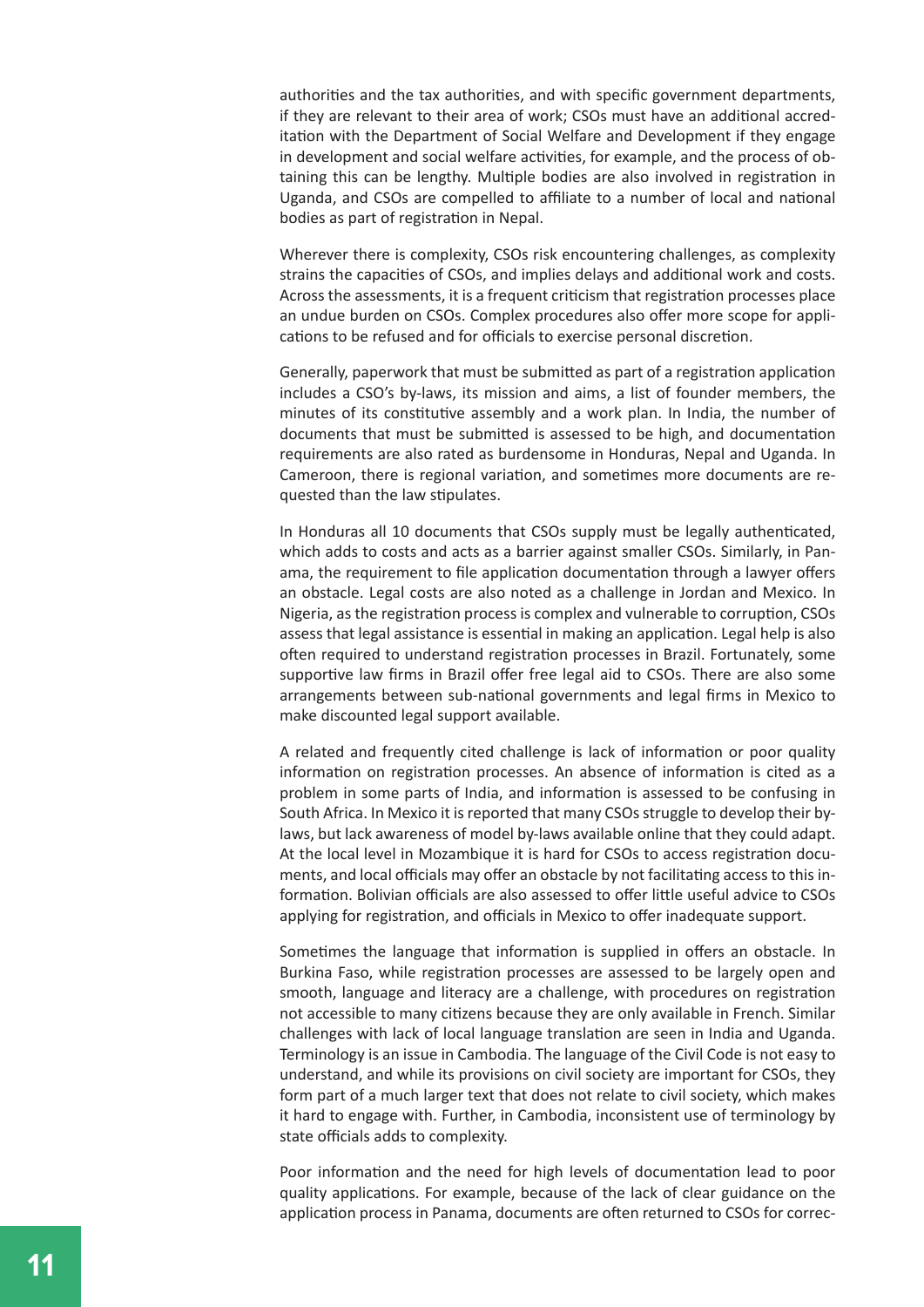tions. Similarly, in India, requests for more information can delay the processing of applications. In South Africa, incomplete applications must be started afresh. It is reported that almost 95 per cent of applications made in Tunisia do not meet the documentation requirements, and the law does not establish the procedures to be followed in such cases.

Scanty support and poor information result in part because the state bodies that handle CSO registration and regulation often lack capacity. This is identified as a challenge in Cameroon, Honduras, Lebanon, Nepal, the Philippines, South Africa and Uganda, for example, and in Bolivia, where poor organisation is seen as going hand in hand with low official capacity. Lack of capacity means that in some countries, including in Benin and Tunisia, the authorities cannot even estimate how many CSOs exist. CSOs in Mozambique report that there is an absence of a government body with a clear mandate for working with CSOs. In almost all cases, there is a lack of representation by people from and with expertise in civil society in government bodies that handle CSO registration and regulation.

In Tunisia CSO registration is handled by a new body, the Directorate of Associations, established in 2012, reflecting a shift in how the state views CSOs since the 2011 revolution. A move from an approval regime to a notification regime that came after the revolution led to a large increase in registrations, but the Directorate is assessed to lack resources, staff and training. This has led to challenges when CSOs do not receive an acknowledgement of receipt of their registration, which can hinder their ability to operate. Lack of capacity also hampers the granting of NGO status for CSOs that apply for this in Cameroon. NGO status is granted by a decision of the NGO Commission, but this meets only sporadically, largely due to a lack of resources, and rarely grants NGO status. In Nigeria, it is assessed that because staff of the registration body do not always understand the purpose of some CSOs, they ask for more information, which causes delays in registration. In comparison, the relevant department in Burkina Faso is assessed to be adequately staffed, with a good level of expertise.

Along with lack of capacity in registration bodies there are also issues of political obstruction and corruption. Local officials can create obstacles in India, and officials in Uganda are seen to hold excessive power over small, local CSOs. There are cases of officials exceeding their authority in Tunisia, and regarding registration as dependent on their approval under what is supposed to be a notification regime. Tunisian officials may ask CSOs to modify their aims or statutes as part of the registration process. In the face of this, some CSOs withdraw. There can also be deliberate delays and alterations in publishing notices of registrations in the official gazette. This was not anticipated by the law, and so the law has no provisions to challenge it.

In Mozambique officials are assessed to have wide discretion in exercising their powers. At the local level, there are some officials that insist that CSOs periodically renew their registrations, even though this is not required by law. In Honduras, officials have been known to request amendments to by-laws, such as term limits for CSO governance bodies, before granting registration, even though there is no provision in the law for them to do so. Broad, vague provisions that leave considerable discretionary powers for ministers and officials are also cited as a challenge in Cameroon and under the LANGO in Cambodia and NGO Act in Zambia: in Cambodia, the new law has made registration requirements highly complex, and local and national government officials are given considerable powers, while there is scope for wide ministerial discretion in Zambia. Discretionary powers of officials are also assessed to be high in Jordan.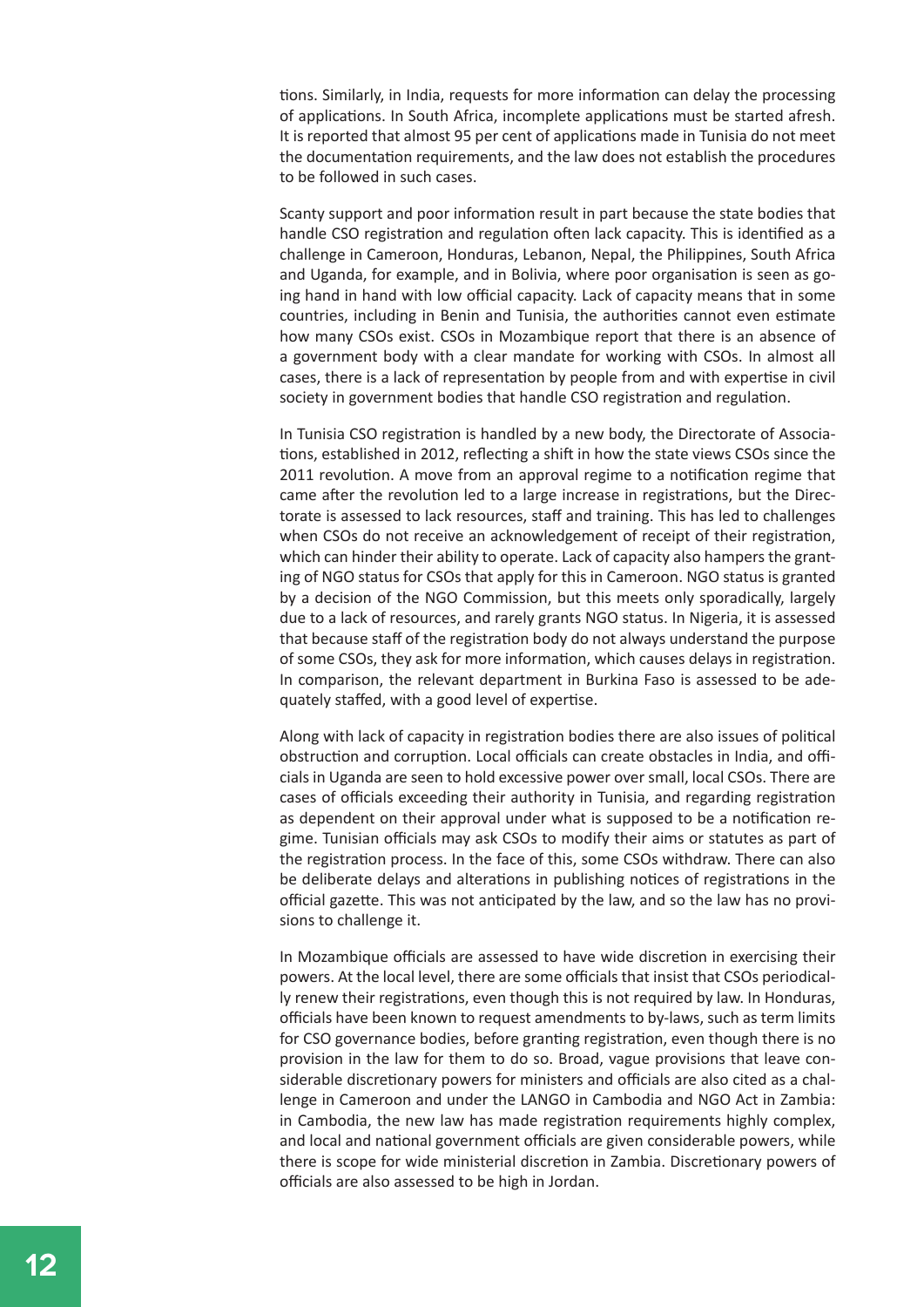Public benefit status, without which CSOs in Cameroon cannot receive funding, is granted by presidential decree, but the procedures of application are opaque, not defined by any laws and subject to a high level of official discretion. It is reported that since 1990, not many CSOs have been granted public benefit status. Fortunately, at the administrative level, there is some tolerance that enables CSOs to receive funding without having this status.

Corruption is acknowledged in several of the assessments. Favouritism and corruption among officials is, for example, cited as a challenge in Cameroon and Nepal, while in Honduras, officials may be paid a bribe to ensure rapid processing of an application. In Cambodia as well, bribes often need to be paid to officials to receive the correct stamps on documents, at a cost of around US\$300. Some CSOs accordingly work with agents who charge a fee to navigate this process. Failing to pay such unofficial fees can lead to officials being deliberately obstructive. Much may also depend in Cambodia on personal relations with the relevant officials. There may be a similar need to pay bribes in India, and sometimes officials agree to write CSOs' registrations applications in return for payment.

Beyond challenges at the level of individual officials, there are further obstacles that governments may impose. In Uganda the requirement that applications must include a letter of recommendation from a government body offers broad scope for state interference. This has led to cases of government officials asking CSOs to change their vision, mission and objectives, something also observed in Cambodia. There is also a requirement under the NGO Act in Zambia for a recommendation letter from a government agency, which before the Act was suspended, offered the state a veto on registration: a recommendation letter need not be granted, and could be considered unlikely for a CSO that proposed to hold the government to account. In Nepal, a recommendation from a District Administration Office may be required, depending on the objectives of a CSO, but this is left undefined.

The body that regulates CSOs in Nigeria specifies the aims that it is acceptable for a CSO seeking registration to pursue. In less democratic times applications were rejected for focusing on human rights and democracy, and even now, the list of what is deemed acceptable is narrow: for example, the promotion of democracy or human rights is not stated as an acceptable aim of a CSO seeking registration. Similarly, regulations in Uganda do not recognise advocacy as a legitimate CSO aim. Bolivian law recognises CSOs as bodies engaged in development or charitable activities, implying some scope for the government to limit the objectives of CSOs. Very few work areas are allowed for CSOs that seek to register as not-forprofit companies in Jordan.

Aside from what is set out in laws and regulations, political factors can obstruct registration. For example, Lebanon is assessed to have a relatively liberal registration regime, but it can become politicised at times of particular political contestation. In some parts of India, there is a sense that registration has become open to more scrutiny as relations between CSOs and government have worsened.

As an example of how political obstructions can be mounted to block CSOs working on contested issues, LGBTI CSOs struggle to obtain registration in several countries. In Panama one LGBTI CSO waited nine years and had to go to the Supreme Court before registration was granted. In Mozambique, the LGBTI CSO Lambda has been trying to get its application for registration accepted since 2007. Since 2014, the registration of LGBTI CSOs has been prohibited in Nigeria. In Lebanon LGBTI CSOs have been assumed to be illegal, although a 2014 court decision may open up the way to LGBTI CSOs gaining legal recognition.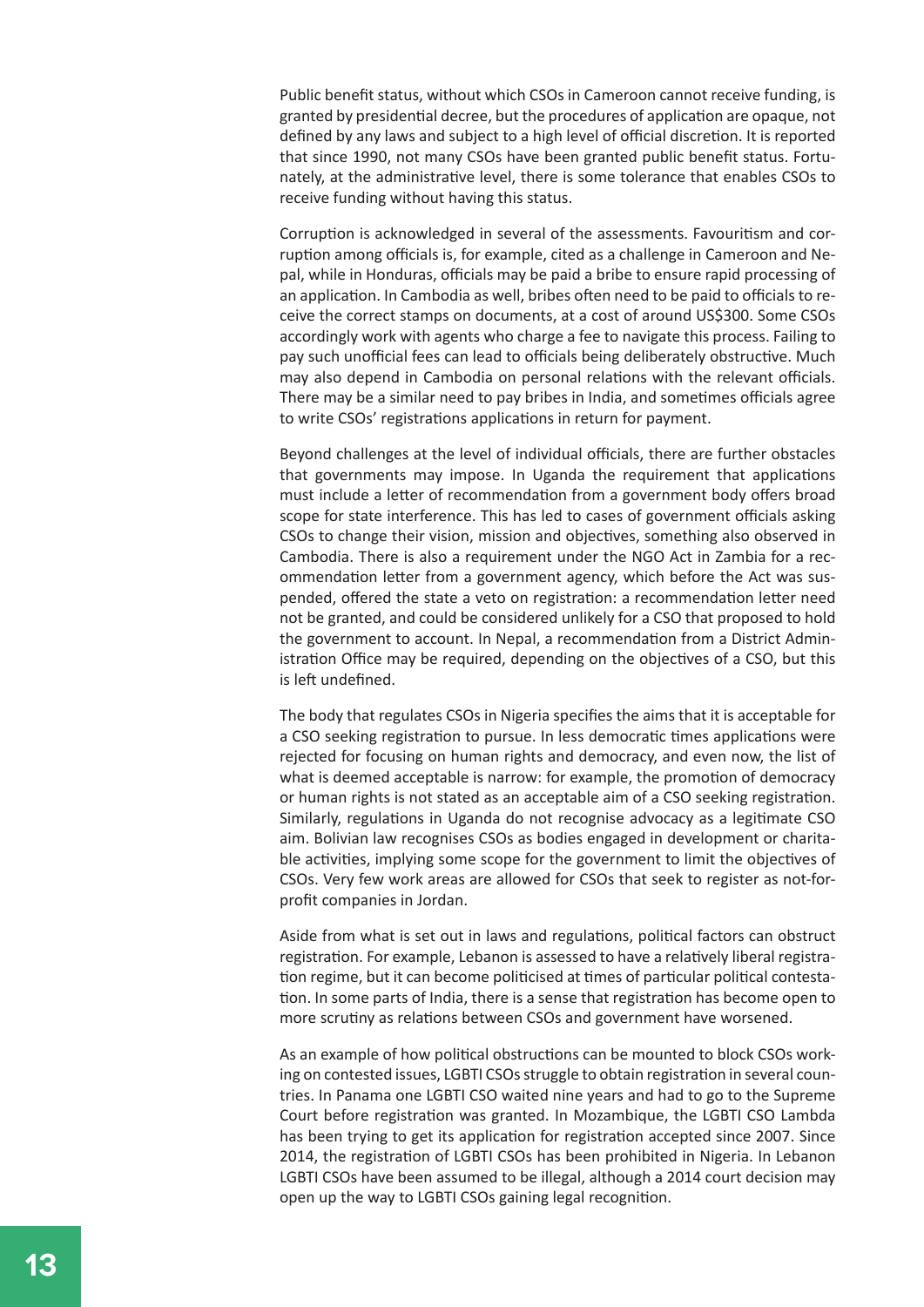A further obstacle that can make registration harder, slower and more expensive comes from the emphasis in some contexts on concentrating registration in capital cities. In Mexico it is assessed that registration is harder for rural CSOs compared to urban CSOs, and in Mozambique and Panama registration is assessed to be particularly difficult for grassroots CSOs. Registration processes are highly centralised in Honduras, Panama and Tunisia. The need to deposit a certificate of legal personality in the Public Registry in Panama entails a visit to the capital. There is also a need to file documents by hand in the Philippines, but there are only a limited number of field offices in which this can be done. Most contexts do not have electronic registration systems, and there are often challenges reported in the functioning of these where they exist. For example, the inefficiency of the online submission process in South Africa leads to CSOs needing to visit the capital. These challenges impose additional costs and travel burdens that deter rural and smaller CSOs in particular.

There are also examples of decentralised regimes, where registration is handled by officials based outside capitals. These can help smaller and rural CSOs, although the caveat should be stated that localised processes can play to the challenges of local variation in rules and corruption noted above. Decentralised registration processes are noted in Cameroon, Lebanon, Mozambique, Nepal, Nigeria and Tajikistan, for example. In India and Mexico, both federal states, there are laws and processes at the sub-national state level, leading to a patchwork of varying requirements. A regressive step in this regard was taken in Bolivia, where previously there was some decentralisation of bodies that could grant legal status to CSOs. Under the constitution passed in 2009, central government was given exclusive authority for CSOs that operate in more than one sub-national district.

There are other ways in which smaller and rural CSOs may find it difficult to navigate registration processes. For example, in Mozambique, rural CSO founders may struggle to obtain access to certification of their lack of criminal record, an essential part of registration. Similar issues are experienced in Jordan and Zambia.

In general, the high costs of registration are seen to be a barrier in Bolivia, Honduras, Mozambique, Panama and Zambia, particularly for smaller or rural CSOs. Costs for registering CSO umbrella organisations are assessed as particularly high in Bolivia. In some parts of India, costs are seen to have increased a great deal in recent years. Because of the costs, it is reported that some CSOs in Mozambique that begin registration processes do not complete them. In comparison, registration is assessed to be cheap in Burkina Faso, and costs are reported to be minimal in Tunisia. Registration of CSOs as non-profit organisations is free in South Africa. There are two registration regimes depending on CSO type in Colombia, one of which is free, but the other of which carries considerable costs.

As a result of these various challenges, it can take a long time for a registration decision to be made. Long delays are noted in India and South Africa, and stated time limits are not respected in Cameroon and Mozambique. A challenge in Cameroon is that it is hard for a CSO seeking registration to obtain information on the progress of its application. The time to issue a receipt of registration can vary in Lebanon, and there is no fixed time for registration to be concluded in Nigeria or Uganda. Different CSOs experience wide variation in the time it takes in Panama, with the implication that applications from CSOs that are seen to pose challenging questions are processed slowly, while applications from CSOs seen as well-connected to the government or supportive of it are processed rapidly. The challenges that CSOs experience in registration are contrasted with the relative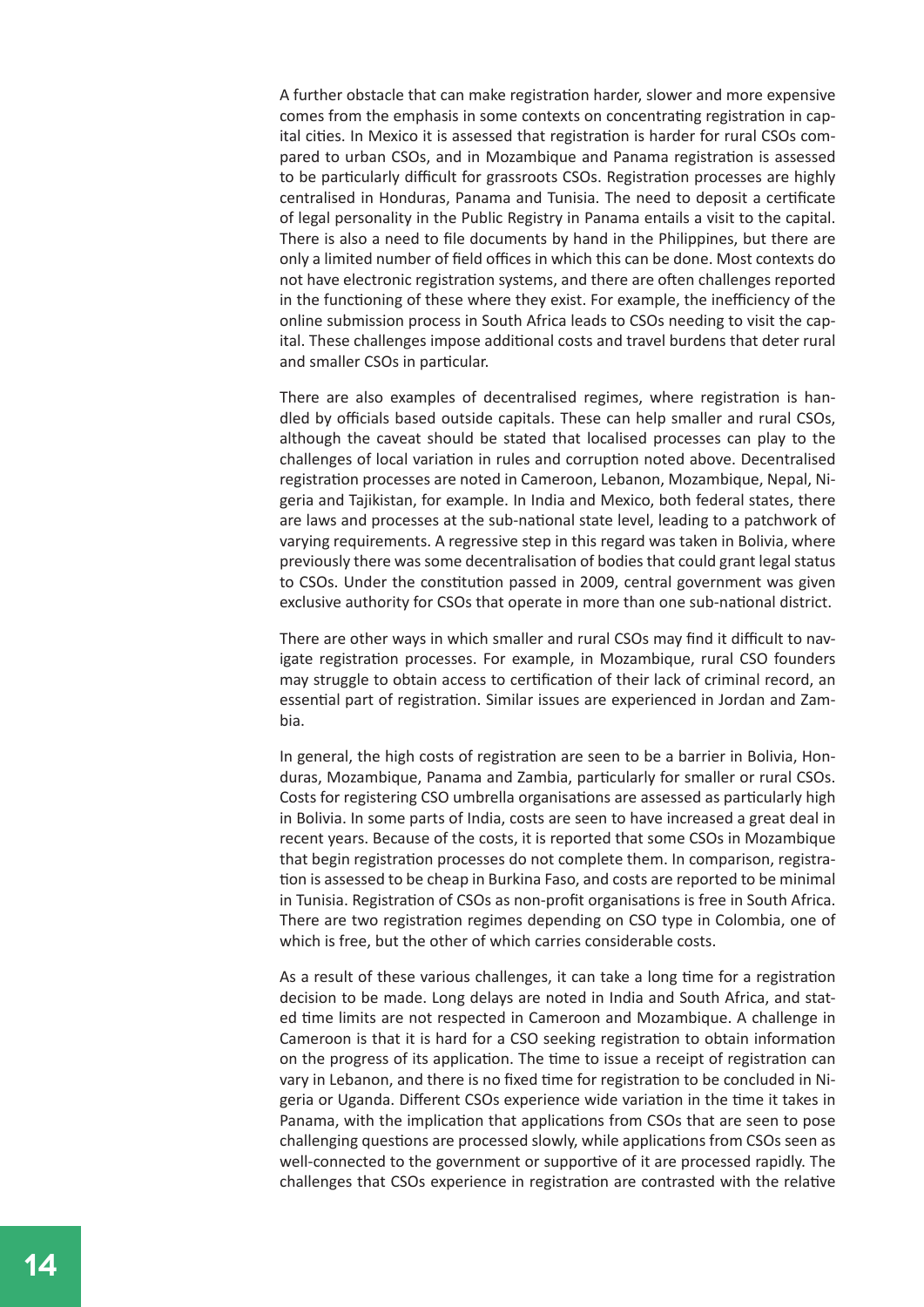ease in registering a for-profit company in Panama and Nepal. In comparison, the process of issuing registrations is assessed to be fast in Burkina Faso. As well as being frustrating and preventing CSOs from beginning their activities, delays can block a CSO from receiving funding, as registration is often prerequisite.

#### Registration refusals, renewals and appeals

There are some contexts where refusal of a registration is rare. For example, the Mexico assessment could not identify any cases of registration being rejected. However, there are others where refusal is more common, such as Jordan, where permission is reported as frequently being refused. In particular, applications to register trade unions are routinely refused in Jordan, leaving independent trade unions operating in a legal vacuum where they are vulnerable to restriction. This is seen to be consistent with a general atmosphere of government suspicion towards CSOs in Jordan.

It is common for there to be some kind of appeal procedure for when registration applications are refused. In South Africa, the reasons behind a refusal must be given, and there is a clear appeal process. This is also considered to be the case in Tajikistan. However, there are cases when reasons for refusal are not given, which makes it hard to mount an appeal. In Jordan no reason need be given, and there are no available criteria on how decisions are made in Uganda. It is also hard to appeal when state officials have wide discretionary powers, as is the case in Cambodia, Honduras and Panama. The Commission that decides on registration applications in Nigeria also has considerable discretion to refuse an application, and the criteria for doing so are not clear. A further concern in Bolivia, Cameroon and Nigeria is that there is a lack of clarity and information about appeal procedures. There is no apparent mechanism for appeals in Cambodia, and no examples of appeals being mounted could be given in the assessment.

Once registered, it is relatively rare that CSOs must periodically renew their registrations. No requirement to renew registration periodically is reported in Brazil, Cambodia, Mexico, Mozambique, Panama, South Africa, Tajikistan and Tunisia, among others. However, Zambia's NGO Act mandates re-registration every five years. According to regulations in Nepal, CSOs registered under one particular act, the Association Registration Regulation of 1977, must renew registration annually, which imposes an ongoing burden on CSOs. There are some variations at the sub-national government level about the need for periodic re-registration in India. In Cambodia international CSOs need to renew a Memorandum of Understanding (MOU) with the government every three years. Renewals tend to be a protracted process in Uganda, and it is assessed that there is favouritism and politicisation exercised in the renewal of registrations in Bolivia.

#### **CONCLUSION**

In summary, it can be said that while constitutions generally claim to uphold the freedom of association, regulations and processes on registration fall far short of the realisation of this. It is rare that CSOs are free to form and function without the need to notify or seek approval from state agencies. In too many contexts approval regimes are in place, and there are some notification regimes that operate more in the manner of approval regimes, given the obstacles CSOs can encounter. Registration processes are often complex, bureaucratic and sometimes incoherent. Provisions can be vague and give excessive scope for official discre-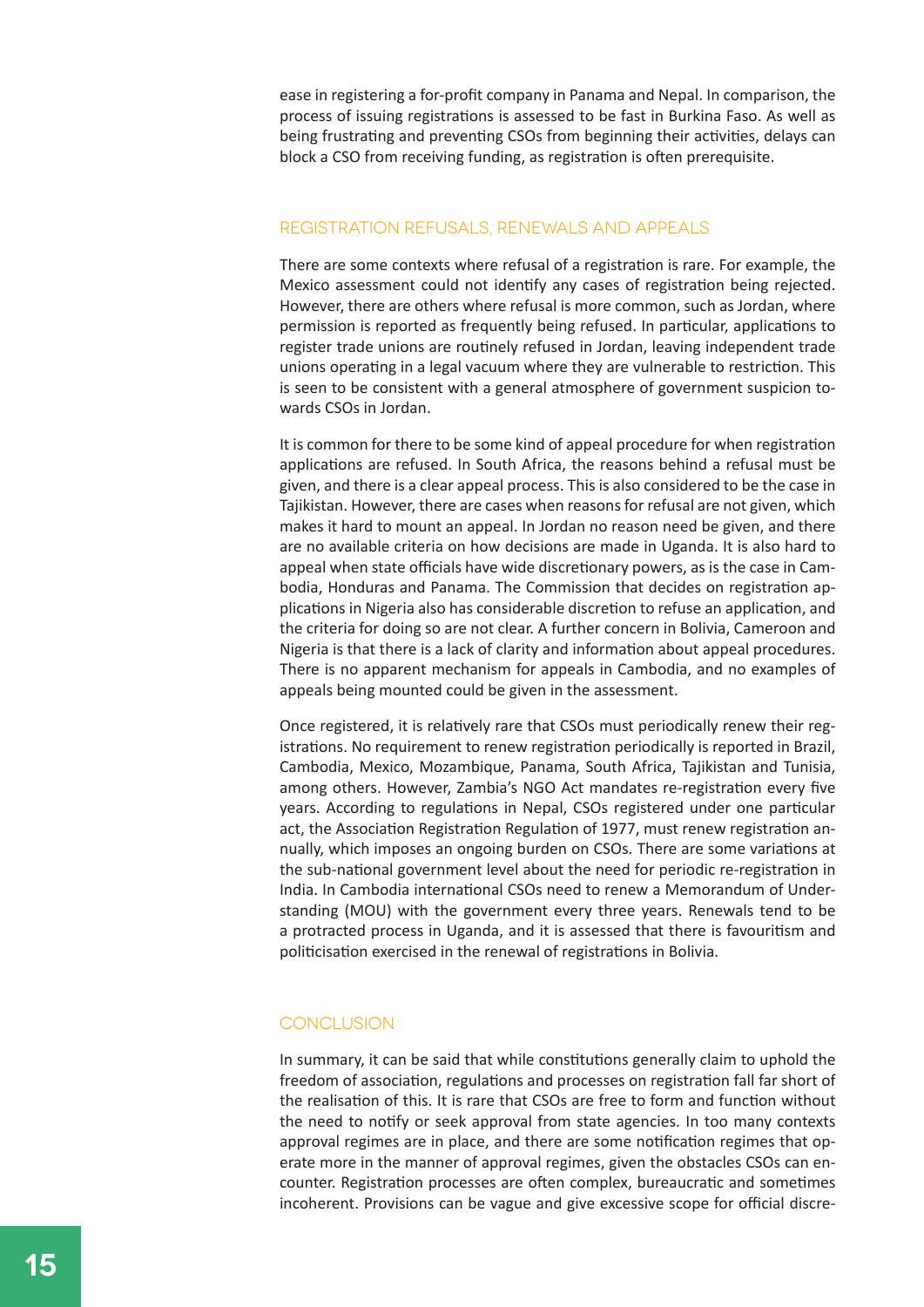tion, making the outcomes of applications unpredictable. CSOs often find them to be slow, expensive and labour intensive, and government agencies often lack capacity, or processes give scope for corruption and politicisation. Registration processes count against smaller and rural CSOs, including for reasons of costs, isolation from capitals and the power vested in local officials. In some contexts, it is not unusual for applications to be turned down, and appeal processes are sometimes lacking.

Suggested focal points for future advocacy on the basis of this analysis could be to urge a greater adoption of international best practice, in which CSOs neither need to notify or seek approval from state authorities when they form; to move from approval regimes to notification regimes for CSOs that seek legal personality; and to seek to bring civil society representation and expertise into registration bodies.

### B. operation

Once any registration hurdles are overcome, CSOs should be free to operate autonomously, guided by their mission and mandates and responsive to the needs of their constituencies. However, this is often not the case. This section examines three key issues relating to the freedom of association: the extent to which CSOs are free to pursue their aims independently of governments; the degree of government oversight of CSOs; and the level of government sanctions against CSOs for non-compliance.

The operation of CSOs is an area where new legislation currently in development threatens to introduce fresh restrictions in several countries. The Proposed Multi-State Society Registration law in India will increase government powers to bar CSOs from operation pending registration, and give the government new powers to investigate and dissolve a CSO, among other provisions. Laws are also being reviewed in Jordan, in a move that could see new limitations posed on the number of projects CSOs can run, among other restrictions, while the draft bill on Association and Organisation under discussion in Nepal would increase reporting requirements.

#### **ALIGNMENT**

In several contexts, there is some level of expectation that CSOs should align with plans and priorities set by the government. In Bolivia, under the 2013 law on legal personality, CSOs are expected to align with the government's economic and social development plans, and amend their statutes to reflect this. Failure to do so gives grounds for CSOs to be deregistered and dissolved. This clearly compromises the autonomy of CSO operations, and increases the potential threat they face. The requirement to align is more tightly stated still for international CSOs with a presence in Bolivia. Elsewhere, expectations of alignment are less strongly stated, but nevertheless can be present. For example, there is no legal requirement for CSOs to align with the government in Mozambique, but in some cases there may be heavy expectation among government officials that they do so.

In Nepal it is stated that CSOs should give priority to projects that match the priorities of their local government bodies. Many CSOs operating at the local level in Uganda are required to sign MOUs with local authorities, although in reality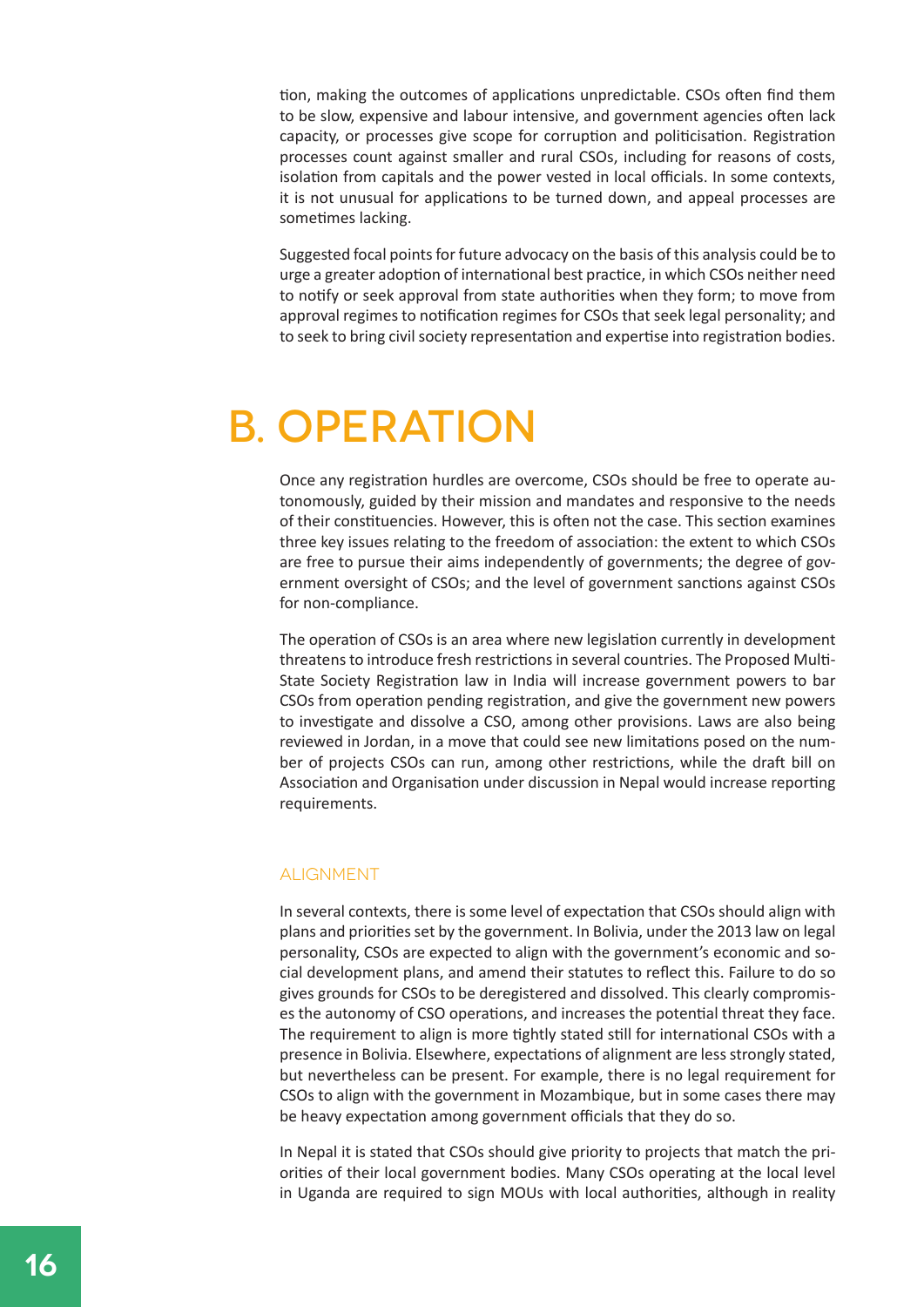this is not always enforced. CSOs that operate in more than one locality may be required to make a multiplicity of such agreements, which can add to the administrative burden for CSOs. The NGO Act in Zambia, before its suspension, required CSOs registered under it to align with government programmes, and gave the state the power to approve a CSO's activities and geographical areas of focus, and reject these if deemed not to be in the public interest, a term left undefined.

While there is no requirement to align with government priorities in Burkina Faso and Nigeria, alignment often occurs as a condition of funding from international donors. Elsewhere, as in Mexico, alignment needs to be demonstrated to benefit from tax advantages.

The trend seems to be towards a requirement for closer alignment. Two bills under discussion in Nigeria - the Foreign Contribution and NGO Regulatory Agency Bills - would see CSOs required to align with government plans and obtain approval from the government before implementing projects, although to date there has been little progress on these. A proposed law in Uganda, the NGO Amendment Bill, would extend government approval over CSO activities, use of resources and staffing.

As well as such stipulations, governments in some contexts have the power to block CSO activities pre-emptively. For example, there are strict rules on the need to give advance notice of activities in Uganda, and there are examples in Mozambique of CSO activities being blocked in such areas as monitoring natural resource management and defending the rights of communities. In Nepal, CSOs must obtain prior permission if they want to extend their work into other districts.

#### Reporting and oversight

A distinction can be made between countries in which CSOs must report regularly to the government, and those in which there is no such requirement.

There is a stipulation for annual reporting in Nigeria, the Philippines and Zambia. In Nepal, there must be annual reporting to local government bodies, with failure to report offering grounds for non-renewal of registration. Annual government inspections and audits exist in Panama. CSOs registered as non-profit organisations in South Africa must submit annual reports and audited financial statements, and CSOs registered as public associations in Tajikistan must make annual reports. CSOs registered as NGOs must provide annual audited reports in Cameroon. Annual reporting is also required for CSOs registered as foundations in Brazil, but less stringent reporting requirements apply for other forms of CSOs. In Mexico, CSOs registered with the Federal Registry - which is not mandatory - must submit an annual report, and CSOs registered as private assistance institutions must periodically report to local government bodies, but other CSO types do not need to report.

CSOs must report every three years in Bolivia, accompanied by a plan for the next three years. In addition, international CSOs registered in Bolivia are assessed on their compliance with the framework agreement for cooperation with the government.

It is often a requirement, for example in Brazil, India, Mexico and Nigeria, that CSOs file an annual tax return, and in India, CSOs must submit audited accounts alongside this. Tunisian CSOs, if they have an income above a certain threshold, must appoint an auditor and publish financial statements. CSOs in Panama are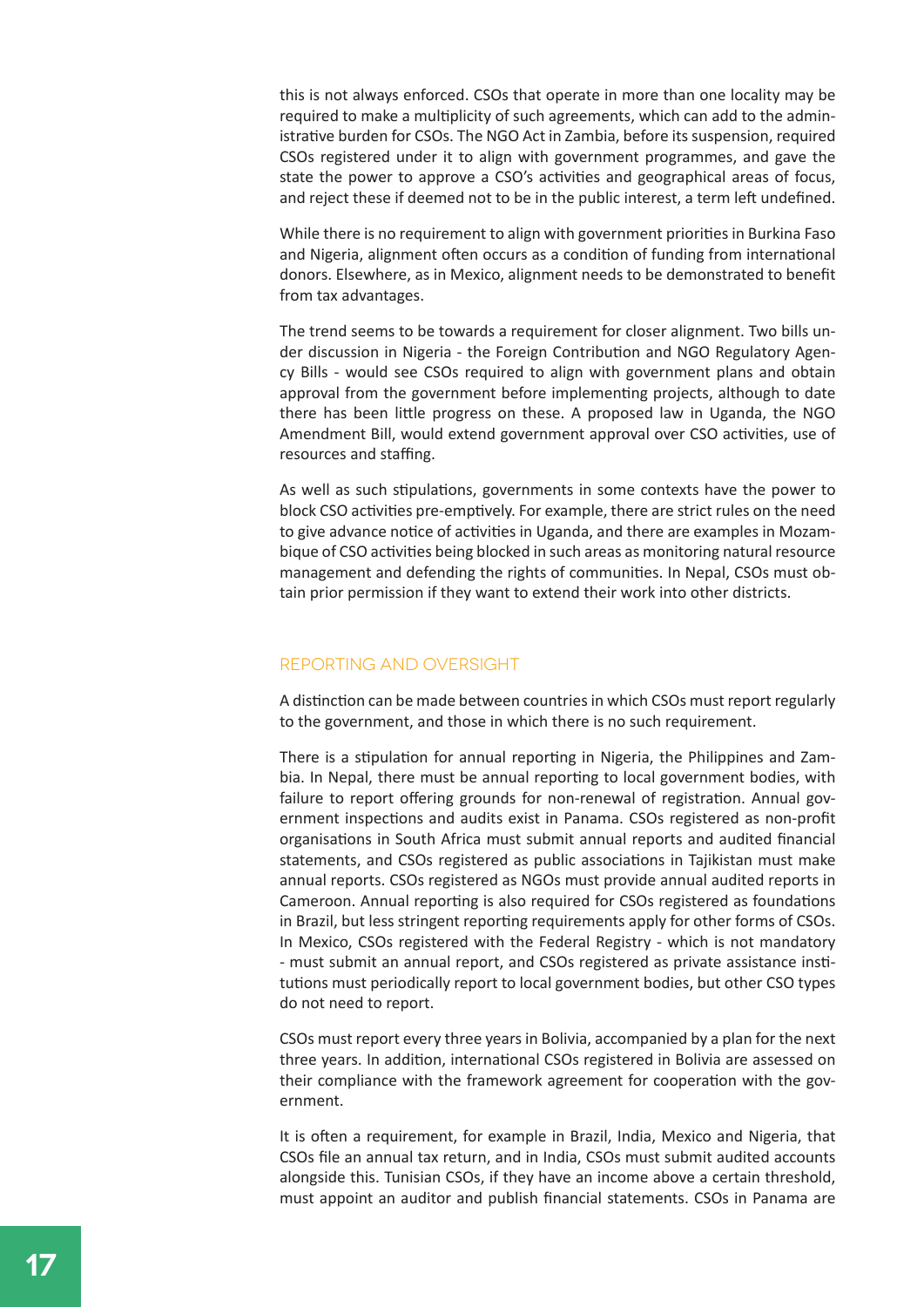also required to publish financial information on a website, which is assessed to impose an additional cost on smaller CSOs. In Lebanon the Ministry of Finance reviews CSOs' annual budgets to check if they qualify for tax exemptions.

Under anti-money laundering rules, Nigerian CSOs must report any receipt of funds over US\$1,000, and Honduran CSOs donations above US\$2,000. Tunisian CSOs must notify the government of any funds that come from international sources. CSOs that receive tax deductible donations must report their donations and payments to the Ministry of Economy and Finance in Panama. There are similar requirements to report donations and expenditure annually in Bolivia and Mexico.

In Nigeria, a recent trend has been for the revenue service and banks to request the tax certificates of CSO trustees. The Anti-Corruption Law in Cambodia also commands CSO leaders to disclose their assets, although this has not yet been put into action.

There are provisions for random inspections of CSOs in Honduras, while in Lebanon, the state can inspect CSOs if it believes they are in breach of rules. Similarly, Nigerian CSOs may be subject to audits and inspections if the authorities believe they are not acting consistent with their stated purpose. Provisions for inspections exist in Zambia, but instances are rare because of low staff capacities in the relevant agencies. Inspections of CSOs are also reported to be rare in Tajikistan.

There are also often reporting conditions around CSO meetings, which affect the freedom of assembly as well as the freedom of association. Copies of decisions made at CSO general meetings in Jordan must be sent to the government within two weeks. In Nigeria, minutes of CSO general meetings must be sent to the government. In Mexico these must also be legally certified before being shared with the authorities.

It is common that CSOs need to inform the authorities of changes in their name, statutes or headquarters. Government approval is needed for changes of by-laws in Jordan.

#### Challenges with reporting and oversight

It is harder and more time-consuming for CSO to comply with reporting and oversight requirements when these are discretionary, arbitrary and unpredictable. For example, challenges come in South Africa because of arbitrary changes to the reporting system, and a lack of communication of these changes. In Colombia, oversight is delegated to a wide range of national and sub-national bodies, leading to a lack of a standardised approach, as well as skills gaps.

There are broader issues of reporting and supervision processes being politicised. There is, for example, assessed to be a generally light oversight regime in Panama, but it can be politicised: supervision is increased when a CSO is seen as being at odds with the government. Politicisation in Panama also means that information gathered through reporting procedures may be deployed for political purposes, to form the basis of attacks on CSOs. There is a similar concern in India that, while there is little oversight of CSOs in general, those that are working on rights and advocacy, or working in areas where there is extremism, are singled out for oversight. Excessive oversight can include informal requests for frequent reports. Supervision of CSOs is seen to increase during times of political pressure in Mozambique, and there is a sense in Bolivia that oversight is increasing, partic-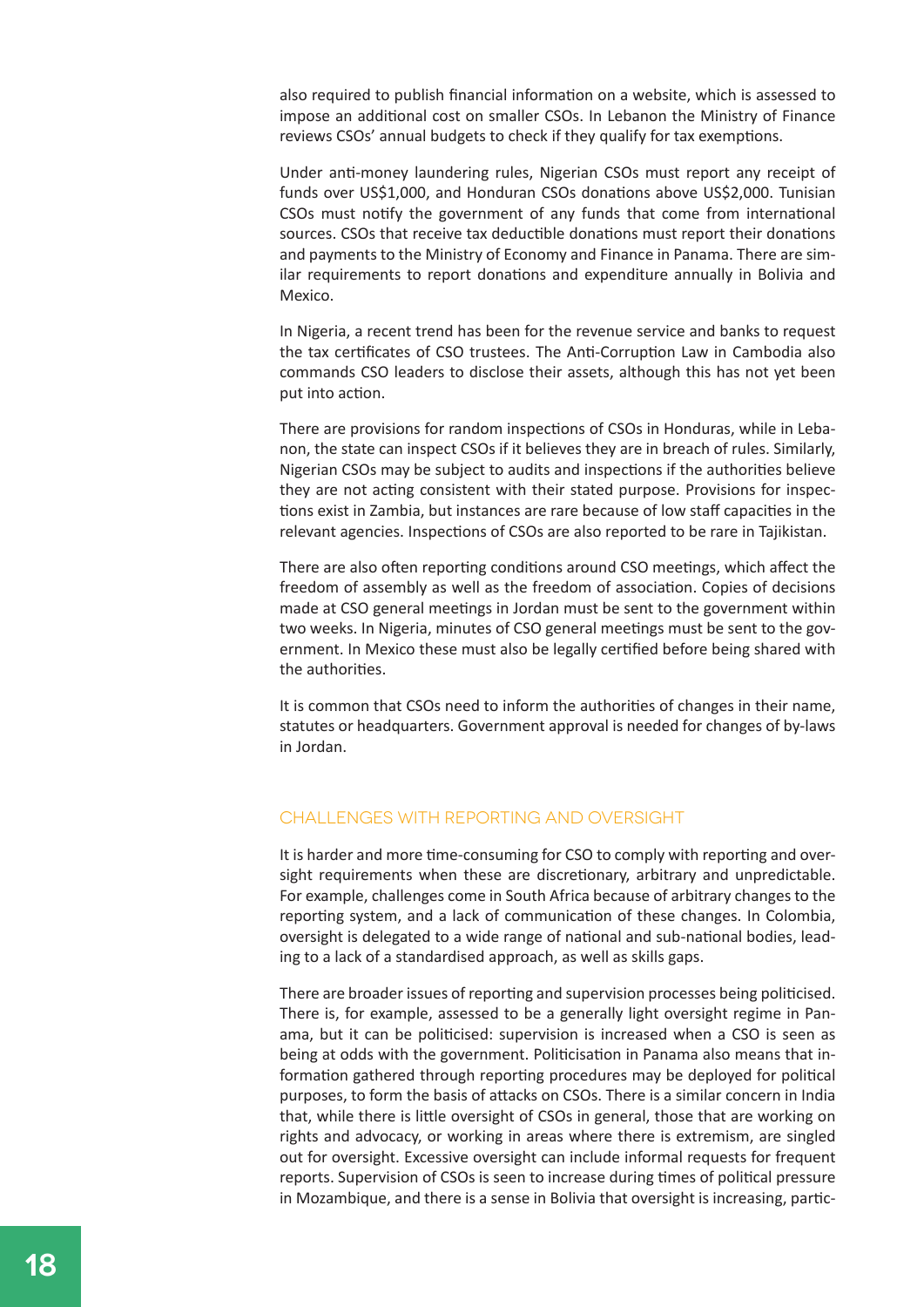ularly for CSOs that take stances on issues with which the government disagrees. The NGO Board in Uganda is also assessed to have very broad oversight powers.

Inconsistency in the application of laws on oversight is noted in Cambodia, which brings unpredictability and arbitrariness, particularly in the ways in which laws are interpreted at local levels. Local officials may particularly scrutinise human rights CSOs, and there are instances of officials ordering CSOs to halt activities. There is also varying application of the provision that CSOs should inform local authorities if they are working in a province other than that in which they are registered, ranging from neglect of this provision to some local authorities interpreting it as giving them prior approval power over activities. There is wide variation between different areas. Similarly, while reporting is not required under the law in Mozambique, in spite of this, some local officials insist on regular reports and supervision. There are also cases when local officials, on the basis that they do not feel sufficiently informed, have asked CSOs to pause activities.

#### Compliance of CSOs

In some cases, the ability or failure of CSOs to comply with reporting and oversight requirements raises concerns.

There is assessed to be a lack of widespread information on reporting requirements in Cambodia: a guidebook on reporting is not widely circulated or known. This means that CSOs often do not understand the regulatory framework, and so CSO reporting often does not occur. Similarly, compliance capacity by CSOs is identified as an issue in Tajikistan, where CSOs find it hard to keep on top of the paperwork and largely lack legal capacity, and Cameroon, where CSOs may lack knowledge of regulatory rules. CSOs in Honduras may also struggle with the need to travel to the capital to submit annual reports, particularly as they often have their paperwork queried following its delivery. Inaccessibility of offices in the Philippines makes it hard for CSOs to report, as almost all reporting must be done physically. It is also difficult for smaller CSOs in the Philippines to prepare reporting documentation. Reporting requirements are assessed to be expensive in Panama and Zambia, where audit fees in particular are high, and there is assessed to be duplication in reporting and oversight procedures in Honduras.

There are concerns in several contexts, including Colombia, Lebanon and the Philippines, that annual reports are being submitted to the government, but these are not being read and reviewed: that the exercise is a formality. This means that the work of CSOs may go unrecognised and CSO lose the potential to use reporting as a starting point to influence the government.

In the Philippines, this lack of response has led to many CSOs not meeting reporting requirements. There is also some failure of CSOs to submit reports as required in Uganda, which raises the concern that this can leave CSOs vulnerable to subsequent intervention. Low capacity of CSOs in Zambia causes them to miss reporting deadlines as well.

A concern in Lebanon is that lenient oversight may enable fraudulent and extremist bodies to masquerade as CSOs, and CSOs to practise corruption. A light oversight regime is seen here to result from government weaknesses, and to be highly dependent on the personality of the relevant minister, rather than stem from trust in CSOs.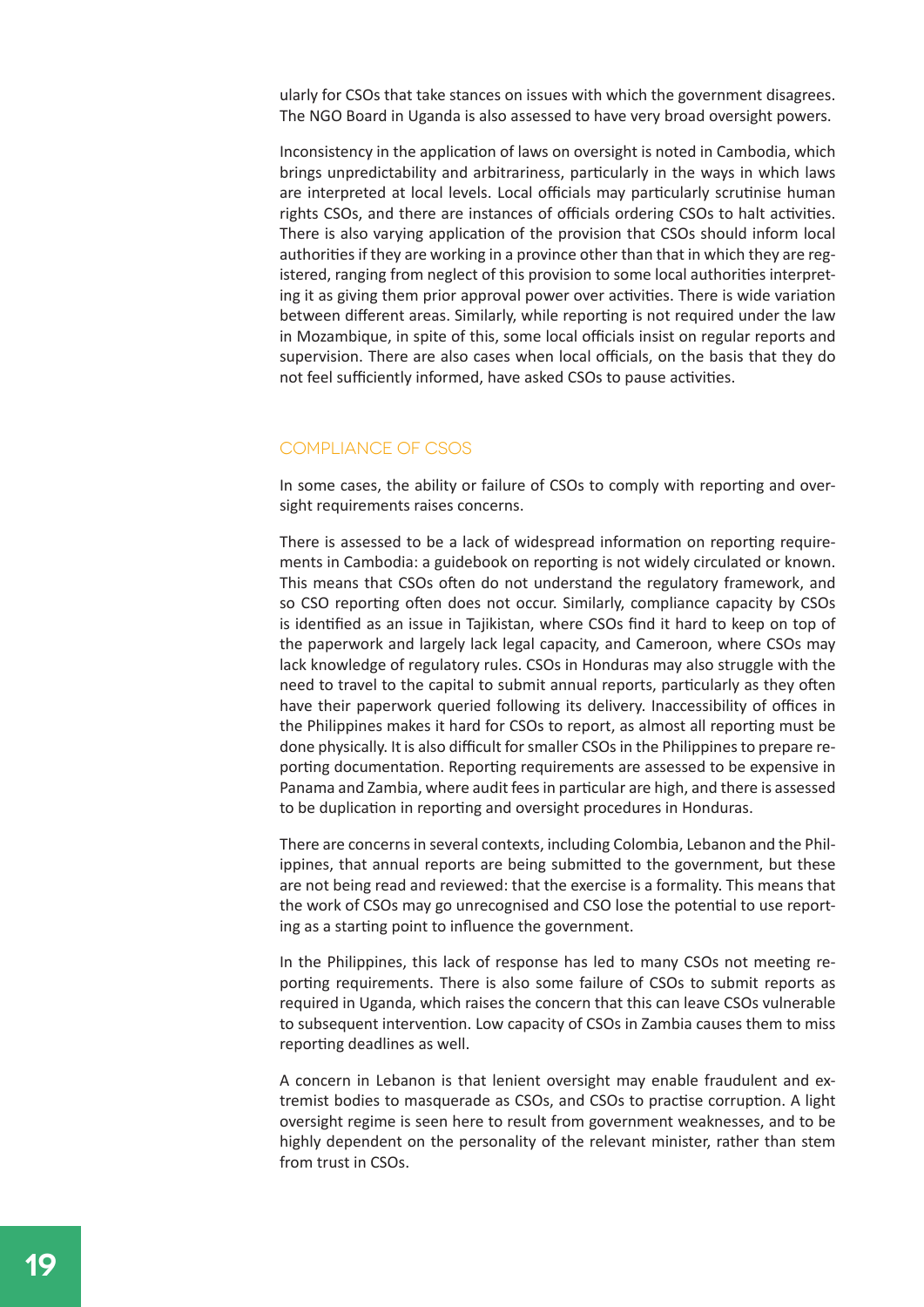In India there is concern that the legal framework for CSOs registered as trusts is inadequate: non-CSOs operate as trusts and some of them are clearly oriented around profit. This can cause the legitimacy of genuine CSOs to be questioned. As in Lebanon, genuine CSOs would prefer a predictable, rules-based system that enables them to demonstrate their legitimacy.

A related concern in Tunisia is whether current structures, such as audit structures, have the capacity to cope with a growth in CSO numbers and influx of resources for civil society that have followed the 2011 revolution. This raises the fear in Tunisia that poor state oversight capacities allow fraudulent CSOs to prosper. It is felt that there is a need for new monitoring structures and harmonised reporting and accounting methods that are efficient, but that do not interfere excessively in the legitimate work of civil society.

#### Penalties, deregistration and dissolution

In most contexts there are systems where CSOs can be penalised for falling foul of regulations. In general, countries have an ascending scale of fines, suspension, deregistration and dissolution, with some level of judicial oversight and some means of appeal, which offer a level of protection for CSOs. Dissolution, as the final sanction, can generally be made on such grounds as violation of laws, threat to peace, security or public safety, or long-term lack of activity. There are however concerns in several contexts about broad provisions for sanctions and the politicisation of these.

In Bolivia, divergence from activities consistent with a CSOs' aims is established as offering grounds for dissolution, something that causes concern, given the breadth of this provision, and the fact that it sits at odds with the dynamic and evolutionary nature of civil society. There is also concern that a current climate of worsening relations could see forced dissolutions increase, given the leeway for government action that the law provides. Some CSOs in Burkina Faso have also been threatened with withdrawal of tax benefits; significantly, these were CSOs that were seen to be causing difficulties for the government.

In Panama, the law also offers broad grounds for dissolution. In practice, the state in Panama is not pursuing the dissolution of CSOs, but the law remains a potential future threat. Some illegal dissolution of CSOs occurred in Lebanon during past times of political contestation, but dissolution is now rare. The state also has wide powers to suspend and dissolve CSOs in Cameroon.

In Jordan, the government may dissolve a CSO's board and appoint a new one and there are several instances of this happening - as well as impose fines and dissolve CSOs. A further concern is the lack of judicial oversight over these provisions. There is also an absence of mechanisms for appeal against deregistration, suspension or dissolution in Cambodia, and vague grounds for the termination of the activities of international CSOs. The grounds available for de-registration are considered broad in Zambia, and there is no guarantee that an appeal will receive a hearing.

There are also concerns about other excessive forms of sanction. Ugandan CSOs are held responsible for any acts of their employees or members, and there are criminal sanctions for non-compliance with regulations in Cambodia and Zambia. In Zambia, the vulnerability of CSO officials to criminal sanctions is contrasted with the protection that laws offer officials, which perpetuates an unequal relationship. There is limited awareness among CSOs in Honduras of the potential for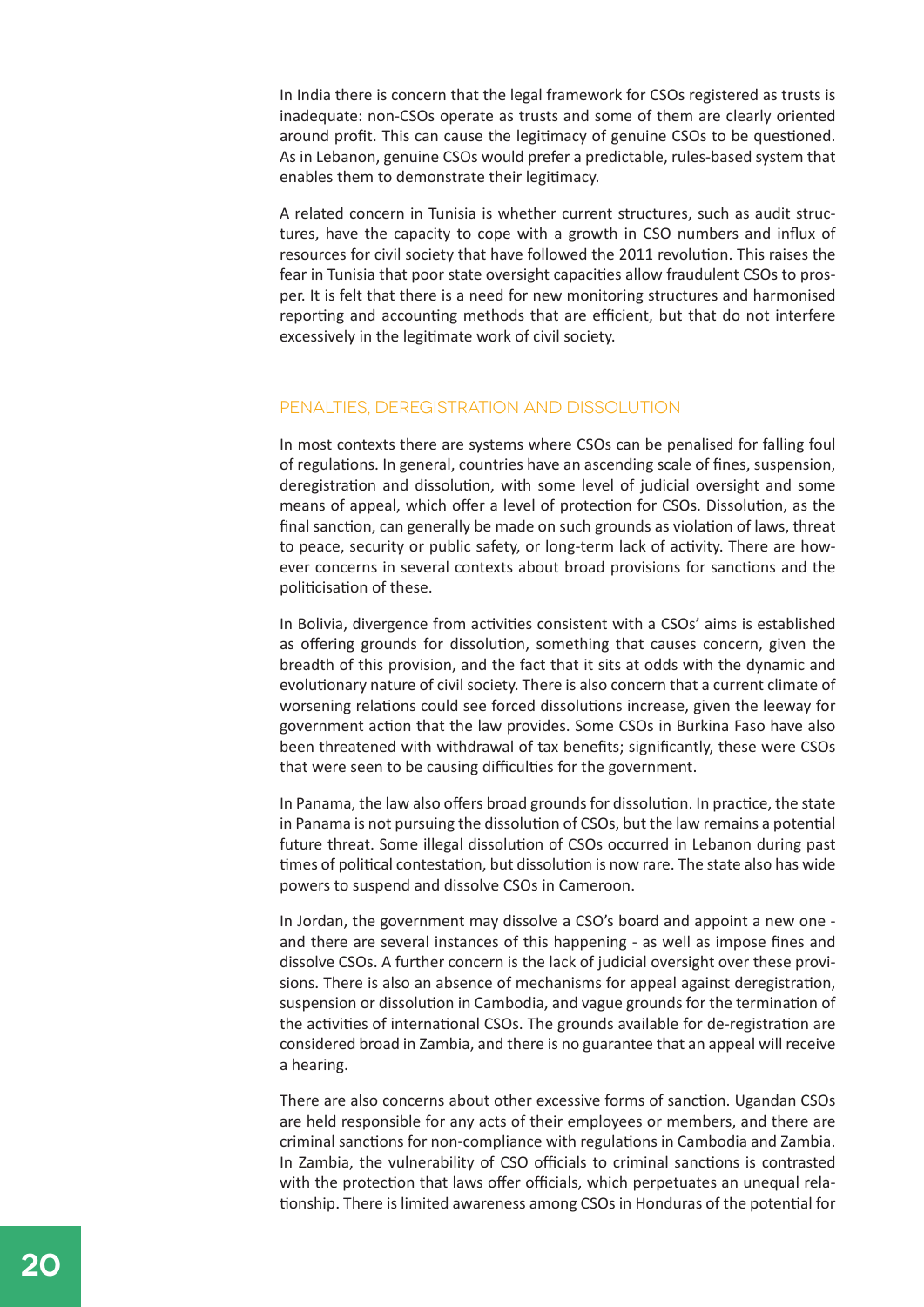the government to impose sanctions, including fines, suspension and dissolution, and of the wide discretionary powers that officials have to apply these.

In Tunisia, a number of organisations have been closed on the basis that they are believed to support terrorism. They have, however, been shut down for formal violations of the law, such as failure to comply with reporting requirements, which would not normally be expected to give grounds for dissolution. While it is important to distinguish legitimate CSOs from fake ones that act as fronts for terrorism, scrutiny will be needed to ensure that such breaches of established dissolution procedures do not become more widespread. In Zambia, for example, CSOs have been de-registered as threats to state security when many suspect the real reason was that they had taken positions contrary to those of the government. The Law Against Terrorist Financing in Honduras is another measure that contains strong provisions to dissolve CSOs that offer potential for misuse.

#### **CONCLUSION**

In summary, laws on operation often undermine the freedom of association. There is civil society concern about provisions in some contexts that CSOs should align with government priorities and programmes, and some apparent movement towards mandating closer alignment. There are also challenges with oversight regimes, including imposed and excessive reporting requirements and politicised use of reporting processes, and with the compliance capacity of CSOs and associated poor quality of reporting. Finally, sanctions for non-compliance may be excessive, broad and applied for political reasons. Oversight is exercised most strongly against CSOs that engage in advocacy and accountability activities, and CSOs that seek human rights, good governance and democracy.

Suggested focal points for future advocacy could be on restating the autonomous role and contribution of civil society, and replacing compulsory reporting regimes with more constructive, meaningful and equal dialogues between CSOs and governments.

### c. Freedom of assembly

Along with the freedom of association, most countries have constitutions that uphold the right to peaceful assembly. As with the freedom of association, constitutions often introduce limitations, typically relating to state security, public order and morality. And again, there are often significant gaps between the constitutional and legal position and the experience in practice.

In terms of laws, the key distinction is between countries in which CSOs must obtain prior permission to hold a public gathering, and those in which they must only notify the authorities that an assembly will take place.

Countries in which there is a notification regime include Burkina Faso, Jordan, Lebanon, Panama and South Africa. These have varying periods for notification of local authorities or police: seven days in advance in South Africa, three days in Burkina Faso, two days in Jordan and Lebanon, and one day in Panama. Notifications generally must include details of the date, timing, location, route (for marches), content and organisers of an event. In Nepal, spontaneous assemblies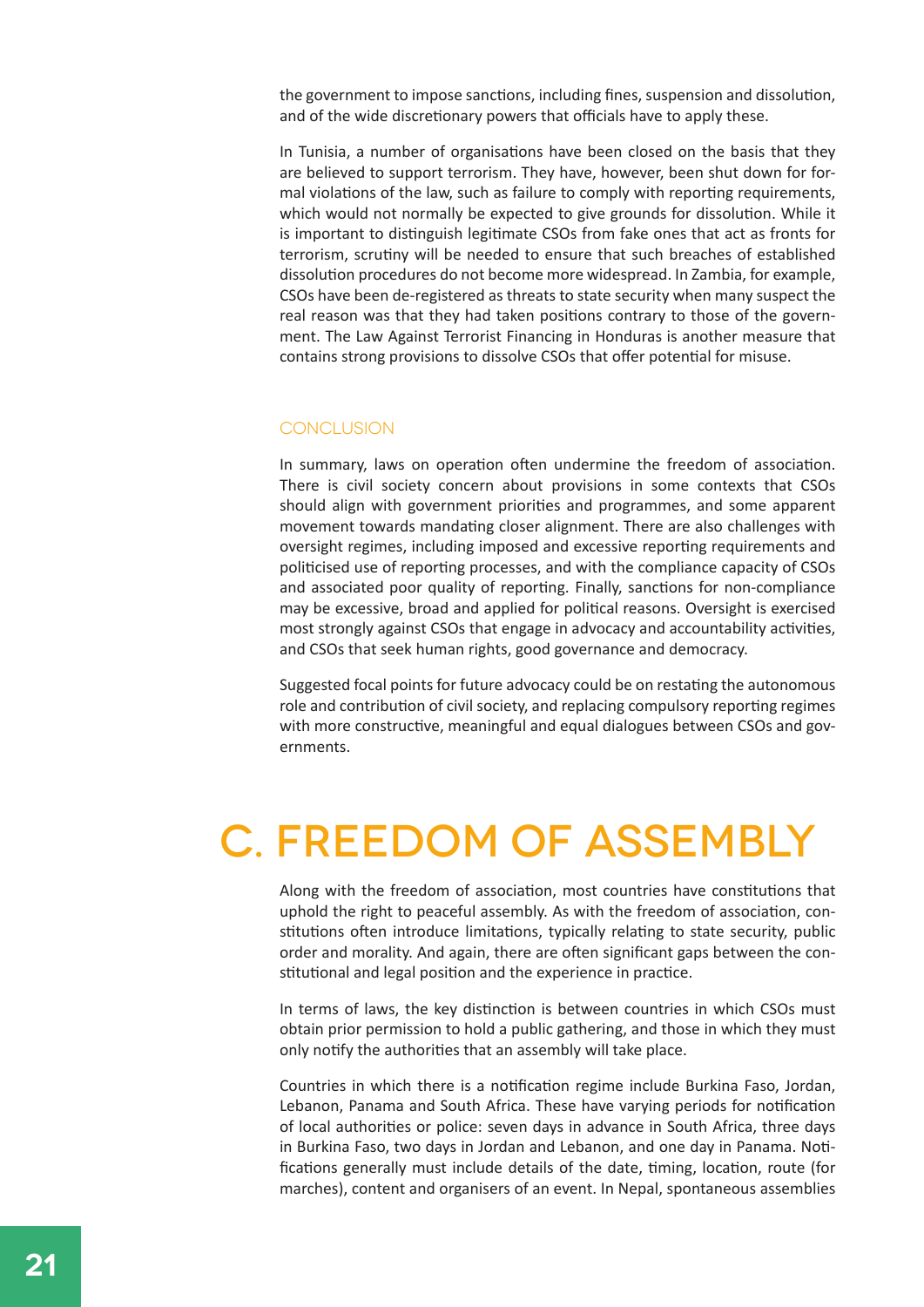are allowed without notification, and the culture towards demonstrations and protests is seen by civil society as relatively permissive.

Compared to this, CSOs in Tajikistan must seek approval from local authorities, which can change the dates, timing and location of events. In Uganda approval must be sought from the police. Permits are also required in Honduras. The approval regime is assessed to be quite difficult in India, with permission commonly required to hold events, including public meetings, rallies, demonstrations and international civil society meetings. Magistrates are permitted to prohibit assemblies of over 10 people, and there are many instances of permission being refused, often on grounds of potential breach of the peace. Further in India, requirements to inform authorities about meetings that include the public, state officials or international participants are sometimes seen as bringing excessive oversight, to the extent that it is reported that it is now difficult to organise international assemblies. It can also be hard to obtain permission in Tunisia, but many unauthorised assemblies take place regardless, albeit sometimes attracting police attention.

Sometimes government officials can insist that they are invited to CSO meetings, which may impose a chilling effect on debate. In Jordan, CSOs registered as associations must inform authorities two weeks in advance of the dates of their general meetings and allow state representatives to attend. In Tajikistan, government officials are allowed to attend any public event convened by CSOs registered as public associations.

In several contexts, the law on freedom of assembly has been fluid in recent years, with recent changes and challenges. A proposed law currently under discussion in Colombia, the Bill to amend the Code of Police, would increase restrictions: holders of demonstrations would have to apply to their local mayor five days in advance, who could refuse the application within three days. The police would be given broad powers to refuse or break up an assembly, and to change its date and location. In Tunisia, given the changes since the revolution, there is now a lack of fit between the provisions of the new constitution, which explicitly recognise the need to protect the freedom of assembly, and laws that pre-date it, which are highly restrictive. While a new bill has been developed that would bring laws on assembly more closely into line with international standards, its adoption has not been made a priority. This leaves civil society in an uncertain position.

More positively, under the Public Order Act in Nigeria a permit was needed to hold an assembly, but this was challenged through the courts and ruled as unconstitutional in 2007. Following this, assembly organisers may notify the authorities only if they seek police protection; however, the power of local authorities to prescribe the route and timing of a demonstration remains as part of the law.

Some recently introduced restrictions can be seen to have the aim of making it harder to organise protests that entail the occupation of public spaces, a successful protest tactic that has been seen in many parts of the world in recent years. In Colombia, demonstrations to block roads or access to infrastructure are prohibited; in Tajikistan, a law on meetings, rallies, demonstrations and street processions passed in 2014 prohibits the wearing of masks, the creation of obstacles and traffic blocks, and the setting up of temporary structures. The Tajikistan law further sets broad and vague restrictions on what may be said on protest banners and posters. There are also prohibitions on obstructing streets in Nepal and Panama. However, in Mexico, where there is a robust protest culture in Mexico City in particular, regulations to prevent the blocking of streets are not applied.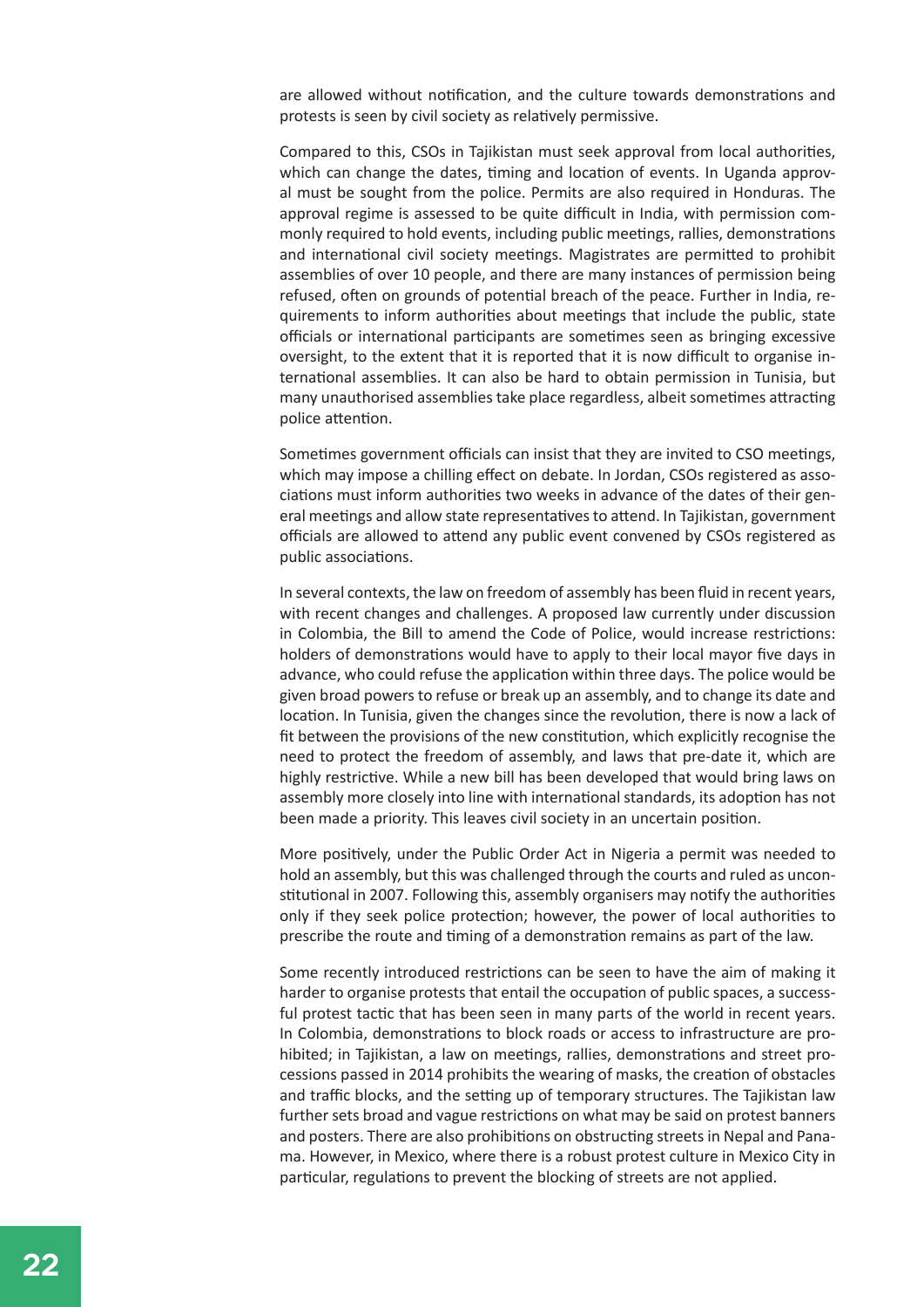The location of assemblies is often a particular concern of laws and regulations. Permits are required in the Philippines, but only if the assembly is held in a public place, and the law also designates 'freedom parks' in which assemblies may be held freely. In both Burkina Faso and Lebanon, there are designated areas in which protests are prohibited, such as the area around the parliament and presidential palace in Lebanon. CSOs may respond to tight regulations by shifting the locations of assemblies: civil society meetings in Jordan and Zambia often take place in private spaces to avoid police attention.

While the divide between notification regimes and approval regimes seems clear, in practice in some contexts, state agencies are excessively interventionist and move to prevent assemblies once notified of them. Some local authorities in South Africa have turned what it supposed to be a notification regime into an approval regime: they have been known to request additional documentation beyond that which the law requires. These have the effect of making it harder to organise a legal protest, and make it more likely that protests will be held without authorisation, which then have a higher chance of being met with violence. In Zambia, the police may impose conditions on the date, time, place, duration and manner of assembly. If they deem these conditions not to have been met, they may halt the assembly, in effect giving the police a veto. In Burkina Faso, the authorities may issue additional regulations that prevent the holding of assemblies, and examples of the closure of meeting venues have been observed. The climate is also assessed to be one of creeping restriction in Cameroon.

In Cambodia, organisers of an assembly must notify local authorities at least five days in advance, but in practice this functions as a process of authorisation, as permission is sometimes refused. Sometimes CSOs in Cambodia and South Africa believe the grounds given for refusal of permission are spurious, with the real motive being the prevention of the voicing of dissent.

The police are criticised for having wide powers to break up assemblies in Honduras, Jordan and Tajikistan. In some contexts, including South Africa and Zambia, it is assessed that security forces sometimes exceed their mandates, and assume the power to prevent or suppress public meetings. Despite the formal absence of an approval regime in Mozambique, many peaceful demonstrations have been blocked or violently broken up. In Uganda there is a growing problem of police interference and unlawful obstruction of gatherings, with participants and organisers arrested and detained. Cambodian police forces can also be highly interventionist, including in disputing the size, location and routes of demonstrations.

Excessive security force intervention goes hand in hand with violence. The assessments report violence between security forces and protestors in Bolivia, Brazil, Lebanon, South Africa and Tunisia, and against unauthorised events in Jordan and Mozambique. In some parts of Mexico, the police are allowed to use firearms to disperse demonstrations, and in Honduras, demonstrations are often accompanied by an intimidating armed security force presence, with aggression resulting.

In Burkina Faso, CSOs have accused the authorities of acts of provocation in order to generate violence, which is then used to justify suppression of protests. In Nigeria, there are reported cases of violence being instigated by people paid by the state, with the police withdrawing protection to enable violence to occur. Cambodian security forces have also been accused of using unprovoked violence against demonstrations. There are also instances of peaceful demonstrators wrongly being deemed to be aggressive and being met with violence and detention in Lebanon, Nigeria and Zambia. A further concern, in Cambodia, Tunisia and Uganda, is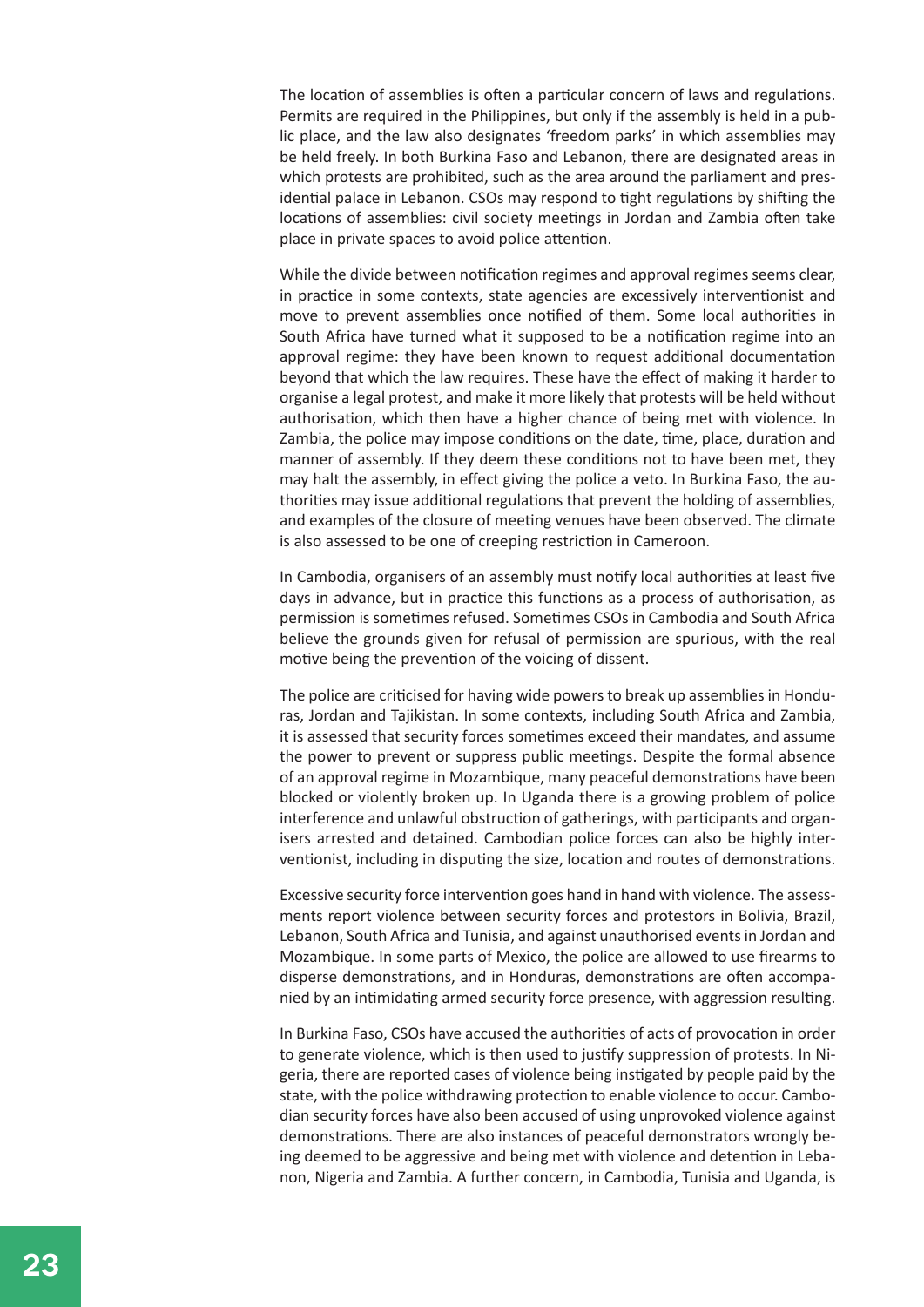that when complaints are made against excessive use of force by the police, these are often not investigated thoroughly or transparently.

Most countries covered by the EENA research impose fines and jail sentences on protest behaviour deemed to be illegal. A common criticism, seen for example in Cameroon, Honduras, India, Jordan and Zambia, is that the punishments available for assembly organisers and participants are broad and harsh. Laws in Burkina Faso, Jordan and South Africa hold assembly organisers responsible for criminal offences committed during demonstrations or protests. Cambodia and Lebanon are among countries in which the organisers of assemblies are required to be identified individually; this makes protest organisers feel vulnerable to investigation and arrest. South African civil society argues that such provisions have a chilling effect on assemblies.

Compared to this, the law in the Philippines prohibits security forces from interfering in assemblies, unless they are held without a permit, when this is required, or become violent. The Philippines Supreme Court has found in favour of a 'maximum tolerance' approach to the policing of assemblies. Correspondingly, the police are assessed to have become more aware of human rights and the proper policing of assemblies. Notwithstanding this, there are occasionally violent incidents.

As with other fundamental civil society rights, the right to freedom of assembly is sometimes enabled or denied selectively, depending on the issue at stake. In Burkina Faso, Cameroon, South Africa and Zambia it is assessed that CSOs that adopt positions supportive of the government experience fewer barriers against their freedom of assembly, while CSOs that are more critical of the government face more restrictions. Permission may be refused in Cambodia if the authorities decide that the focus of an assembly is politically sensitive. Events seeking to demand human rights and call attention to abuses have received bans in Uganda, and experienced a range of responses including hostility, violence and bureaucratic interference.

In Sub-Saharan Africa in particular there is a particular challenge around LGBTI assemblies. These have been forcibly broken up in Uganda. Since 2014, meetings of LGBTI clubs and societies have been banned in Nigeria, while the status of LGBTI assemblies remains a grey area in Zambia, since a population that is criminalised is unlikely to notify the authorities of the intent to hold a meeting.

A class dimension is observed in how assembly participants are treated in Panama and South Africa: demonstrations are most at risk of restriction and security force violence if participants are poorer people. In Jordan, the law does not treat everyone equally: non-nationals and people with past criminal convictions are excluded from organising or participating in demonstrations and protests.

Access to information about and understanding of the right of assembly and relevant laws is seen as a barrier against poor and excluded people mobilising in South Africa. It is not always well understood or accepted that citizens should have a right to protest, even in democratic contexts where formal means of political participation are available. Because the right is not well recognised by the authorities in South Africa, and heavy handed security force response generates violence, the authorities may characterise civil society as a source of violence and use this to disparage civil society in general. In Jordan, while, a notification regime is in place for assemblies, it is difficult to organise spontaneous demonstrations, which are not seen as legitimate, even though such protests are an important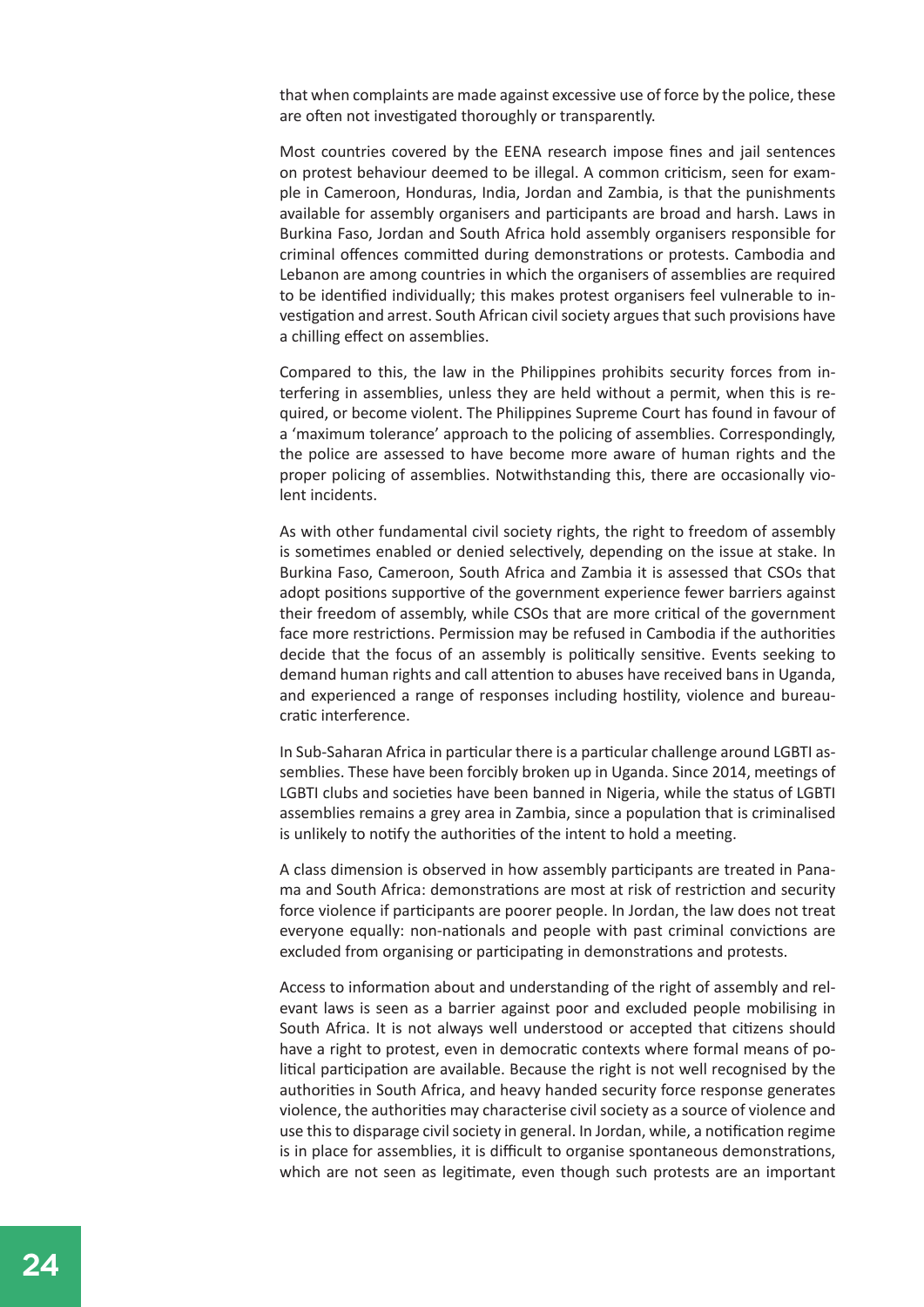part of how dissent is expressed. In Brazil, a further challenge is that CSOs lack the financial resources to mobilise and promote meetings and events properly.

The right to assembly is not always enjoyed equally within countries. In Honduras, there are some regions with a great deal of insecurity, and curfews are imposed, further restricting the freedom of assembly. Similarly, challenges are greater outside the capital districts in Mexico and Mozambique and in some parts of Cameroon, and local administrators sometimes restrict gatherings in Nepal. Challenges that may be experienced from local government officials and local political and business interests in the Philippines contrast with the generally permissive approach of national government. A lack of awareness of national level laws and an absence of local political willingness to apply them may both be issues here. There is also a challenge in Tunisia of key rights such as the freedom of assembly being suspended in times when a state of emergency is declared.

#### **CONCLUSION**

International best practice, in which CSOs should be free to organise and hold events without notifying or seeking approval from state agencies, is largely lacking. Again, a clear divide emerges between approval regimes and notification regimes. However, even where a notification regime is in place, the reality is often more complex, with government authorities and security forces abusing their powers. Decisions on who is to be allowed to hold public events, and which kinds of events are acceptable, are often made on politicised grounds. Penalties for organisers and participants, including fines and jail sentences, are often broad-ranging, excessive and highly discretionary. There is no strong tolerance of spontaneous demonstrations in many contexts.

Suggested focal points for advocacy could include moving from approval regimes to notification regimes, and the urging of greater accountability over the actions of security forces, along with better training of security forces in the policing of assemblies.

### d. Freedom of expression

As with the freedoms of association and assembly, there are generally strong constitutional guarantees of the freedom of expression, with limitations made on the basis of protecting national security, public order and morality, and ensuring the rights and reputations of others. However, in several contexts, there is, once again, a gap between constitutional and legal provisions and the reality. Other laws, such as those on secrecy, defamation, libel and slander, can undermine the freedom of expression.

There are some examples of better practice. In the Philippines, strong constitutional provisions on the freedom of expression have been upheld by a number of Supreme Court decisions. Although there are local level challenges, discussed further below, the freedom of expression is understood to apply broadly, encompassing various media and the wearing of protest symbols, and in the main, the assessment reports that CSOs feel free to criticise the government openly.

The denial of key freedoms, including the freedom of expression, fuelled the revolution in Tunisia, and this is reflected in the country's new constitution, which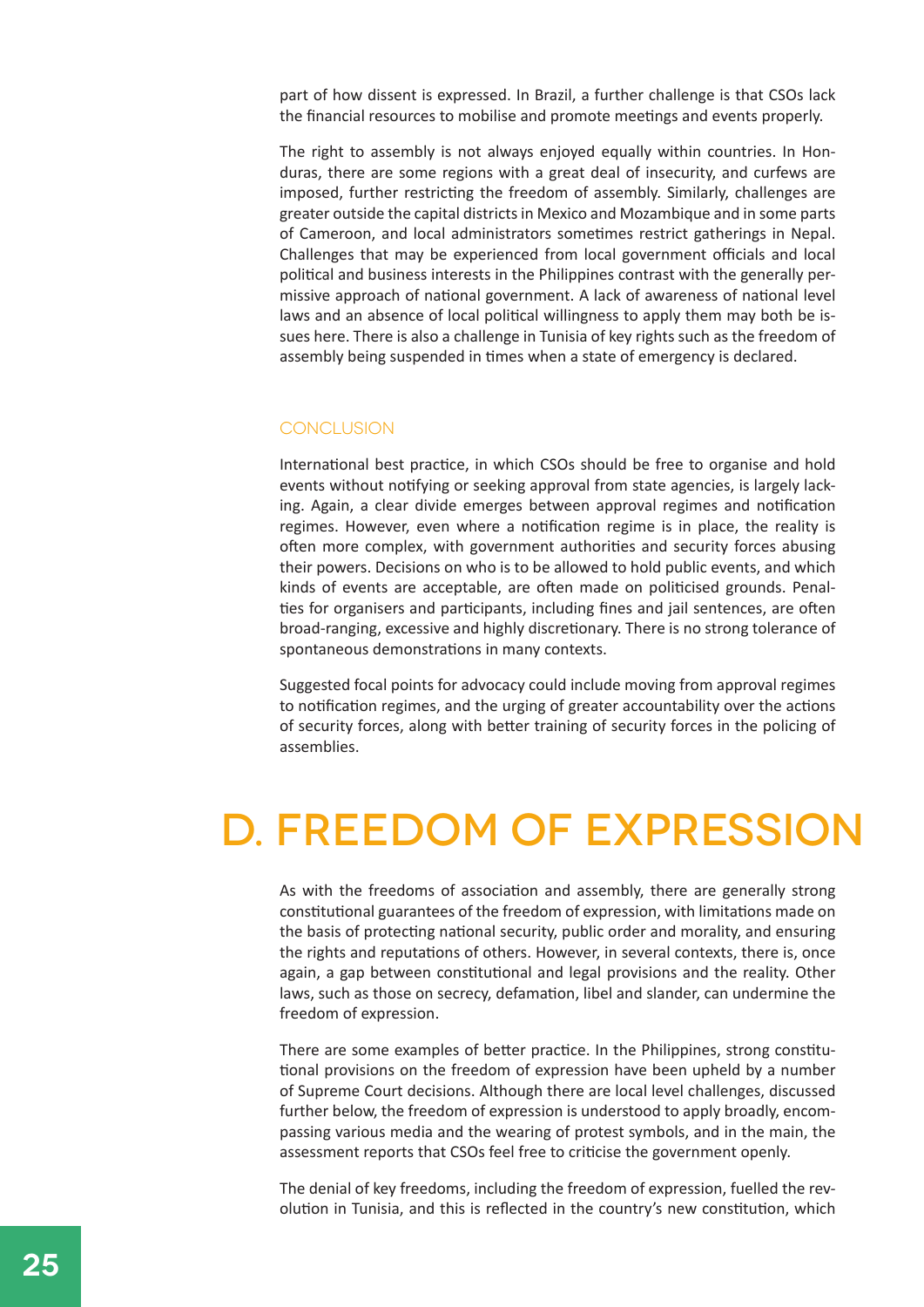states that the freedom of expression, opinion and information will not be subjected to prior censorship, providing these do not impact on the rights of others, and with the other usual caveats noted above. The constitution states that any limits should be proportionate and should respect the essence of rights. A law passed in 2011 prohibits prior censorship, something that is also prohibited by the constitution of Mexico, apart from when the freedom of expression impinges on privacy, morals and public peace.

Elsewhere, a challenge is that constitutional provisions on the freedom of expression are excessively undercut. For example, while Nepal's new constitution upholds the freedom of expression, civil society is concerned that the state's power to limit it, as set out in the constitution, is too broad, including on the grounds of undermining the sovereignty of Nepal, jeopardising harmonious community relations, or contravening 'decent public behaviour or morality'. The constitution also allows the president to suspend the freedom of expression during a state of emergency. Further, a challenge for civil society is that the constitution only confers freedom of expression on individual citizens, and not organisations. While Nepali CSOs tended to see the political culture at the time of writing as quite permissive, and felt largely unencumbered in expressing their views, the challenge is that the constitution may provide insufficient protection for CSOs if politics take a more regressive turn, given constraints made on the freedom of expression under past regimes.

Similarly, while the constitutions of Jordan, Tajikistan and Zambia seem permissive, there are numerous grounds on which the freedom of expression may be limited, including those introduced by other laws. In Honduras, constitutional provisions on the freedom of expression, and a law on freedom of opinion, are not well realised. They are undermined by other laws, including two laws passed in 2013, the Law on Telecommunications and the Law of Classification of Public Documents Related to Security and National Defence. These are assessed to foster media censorship. Aspects of the Penal Code in India, enacted during colonial British rule and predating India's republican constitution by 90 years, cut across freedom of expression provisions. Elsewhere, imprecise language gives ample scope for officials to impose restrictions, such as vague provisions in laws in Lebanon on limitations in relation to public ethics, religious feelings and national unity. Laws on the media in Cambodia lack clarity and are inconsistently applied.

In some contexts, recently introduced laws impose new limits on the freedom of expression. These include laws on terrorism. Jordan's 2006 Anti-Terrorism Law gives particular scope to restrict the freedom of expression, and Tunisia's 2015 anti-terrorism laws are broad: some journalists have been accused of promoting terrorism in the light of this law. Similar challenges apply in Cameroon, where under anti-terrorism legislation passed in 2014, civilians can be put on trial by military courts and journalists may need to obtain prior government permission before publishing stories. Since the law was passed, several journalists have been detained on terrorism-related charges and undergone military trials.

A law introduced in 2010 against racism and discrimination in Bolivia has been criticised by some in civil society for potentially giving the state broad scope to restrict the freedom of expression, including the power to close down media outlets and impose criminal sanctions on journalists. In South Africa, CSOs are concerned about the government's attempt to introduce a new secrecy law, the Protection of State Information Bill, which would cut across the freedom of expression. The proposed law contains a broad definition of what constitutes national security. The issue remains a source of profound disagreement between the government and CSOs.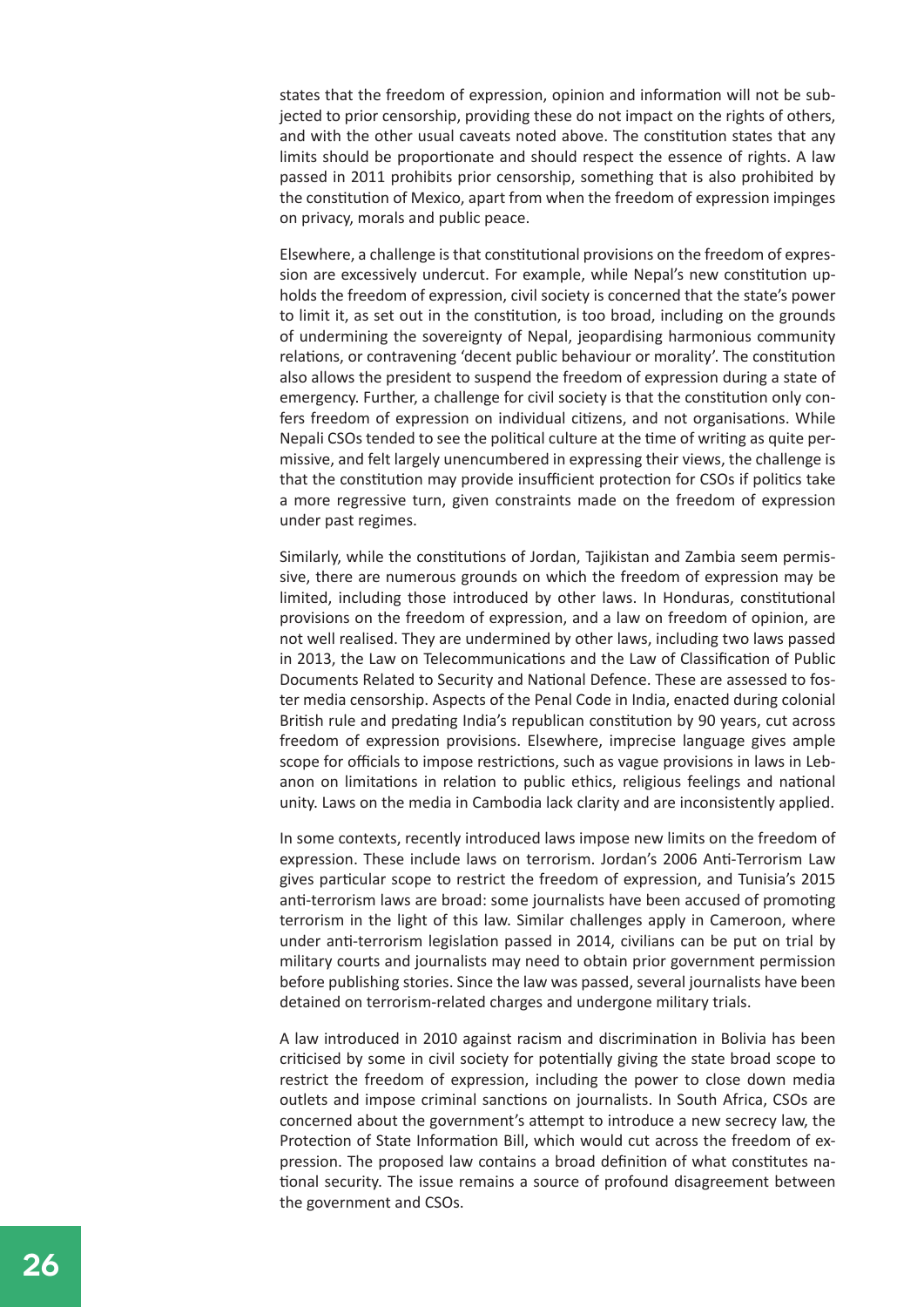The absence of freedom of information laws and procedures are a related concern. There is a lack of freedom of information law in Cambodia and the Philippines, despite several efforts and intensive civil society advocacy. While Uganda has an Access to Information Act, it makes a number of exceptions, and government agencies lack guidance on how to implement it. Processes are also expensive and bureaucratic. Similarly, in South Africa, it is assessed that there are barriers put in place by the state against the use of freedom of information provisions, which contribute to their insufficient use by civil society. By comparison, India has a now well-established law on the freedom of information, although it still prohibits the disclosure of some documents under the Official Secrets Act.

Heavy sanctions for offences can exert a chilling effect on the freedom of expression. Lebanon's 1962 Press Law, for example, authorises prison sentences for offences committed by journalists. In Cambodia, the Penal Code's provisions on incitement to commit felony are regularly used to instigate proceedings against CSOs and activists that criticise the government. Lebanon's legal system is similarly used to sanction journalists, activists and citizens who criticise political figures and expose governance deficits. In Honduras, CSOs report being threatened with increased scrutiny, fines and potential deregistration if they criticise government policies in the media.

Many assessments draw attention to the limiting effect of provisions in defamation, libel and slander. These have been observed to restrict the freedom of expression in Cameroon, Mozambique and Zambia, with several cases in Zambia of government figures using libel laws to silence critics. In Tunisia out-dated laws on criminal defamation, libel and slander sit at odds with the constitution's guarantee of the freedom of expression. These have given scope for politically-driven lawsuits to be used in an attempt to silence independent media outfits and practitioners. In Jordan, defamation, criticism of the king, the denigration of government officials and the incitement of sectarian strife are all criminalised. Penal Codes in Lebanon and Zambia specifically criminalise the defamation of the president. In Benin, the 2015 Information and Communication Code provides for heavy fines for defaming the president and the heads of state or ministers of foreign affairs of foreign countries. Penalties for defamation are high in Cambodia, Cameroon and Lebanon; in Lebanon heavy fines have been levelled against investigative journalists who exposed corruption. Criminal sanctions for defamation also exist in Nigeria and Panama, and Panama has seen numerous criminal defamation cases brought in recent years. There are also assessed to be inadequate legal mechanisms that enable journalists to protect sources in South Africa, and specific challenges posed by the interpretation of laws to prevent hate speech. Even the prospect of being taken to court, and the expenses and energy this entails, can exert a chilling effect on the freedom of expression.

As with the freedom of assembly, the police and security forces can overstep their mandates to restrict the freedom of expression, including through force. In Uganda, the police have attacked and harassed journalists. Security forces overstep the mark sometimes in South Africa as well. In Zambia, the police may exploit the out-dated Public Order Law's provisions on the spreading of false information to restrict the freedom of expression. Laws that remain on the books from the apartheid era in South Africa also restrict the freedom of information, for example, relating to locations regarded as relevant to national security.

Sometimes CSOs have their freedom of expression restricted because they work on particularly contested issues. In Bolivia it is reported that CSOs that experience particular restriction and harassment include those that seek to protect indigenous people's rights and CSOs that have been working to oppose a large road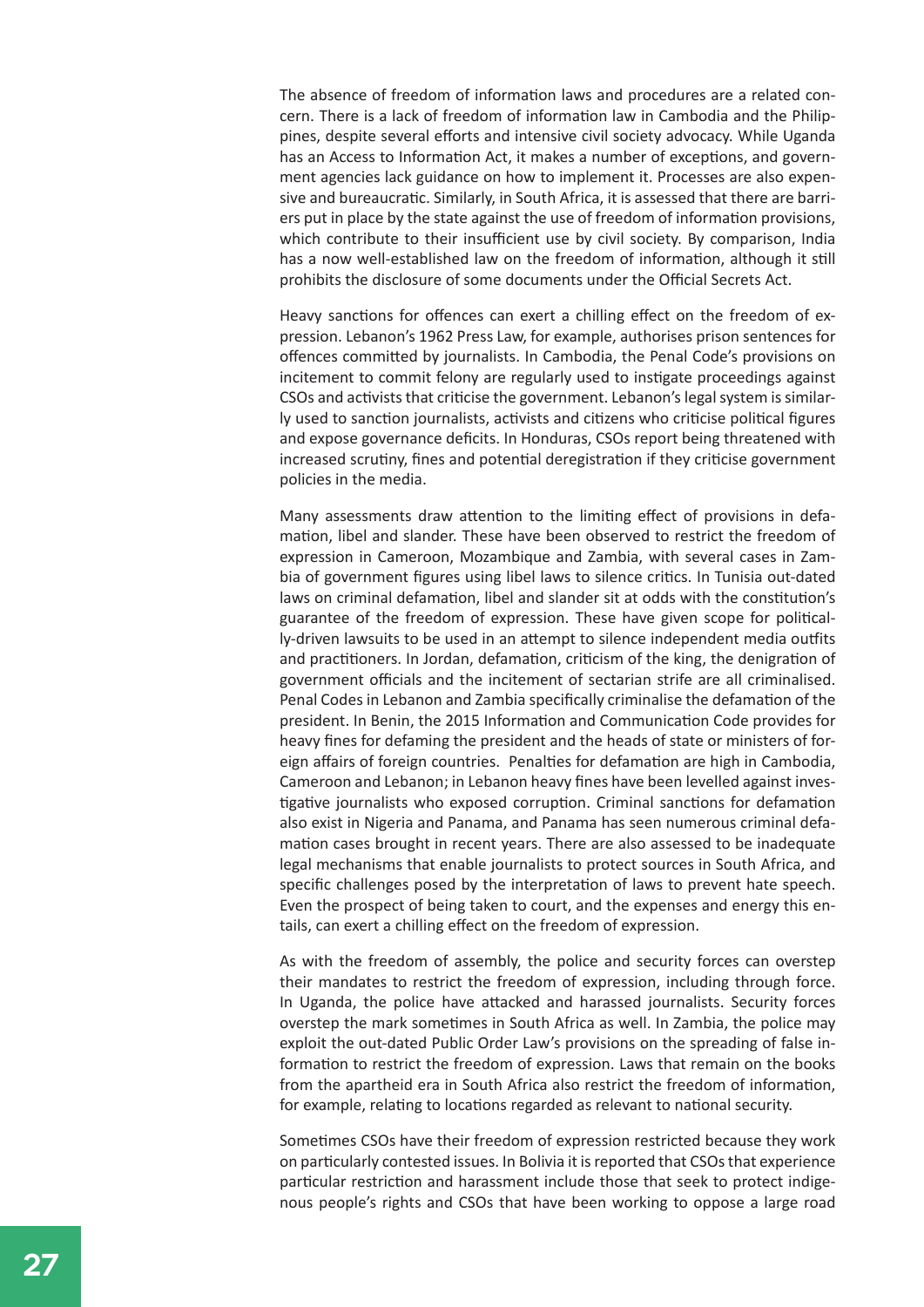development project, along with CSOs that work in the field of communications and journalism. Land rights campaigners have also experienced restriction and attacks in South Africa. In Jordan, CSOs that are related to the Muslim Brotherhood and that question the monarchy have their freedom of expression particularly restricted. Again, LGBTI CSOs can face particular restriction. LGBTI groups in India are limited in their freedom of expression, and in Nepal, the police have acted to suppress movements on issues including LGBTI rights and the status of Tibetan refugees.

Journalists and activists seeking to exercise the freedom of expression are vulnerable to harassment and violence in several contexts. Because of drug trafficking and organised crime, violence is high in some parts of Mexico, with high levels of impunity. This undermines constitutional provisions that should guarantee the freedom of expression. In Colombia, there are districts with high levels of aggression and attacks on journalists, and heavy impunity: state protection systems that are supposed to protect people who are vulnerable from attack are criticised for being disorganised and weak. Activists and journalists also experience attacks, ranging from death threats to killings, that limit the freedom of expression in Brazil.

Despite strong constitutional provisions on the freedom of expression in the Philippines, the country has experienced a spate of extrajudicial killings of activists and media practitioners, and a culture of impunity offers an entrenched threat to the freedom of expression. Large corporations and their security forces pose a particular threat. The current president, inaugurated in 2016, has stated that the killing of 'corrupt' journalists is justified.

Extremism impinges on the freedom of expression in some areas of India, particularly when security forces conflate CSOs with extremist forces and restrict their freedom of expression as part of anti-extremism measures. Similarly, despite strong constitutional provisions in Tunisia, reactionary and extremist forces have harassed and attacked activists and media practitioners, and this goes alongside government attacks on media sources that criticise it. Tunisia's National Union of Journalists has called attention to repeated encroachments on media freedom, with increasing numbers of media practitioners being put on trial and jailed.

Nigerian CSOs report experiencing harassment from state officials that impinges on their freedom of expression. Smear campaigns have been mounted against CSOs in Panama. CSOs and journalists have been threatened by both government and private sector sources in Mozambique. Threats were particularly experienced during 2014, an election year, which saw growing political polarisation, with threats coming particularly when CSOs and the media criticised prominent politicians or raised sensitive issues.

Attacks on CSOs can indirectly impact on the freedom of expression by causing CSOs to self-censor to avoid further attacks. This is reported to be the case in Bolivia, where government hostility towards CSOs fuels a climate of intimidation that encourages self-censorship; some CSOs believe that the government has no tolerance of criticism. In Honduras as well, civil society remains cautious, mindful of the attacks made on it during the 2009 coup, and is careful not to be seen to be attacking the government directly. Cambodian CSOs have generally learned which criticisms are likely to be tolerated and which will not, and tend to avoid criticising particular government officials. CSOs in South Africa also report making tactical choices about what they criticise and what they refrain from criticising.

In Panama there is said to be a lack an appreciation of the culture of dissent, with little popular understanding of and education about the freedom of expression,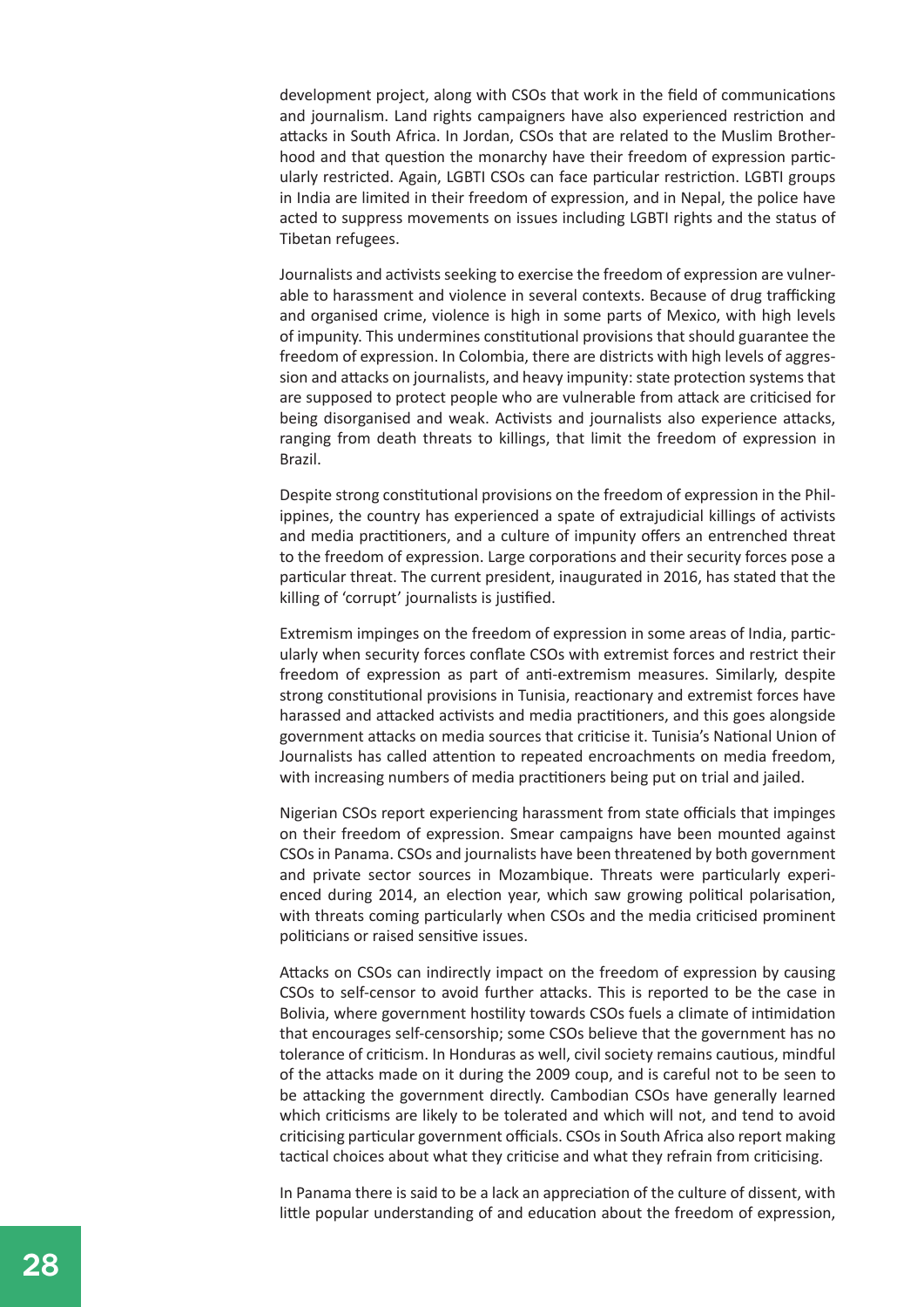and the right to information. Cultural factors in South Africa, such as patriarchal relationships, and in Zambia, such as notions of respect for elders, may also inhibit equal access to the freedom of expression.

In the Philippines, there is concern that the ability of civil society at the national level to exercise the freedom of expression is not reflected at the local level, where powerful elites can dominate local governance. This is also assessed to be the case in Cameroon and Colombia, where attacks on the media and civil society are concentrated in particular locations. In South Africa, it is assessed that circumstances influence a citizen's ability to enjoy the freedom of expression: poor people living in townships are less able to exercise this right, because local power structures prevent it. People may live in areas that the constitution and laws do not reach in reality. Similarly, in Jordan, the middle classes are more easily able to enjoy the freedom of expression. In Zambia, foreign CSO workers are wary about expressing their opinions, as they risk deportation.

#### Traditional media

In some countries, vibrant and independent print and broadcast media offer platforms for debate and dissent, but experience some state pushback. Cameroon has a wide number of privately-owned newspapers that are often critical of the government, although the country has also seen independent journalists arrested and some media outlets banned. Similarly, civil society sees Uganda's media as a still relatively young and growing sector, with a dynamic privately owned radio and newspaper culture. However, there is civil society concern about growing government interference with the media on dubious national security grounds. There is also little reporting of CSOs and their work in Uganda. In Benin, the EENA assessed the media to be independent and pluralist, but noted that it is hampered by a number of politicised interventions of the state regulator.

The attitudes of the media towards civil society can also make it harder for civil society to enjoy the freedom of expression: the media may run stories that are hostile towards civil society, spread misinformation about it, or deny civil society a platform. For example, the media may run stories that position CSOs as inefficient, corrupt or partisan. The assessment in Brazil, informed by ongoing media monitoring, is that the media is broadly positive when it mentions civil society as a whole, but negative about individual CSOs.

Poor civil society access to the media may result from low media capacity, and patterns of concentrated media ownership. In Cambodia, it is assessed that local media have weak capacity to report on CSOs' activities in the national Khmer language. Lack of training and an expectation of payment in return for coverage are related issues. This results in an absence of objective reporting on civil society. A lack of journalism skills is also identified as a challenge in Uganda.

CSOs in Panama find it difficult to get their messages across in a media that is dominated by the economically and politically powerful. Similarly, in Mexico, an oligarchical concentration of media ownership makes it hard for civil society to make its voices heard. The state and ruling party are seen to dominate media ownership in Bolivia and Cambodia. Government dominance in Bolivia produces a fearful and compliant media, and in Cambodia there are few radio stations or newspapers that are not run by political parties or individual politicians; the state has intervened to take some independent broadcasts off air. In Zambia as well, the government has restricted the ability of critical radio stations to broadcast,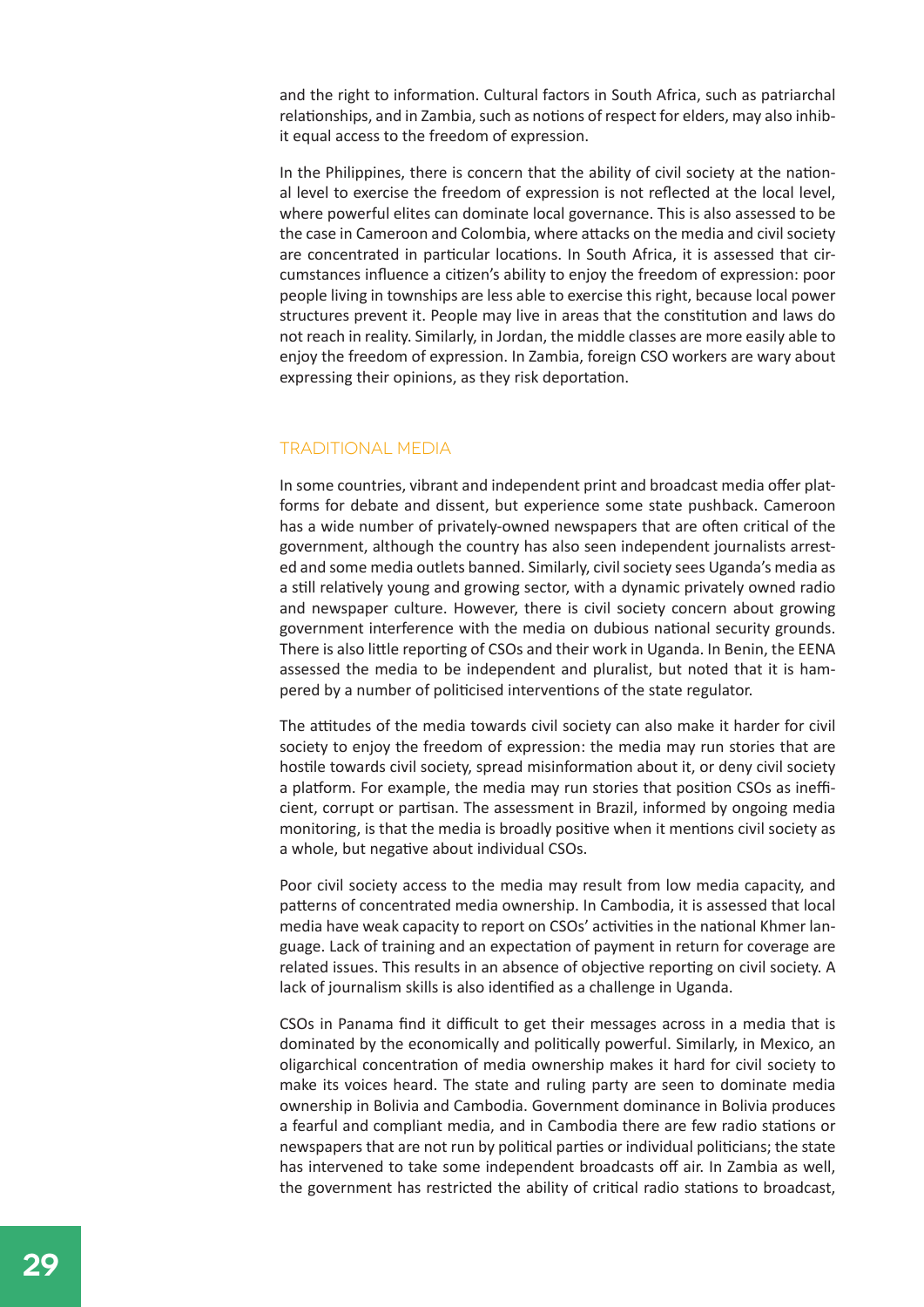and has threatened to remove licences. This makes radio stations less likely to broadcast critical voices from civil society.

In Uganda, there are broad grounds on which state authorities may refuse to issue media licences. The Ugandan government is also able to dictate the timing and duration of some broadcasts, and in 2014 mandated that all radio stations must reserve two hours per week to transmit government programmes. Newspapers are not allowed to publish without a licence from the statutory Media Council. The related law, the Press and Journalist Act of 1995, amended in 2010, provides harsh sanctions of fines and jail sentences for publishing without a licence or publishing prohibited material, something that is broadly defined. It seems clear that provisions framed as intended to uphold national security are rather applied to silence dissent.

Challenges such as these can leave CSOs mistrusting media outlets and not seeing them as a suitable locus for engagement.

#### Internet and social media

Given challenges with conventional media, many CSOs have turned to embrace the possibilities of social media.

In several contexts, such as Bolivia and Panama, the law has not kept pace with the growth of internet access. An absence of regulation can work in civil society's favour, seen for example in Cambodia, where relative internet freedom contrasts with the significant restriction of conventional media. CSOs are seen to have taken advantage of this potential. However, a lack of laws can also challenge civil society: in the absence of relevant laws in Lebanon, it is noted that the courts tend to classify information shared on the internet as publications rather than private correspondence, meaning that more serious sanctions apply. In Tajikistan, the development in internet access and usage is considered to have outstripped the pace of the law, leaving a need for a consolidated internet and freedom of information law.

Greater attention is now turning to the policing of the internet and social media, seen for example in Honduras and Mexico. The growth of social media in Honduras is seen to have given citizens new scope to express their opinions, but CSOs also report having social media pages blocked with no explanation. There seems in the Philippines to be a creeping use of the 2012 Cybercrime Prevention Act's provisions on libel to suppress civil society work to expose the malpractice and negative impacts of large companies. There is also concern about the potential application of the 2010 Interception of Communications Act and the 2011 Misuse of Computers Act in Uganda. In Nepal, it is a criminal offence to publish illegal material on the internet. Amendments to the law in Jordan introduced in 2012 mean that prior permission must be sought to publish electronic publications, extending the government's reach. In Nigeria, it is alleged that there is large scale internet surveillance carried out by a private company contracted by the government, and new proposals have been brought forward to intercept communications.

The regulation of the internet and social media remains an evolving area. Cambodia's government has drafted a law to regulate internet use and prevent cybercrime, which gives rise to concern that new restrictions will be introduced. At the time of writing the draft legislation in reported as being in a process of revision. The president of Bolivia has also stated a desire to introduce stronger regulation of social media. More positively, a new law in Brazil, the Civil Rights Framework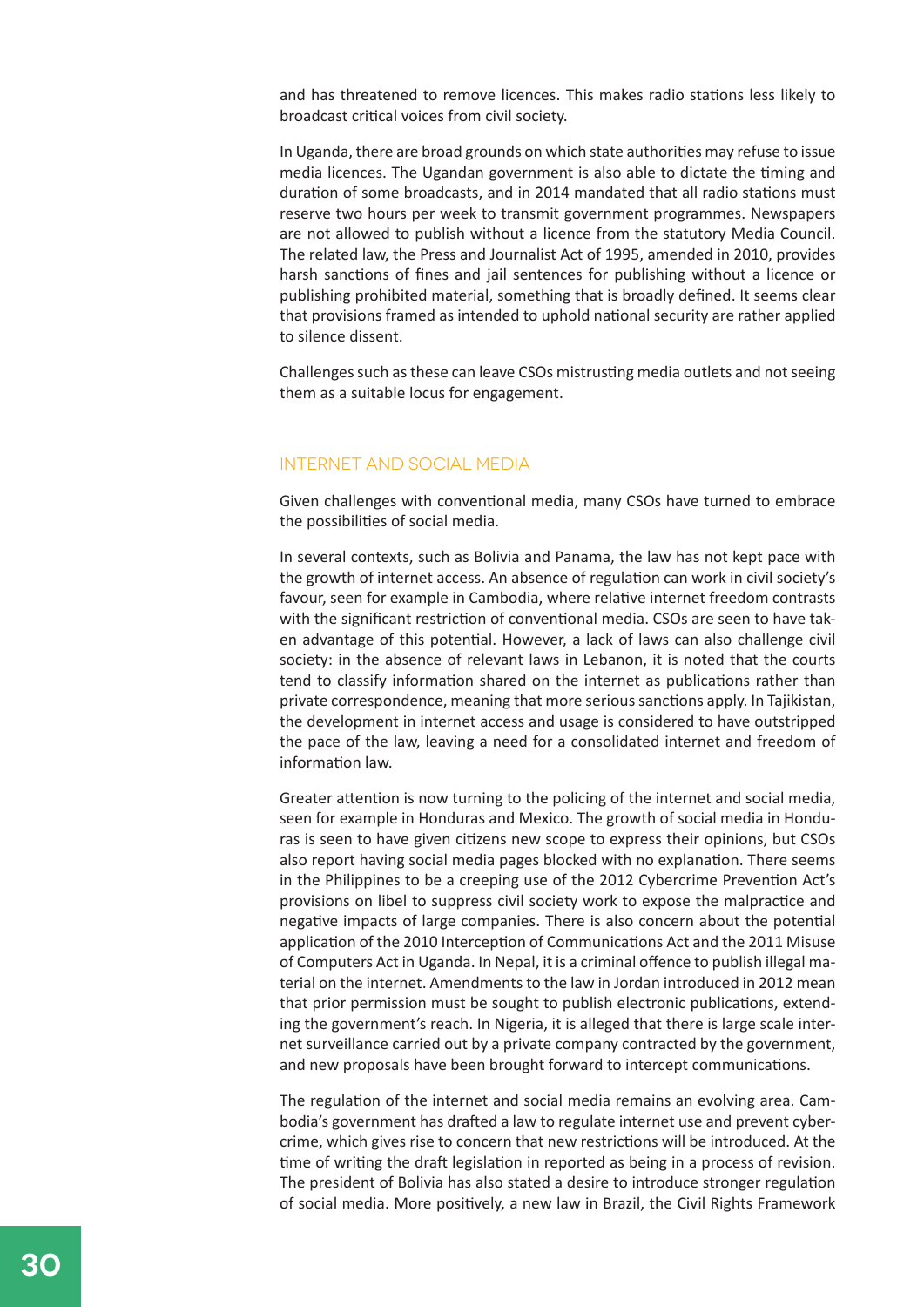for the Internet, was passed in 2014 following extensive civil society advocacy, and introduces new protections for online freedom of expression. In Mexico, civil society has recently been involved in consultations on regulatory reform of telecommunications, although the effects of this reform are yet to work through.

CSOs also in general face the challenge of how to get their voices across in a crowded social media market place, and of limited capacities to engage with social media, and the media as a whole.

#### **CONCLUSION**

The freedom of expression is being contested in many contexts, with constitutional guarantees being subject to too many exceptions and undercut by other laws. In some contexts, there is political interference in the media, including state control, and state and non-state forces harass, attack and criminalise civil society activists and journalists when they use their freedom of speech to express dissent and raise critical issues. Such measures can encourage self-censorship. The make-up and ownership of traditional media is not always conducive to civil society access, and social media offers an alternative, but is increasingly becoming contested and more tightly regulated.

Suggested focal points for advocacy could include supporting networks of independent journalists, and making connections between these and CSOs, and advocating on the importance of pluralist media ownership and internet access and freedom.

# e. Access to resources

The EENA identifies access to resources as a key enabling factor for CSOs, since without resources, most CSOs cannot sustain their operations. The assessments looked in particular at the extent to which CSOs are able to obtain funding from international donors, their domestic governments, domestic philanthropy and the corporate sector.

In most contexts, the picture painted by the assessments is that CSOs are experiencing an enduring struggle for resources, including as a consequence of restrictions on civil society that make it harder to receive funding, as well as changing donor priorities. In Honduras, both domestic state and international support are assessed to be in decline, and in many other contexts, including South Africa and Zambia, CSOs report that funding for civil society is dwindling. A lack of funding in Panama has seen several long-standing CSOs forced to close down, while many Cameroonian CSOs survive on a month-to-month basis.

Core support in particular is under strain. For example, CSOs in Cambodia, the Philippines and Zambia report that there is a lack of support for the governance functions and staff costs of CSOs. In India and the Philippines, flexible funding for CSOs is reported to be falling, with most grants to CSO short-term and project-specific. CSOs in Burkina Faso assess that the project orientation of much of the funding available is not conducive to the long term development of civil society and the public sphere.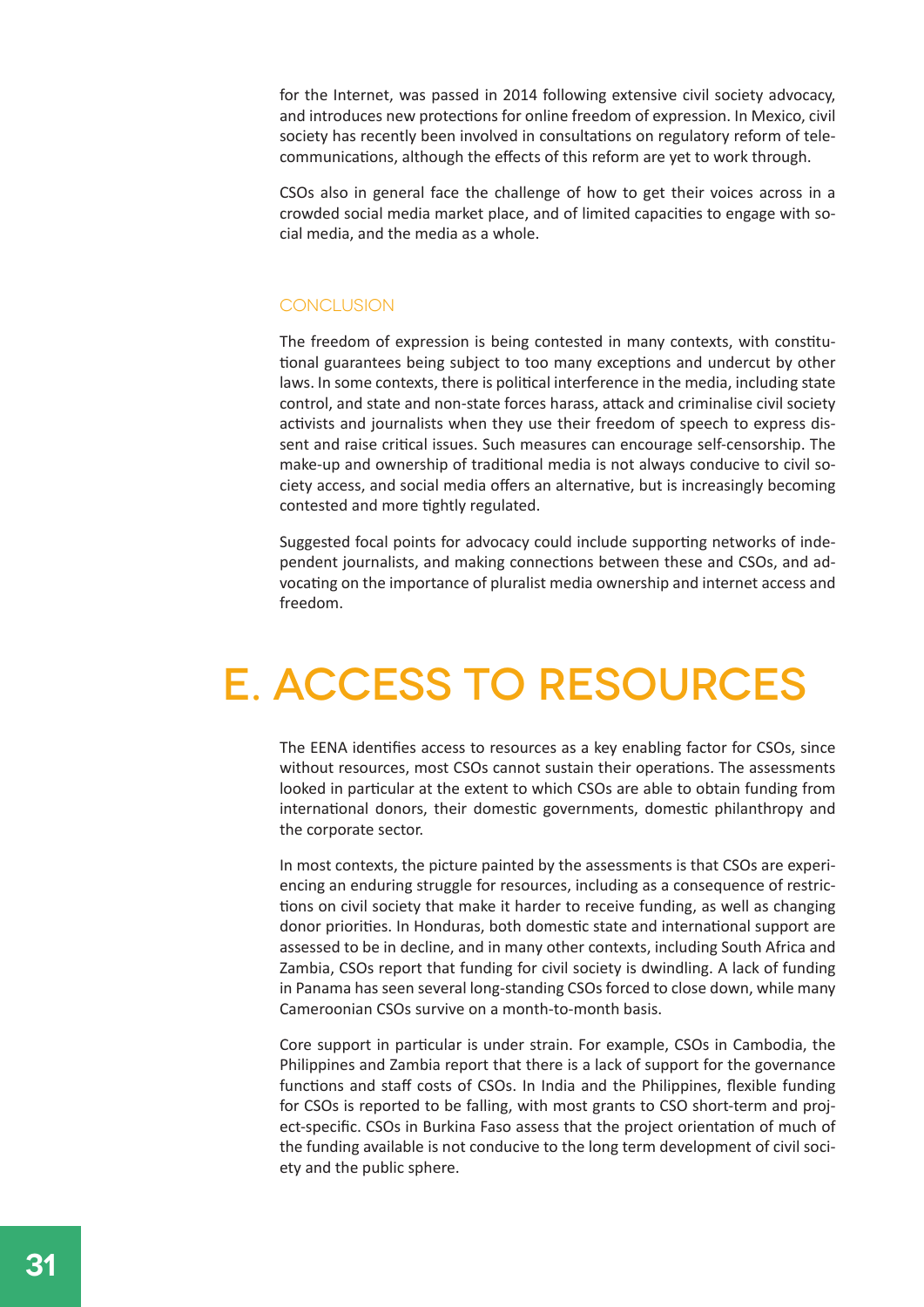Not all trends are negative. In Brazil and Mexico, for example, the conditions for domestic state support to CSOs are assessed to have improved in recent years, albeit these countries have simultaneously seen international funding sources decline.

#### International resourcing

In most contexts, the preeminent funding relationship for CSOs that took part in the research is with international funders, and specifically bilateral and multilateral donors. The importance of international donors is such that in several countries, the relationship can be characterised as one of dependency. For example, it is assessed that 60 per cent of CSO funding in Cambodia comes from international donors, and international donors are also cited as the key source of CSO funding in Cameroon, Honduras, Nepal, the Philippines, Tajikistan, Tunisia and Zambia. A heavy dependence by CSOs on funding from the European Union (EU) in particular is reported in Lebanon, and on international CSOs as well as bilateral and multilateral donors in Mozambique.

In many contexts, this reliance on foreign funding is now being exposed as donors withdraw from countries that have progressed from least developed country status, consistent with the general trend identified in past CIVICUS research of donors becoming more strategic and concentrating their support on fewer countries.<sup>1</sup> This is noted in diverse contexts, including Bolivia, Cambodia, Colombia, India and Panama. In the Philippines, funding is seen to have declined in the last decade, compared to previous decades, when donors made the restoration of democracy a priority of their support. A similar pattern applies in Brazil. As is noted in South Africa and Zambia, this withdrawal comes even when there has been very little growth of domestic funding to substitute for international resources. There has been a recent shift of support in Lebanon away from CSOs oriented around human rights, advocacy and accountability towards humanitarian support for refugees from Syria. In Bolivia, it is also suggested that growing state interference with CSOs may also be deterring donors.

While a general shortage of funding is observed in the Philippines, it is noted that there are donor funds available for some themes, such as disaster risk reduction and management, but the challenge is that most CSOs lack the capacities to implement successful projects: there is a mismatch between donor priorities and CSO capabilities. The availability of donor funding on some themes has led to CSO work in other important areas, such as community organising, to decline, because it lacks donor support and CSOs focus on activities for which funding is available. The concern in the Philippines is that such changes could undermine CSOs' ability to undertake advocacy work on behalf of local communities, and the legitimacy that CSOs enjoy with citizens.

The example of the Philippines highlights a danger that high CSO reliance on international support can make CSOs seem donor-driven, as CSOs orient to fulfil donor priorities and requirements, and risk being seen as essentially contracted to deliver donor missions. This is, for example, a concern in Cambodia and Zambia, and in Lebanon, where it is stated that domestic CSOs have little control over a civil society resourcing agenda that is largely determined by international funders. It is also an issue in Tunisia, which has seen an influx of donor funding following the 2011 revolution, and where it is reported that donors may impose conditions that change the goals and nature of an activity as a condition of pro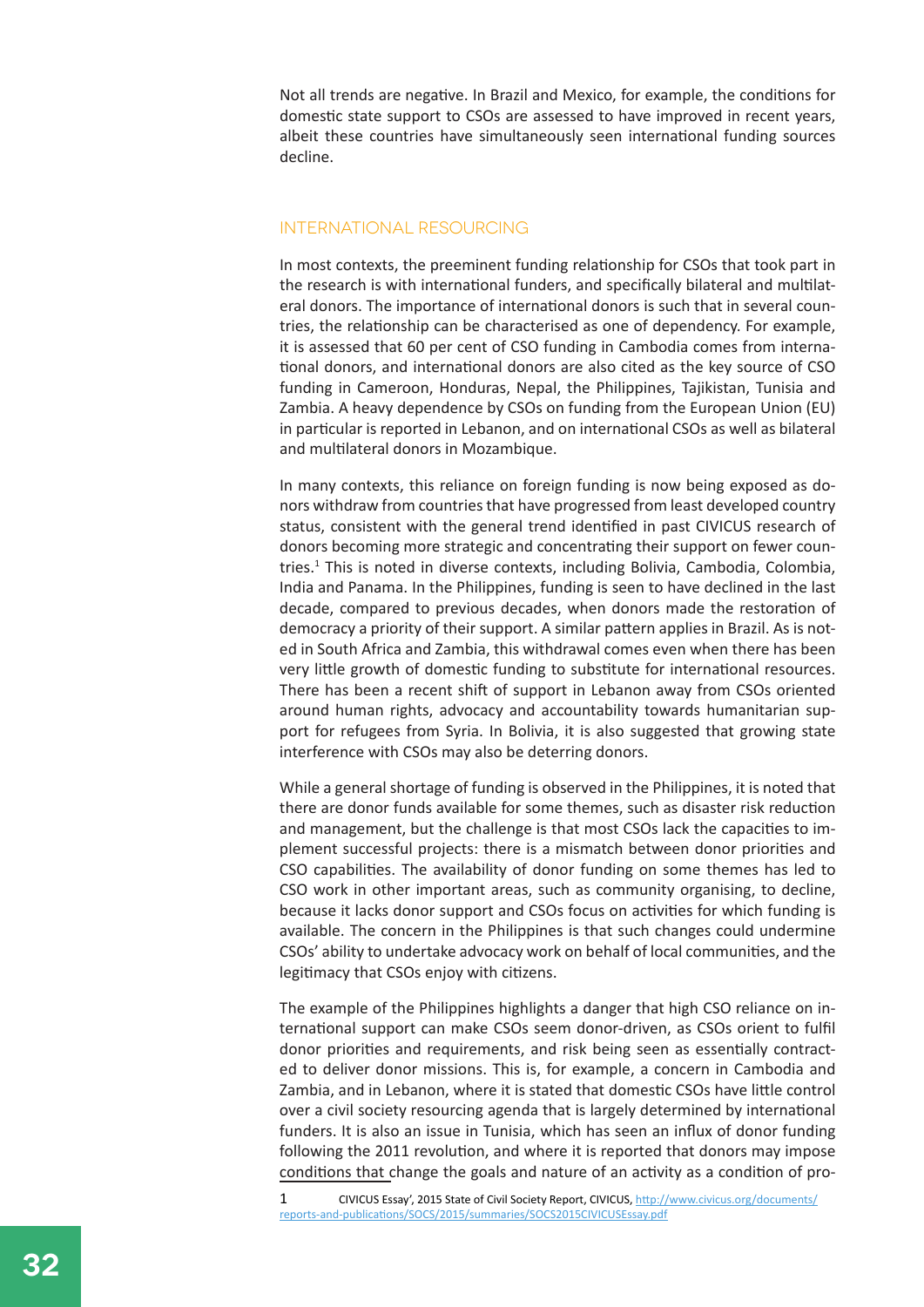viding funding. CSOs in Nepal are also concerned that the imposition of donor agendas is hindering the autonomy of civil society.

If CSOs are overly influenced by donor policies, it calls into question the autonomy of CSOs, and their ability to root themselves in the concerns of communities. It also plays to criticisms of civil society, particularly those made by governments, that civil society agendas are overly influenced by foreign governments, and that CSOs act in effect as the agents of foreign powers, rather than advance domestically grounded agendas. These criticisms can undermine public trust in CSOs, and thereby their legitimacy. This is acknowledged as an issue in Uganda, where some CSOs heavily supported by donors have weak social bases. There are also concerns, raised for example in South Africa, that the receipt of donor funding can cause CSOs to self-censor, so as not to damage their relations with their donors.

The receipt of international funding has been strongly questioned in India over recent years, where increased government hostility towards the advocacy and accountability functions of civil society have combined with a withdrawal of some donors, making it harder for CSOs to access resources. The Foreign Contribution Regulation Act (FCRA), introduced in 2010, tightens controls by banning CSOs from receiving international funding for activities that are deemed to be of a political nature or against the public interest. It also uses vague terms such as 'security, scientific, economic and strategic interest of the state' that can be easily invoked to deny funding to organisations uncovering high level corruption or widespread human rights violations. These are broad categories that lack definition. The FCRA also states that CSOs must re-register every five years in order to continue to receive contributions, and gives wide scope to reject applications to register. Since its introduction many CSO have their registrations under the FCRA withdrawn, preventing them from receiving international funding. Because of delays these actions have caused in accessing international funding, some Indian CSOs have had to suspend activities or cancel planned events. The state has also aggressively pursued the Indian arm of Greenpeace through the courts to freeze its bank accounts and try to close its operations in India.

India is not alone in restricting CSOs' access to international funding. In Jordan, CSOs must receive prior government approval to receive international funding. Similarly, in Nepal, for any amounts of more than approximately US\$2,000, agreements between CSOs and donors must be approved by the Social Welfare Council, unless they relate to emergency relief. Zambian CSOs are also supposed to obtain presidential approval to receive funding from a foreign government, although in practice, this regulation is not strictly adhered to.

Further, and consistent with the growing emphasis on alignment outlined in the earlier section on CSO operations, Nepal's Development Cooperation Policy of 2014 requires projects that receive funding to be aligned with national development priorities, for the project proposal to be coordinated with the relevant government ministry, and for the government to determine how the project is implemented. Affiliation with the Social Welfare Council is mandatory for all CSOs that receive international or domestic state funding. Applications for permission may be rejected on grounds that they are against the national interest, which is not defined. As in India, as well as impinging on the autonomy of CSO operations, such stipulations have practical repercussions: the lengthy process in gaining approval mitigates against CSOs securing rapid or short-term funding. In Jordan as well, permission is often delayed and sometimes refused, which makes it harder for CSOs to develop and sustain relations with donors, and has caused the loss of some funding.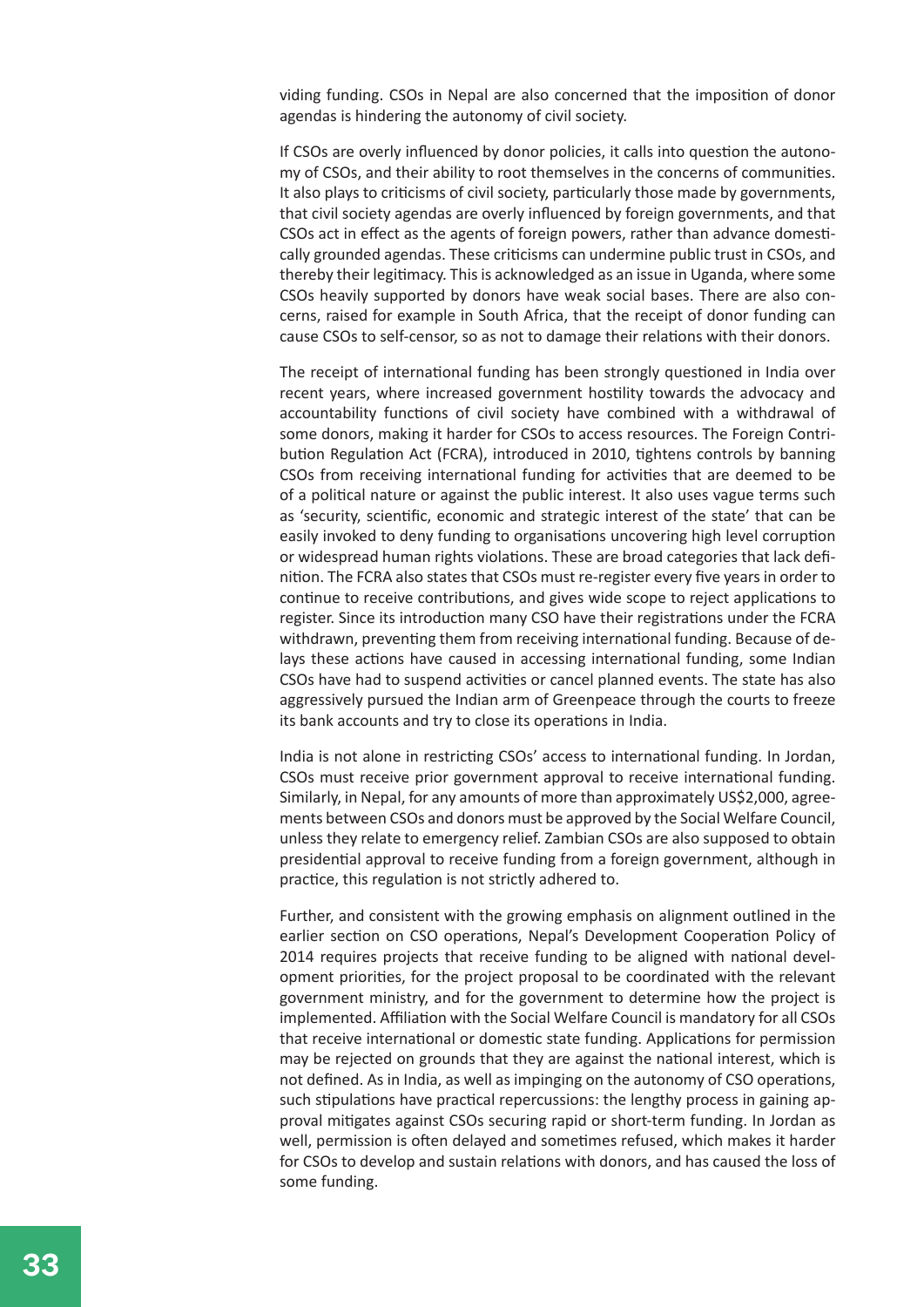In Tunisia, the 2011 Decree-Law on Associations stipulates the acceptable funding sources of CSOs registered under it, limiting them to membership subscription, state support, revenues generated by activities and domestic and foreign donations. CSOs registered under the Act cannot receive support from states that do not have diplomatic relations with Tunisia, or from organisations linked to those states.

At the time of writing, a draft law before the legislature in Nigeria, the Foreign Contributions Bill, would require CSOs to be registered and receive prior approval for the receipt of international funds, and mandate that all funded projects must be approved by the state. The bill would also introduce a new agency to monitor how CSOs spend funds received from donors. Civil society advocacy has helped to slow the progress of this bill, which threatens to restrict severely the ability of CSOs to access resources.

In contrast no legal restrictions on the receipt of funds were reported in Lebanon, Mexico, Mozambique, Panama, the Philippines, South Africa and Tajikistan. Often the requirement, as in Panama and Tajikistan, is that CSOs must keep a register of funds received and report periodically to the authorities. While there are also no restrictions on the receipt of funds in Bolivia, the reporting requirements are more stringent: quarterly reporting of the spending of all donations must be made, accompanied by supporting documentation.

In Tunisia, notwithstanding the limitations noted above, other aspects of the law on CSOs' receipt of funding can be seen to be more enabling: the bank accounts of CSOs can only be frozen with prior judicial decision, and rather than seek permission, CSOs need only maintain a register of different resources received and publish details of foreign funding received in print. However, very few CSOs adhere to this stipulation, and this gives rise to a concern specific to the context, relating to the legitimacy of CSOs. There is concern among Tunisian civil society about the existence of fake CSOs, which provide fronts for corruption, the financing of political parties or terrorism financing. As discussed earlier in the dimension on CSO operations, legitimate CSOs in Tunisia are keen for greater enforcement of good governance guarantees, so that they can distinguish themselves from illegitimate organisations, not least in the eyes of citizens who may be growing more sceptical about civil society. One challenge here is that laws relating to the prevention of terrorism and money laundering overlap with laws on CSO regulation, and are vaguely stated, giving rise to differing interpretations and contradictions.

There are also concerns that the availability of international funding in Lebanon has fuelled corruption among civil society. Elsewhere, laws introduced to prevent money laundering and terrorism financing impact on civil society. Anti-money laundering regulations in Uganda make it harder to receive funds, as they introduce more stringent requirements to document the sources and uses of funding. An anti-money laundering law has also been recently introduced in Mexico. Its repercussions for civil society are yet to be seen, and this will be an important area to monitor.

While CSOs in Honduras do not need prior permission to receive funds, more restrictive policies have been introduced following legislation to prevent money laundering and terrorism financing. International donors are now only able to support CSOs that are deemed by the government to have complied with its standards, giving the state a veto on which CSOs can receive international funding. The Honduras EENA reports that these restrictions are causing donors to decrease or withdraw their support to Honduran CSOs.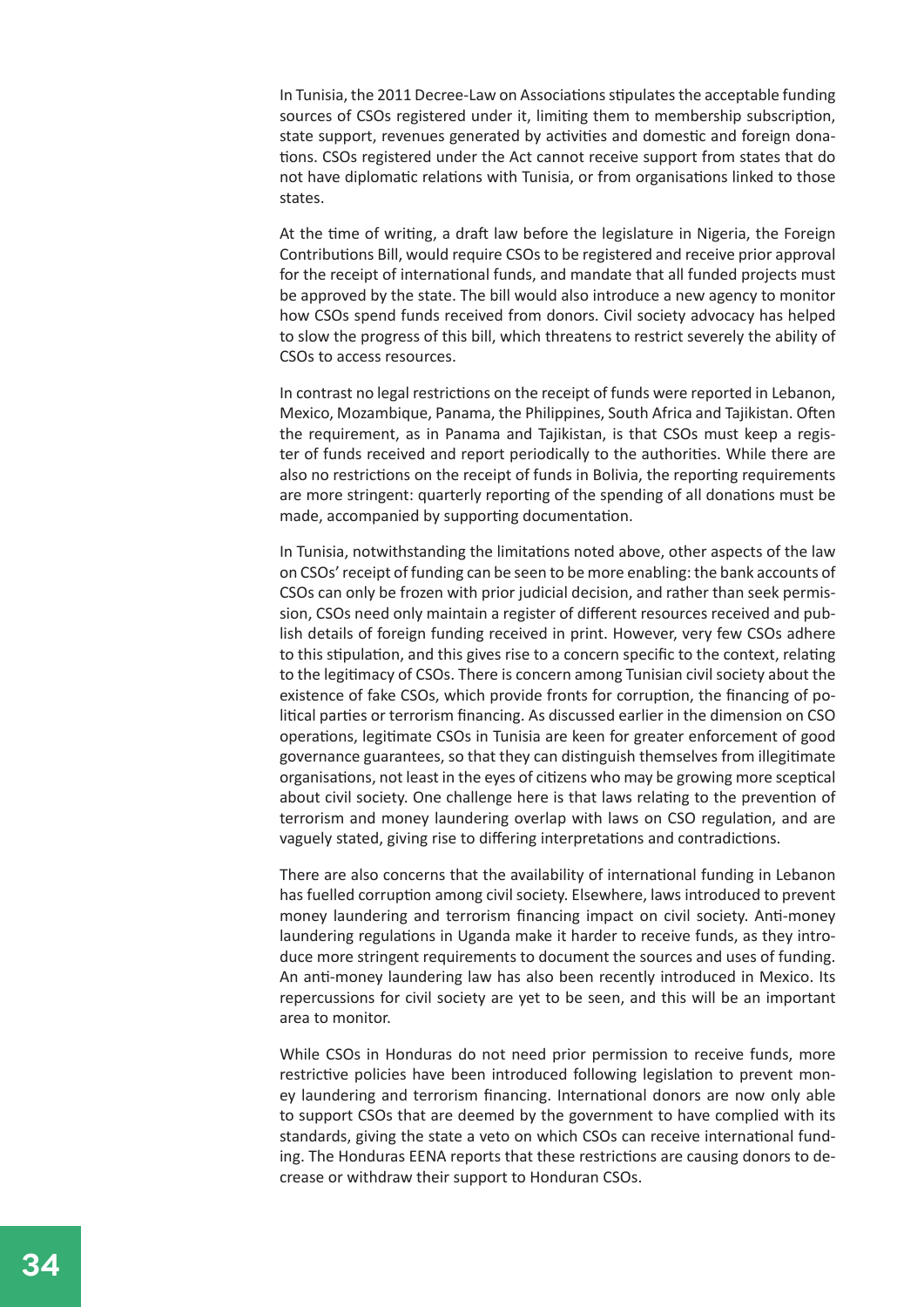Donors may also have the inadvertent effect of reinforcing other restrictive laws and regulations. For example, a Zambian CSO campaign to boycott registration under the restrictive NGO Act was partly stymied by donor insistence that any CSOs they support should be registered under the domestic registration regime. Such policies pay little heed to the quality of the registration regime. Further, in Zambia the government pressured donors to only support CSOs that were registered under the NGO Act, before it was suspended, which impinged on the autonomy of CSOs and donors by, in effect, stipulating a list of CSOs deemed acceptable for funding.

There are broader issues around registration and receipt of funding. Registration is also a prerequisite for CSOs to receive funding in Panama, but because of the challenges in registration discussed earlier, the effect is to exclude many small, community-based or nascent CSOs from qualifying to receive funding. Similar challenges apply in Honduras and Mozambique. This can effectively lock CSOs into exclusion from funding that would help them grow. Unregistered CSOs also face this challenge in Cambodia and Uganda, but in those contexts CSOs are often able to circumvent it by partnering with registered CSOs.

In many contexts, donor policies are assessed to work against new and small CSOs. It is reported that in Mexico, donors tend not to support newly formed CSOs because of requirements that they must have been in existence for a minimum number of years, and that in Mozambique they do not support CSOs that lack a demonstrable track record. Similarly, in Nepal, it is reported that new CSOs find it difficult to establish relations with donors, which tend to support a small circle of well-established CSOs and international CSOs with a presence in Nepal.

The donor funding that is available for CSOs in the Philippines is seen to favour larger CSOs and consortiums of CSOs, rather than smaller CSOs, and to be driving competition between CSOs. An unequal competition for resources between smaller and larger CSOs is also observed in Cameroon, South Africa and Zambia, where locally registered international CSOs are seen to have an advantage over domestic CSOs. CSOs in Burkina Faso report that many international funds, such as those of the EU, predominantly support international CSOs with a presence in the country, rather than domestic CSOs. The policies of donors, when they insist that CSOs provide part-funding from alternate sources, are seen as exacerbating this inequality. In Mozambique, donor trends of funding consortiums of organisations and channelling funds through intermediaries – which may be international CSOs or private consulting firms, which retain some resources – has led to many individual CSOs experiencing declining funding. A move to basket funding and consortium approaches in Uganda has also decreased the number of funding opportunities available for CSOs. Small CSOs tend to struggle to develop the management systems that donors expect to see in Uganda.

Limited CSO capacity to make proposals to donors is identified as an issue in Bolivia, Cambodia, Mozambique, Nigeria, South Africa and Uganda, particularly for smaller CSOs. Language is a challenge in Tajikistan, with most donors using English. Related issues in Mozambique include limited capacity to implement donor-funded projects, and limited information about the available funding opportunities.

There are concerns in Mozambique and Tajikistan about a lack of transparency on how funding decisions are made, with an absence of feedback that would encourage learning. CSOs that have personal connections to donors are seen to have stronger opportunities in Mozambique. There are also concerns in Nepal about the lengthy procedures involved in obtaining donor funding.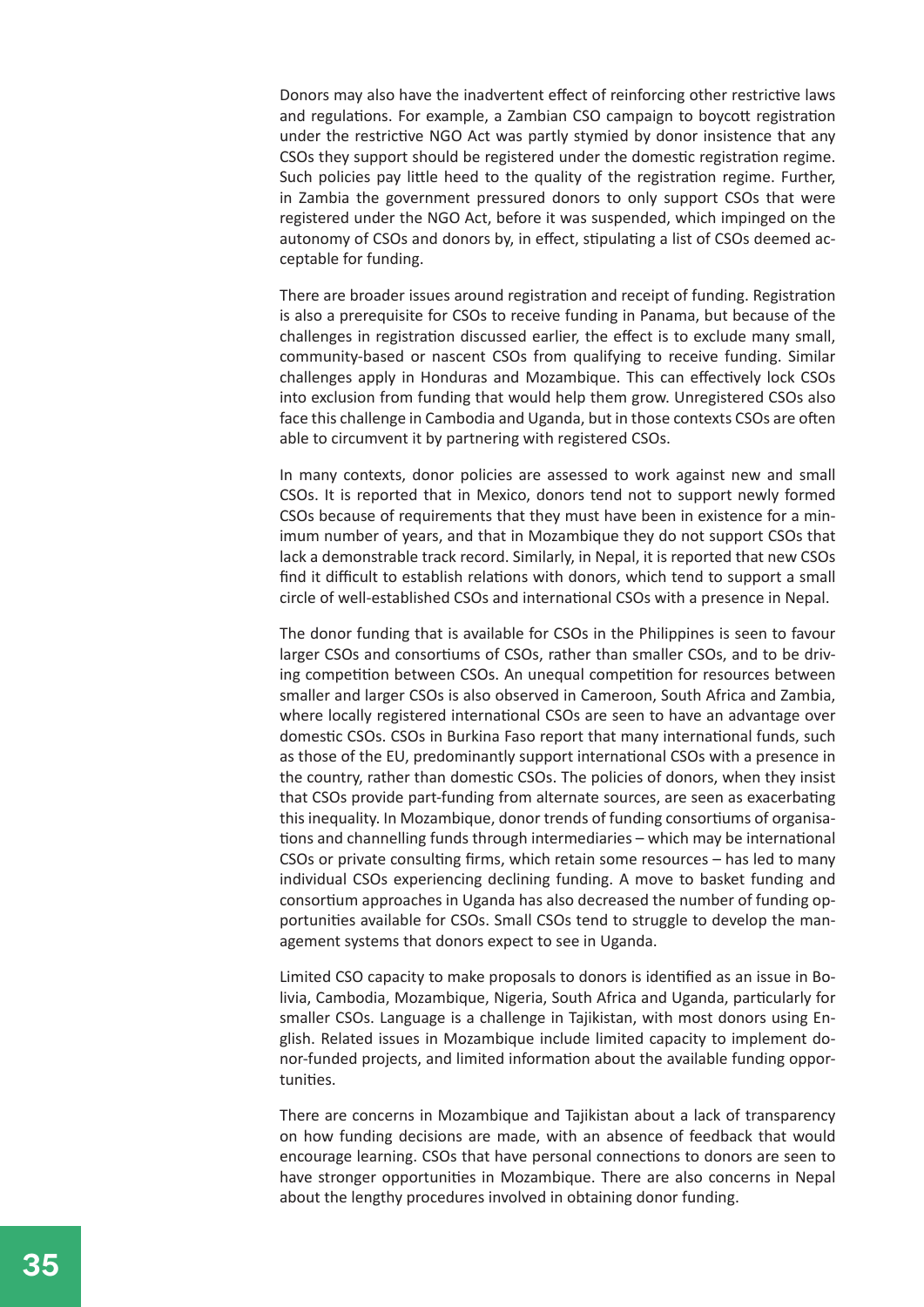A further dynamic is being seen in global south countries that have also become contributors of official development assistance (ODA). While the governments of Brazil and India are now providing ODA, it is difficult for CSOs in those countries to send money abroad or establish presences in foreign countries. This makes it hard for CSOs to partner with their governments in international activities. Further, in India CSOs report that they have little opportunity for influence over their government's ODA decisions, which are seen as largely opaque and erratic.

#### DOMESTIC STATE RESOURCING

Overall, there are few countries among those covered by the research in which there is considered to be an enabling domestic state resourcing environment. In several contexts, there is no domestic state funding available for CSOs, or it is very limited. In contexts where funding is available, it is often for a narrow range of themes related to social welfare, service delivery and humanitarian actions, and in the form of contracts to provide services for projects tightly defined by the state.

Government funding is not available to CSOs in Nigeria, and there is no established structure to provide public support to CSOs in Mozambique, with little domestic state funding apart from for some specific areas, such as HIV/AIDS. Zambia also lacks a policy framework for state resourcing of CSOs, while state funding is seen as a still emerging area in Tajikistan, and a unified legal framework has not yet been developed. There is a lack of a partnership structure in Cambodia that would enable funding cooperation between CSOs and the state, compared to structures for cooperation between the government, the private sector and donors. There are however some international funds channelled through the government of Cambodia that are available to CSOs. Processes for accessing such funds are seen to be clear, but still bureaucratic, and many CSOs do not succeed in accessing these.

There is little state funding in Burkina Faso, and what is available is tied to specific development themes. In Uganda, there is some limited sub-granting by the government for service delivery, but CSOs observe that this does not support their development.

Some state funding is available in Cameroon, India, Lebanon and Panama, but not for CSO activities associated with the promotion of human rights, democracy, transparency and accountability, the development of policy and the tackling of corruption.

There is only one state funding stream available in Bolivia, the Indigenous Fund, which has been accused of poor management and corruption, and there are some competitive bidding processes for development projects funded by international donors, for which CSOs can apply. However, given strained relations between many CSOs and the government, there are concerns about the implications for the perceived autonomy of CSOs should they accept domestic government funding.

Concerns about CSO autonomy are seen in several other contexts. For example, in Mozambique, CSOs are required to have registered for public benefit status to receive state funds. This means declaring that they are pursuing the national interest and cooperating with the public administration. Such a declaration can act as a deterrent for CSOs, as they may be seen as having been captured by the state. Challenges often arise when CSOs partner with the government, and re-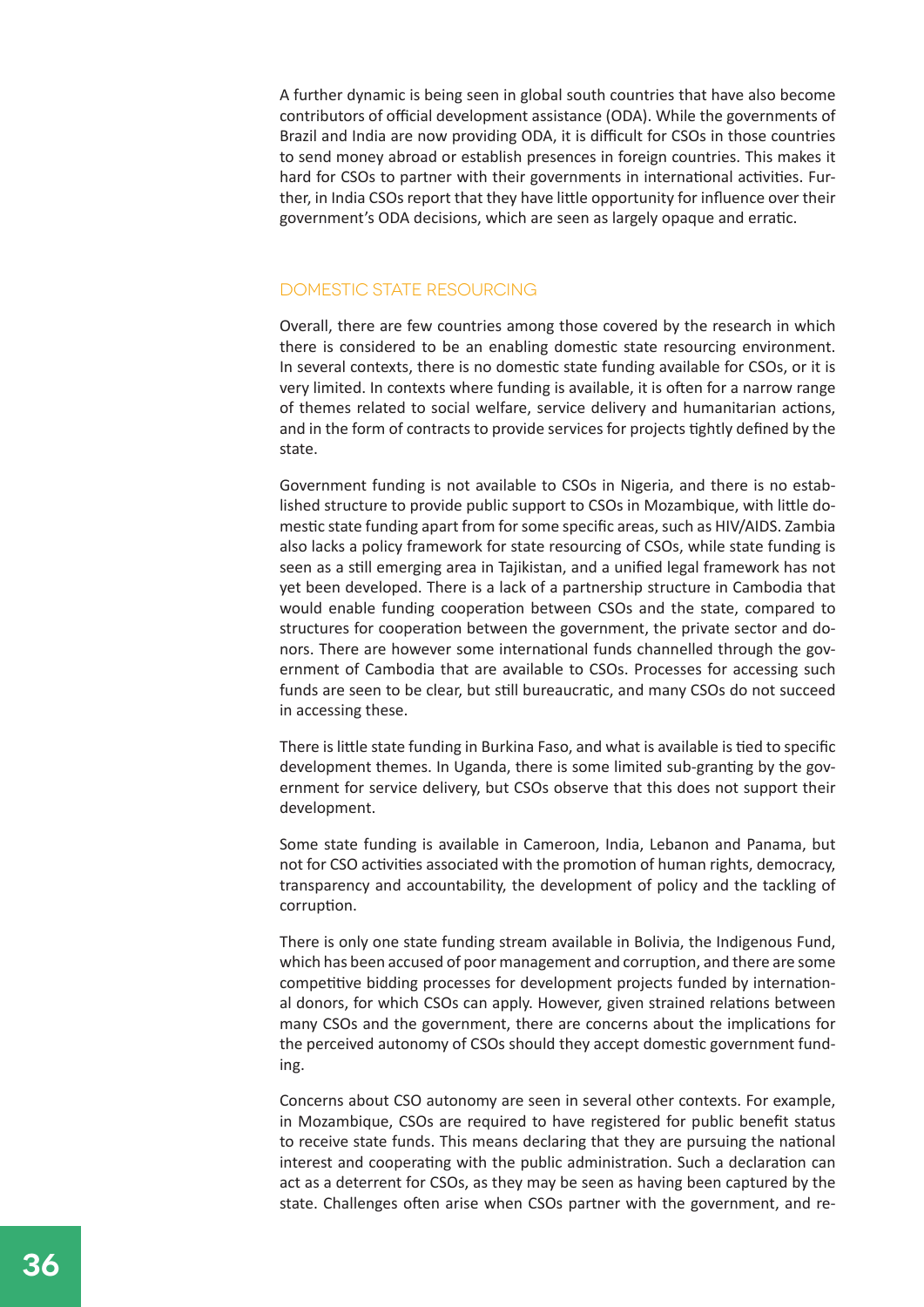ceive state funds, typically to provide services. The partnership is rarely an equal one, and the risk for CSOs that receive domestic state funds is that they can become viewed as an arm of government, and are seen to concede some degree of autonomy. For example, in India and South Africa it is considered that the government views CSOs that it supports and works with as essentially sub-contractors, rather than partners. There are also concerns about the instrumentalisation of CSOs receiving state funds in Mexico, and in Colombia this issue at the heart of civil society concerns about proposed new contract-based procedures that are being introduced for cooperation between the state and CSOs. When CSOs are relegated to the status of sub-contractors, their autonomy is compromised and their value as a source of solutions and alternatives is diminished.

Concerns about a lack of transparency in state funding decisions and the potential this creates for favouritism and corruption come out strongly across the assessments. In Tunisia, CSOs can apply for tenders issued by the state authorities, and broadly, CSOs see funding decisions as being made in a politically neutral way, but the criteria are not clear. There is also concern about the lack of clear civil society representation in the body that makes decisions on state funding, and the role of some state officials who also have a role in a CSO, which may lead to favouritism. Further, CSOs assess that application processes are complex, opportunities are often not well advertised, and it is frequently a condition that funding may not go to CSOs that have not previously received funding. Such provisions can serve to lock in selective support and privilege. State funding is reported to have increased in Tunisia since the 2011 revolution, but there is a lack of clear information on what amount of state funding is going to CSOs and how many CSOs receive it, in part caused by some lags in CSO reporting. Given this lack of transparency, there is some concern that much funding is going to CSOs in which government officials play a role.

Favouritism is also identified as an issue in Cameroon and Mozambique, where few CSOs benefit from state funds, and are considered to have privileged access, and Burkina Faso, where there are CSOs headed by people close to the government that are viewed to be best placed to access funds. In India, public officials are alleged to have created pseudo CSOs for the purpose of accessing state funds, and in Jordan, organisations linked to the royal family are said to enjoy better access to funds and more freedom from regulation. There is also concern that CSOs in Jordan and South Africa may self-censor when they have funding relationships with the state.

In Nepal and South Africa the distribution of state funds is also criticised for being opaque, unpredictable and characterised by favouritism, with few CSOs able to benefit. There are similar concerns about transparency in the allocation of state funding in Panama, while in Lebanon a lack of transparency fuels allegations of favouritism and corruption, with the implication that access to resources is dependent on personal connections and political considerations. Criticisms about opaque and lengthy application procedures, which generate accusations of selectivity and favouritism, are also made in India, where excessive bureaucracy is identified as a further problem. Concern about privileged access leading to corruption also manifests in Colombia. In Honduras, it is assessed that access to state funding is impossible for most CSOs, which are unable to undergo excessive application and compliance procedures; only large CSOs can benefit, and only then if they have good political connections.

A major challenge in Jordan is that procedures for accessing the single available source of state funds change frequently, making decisions unpredictable. In Colombia and Panama, complex procedures to win contracts are exacerbated by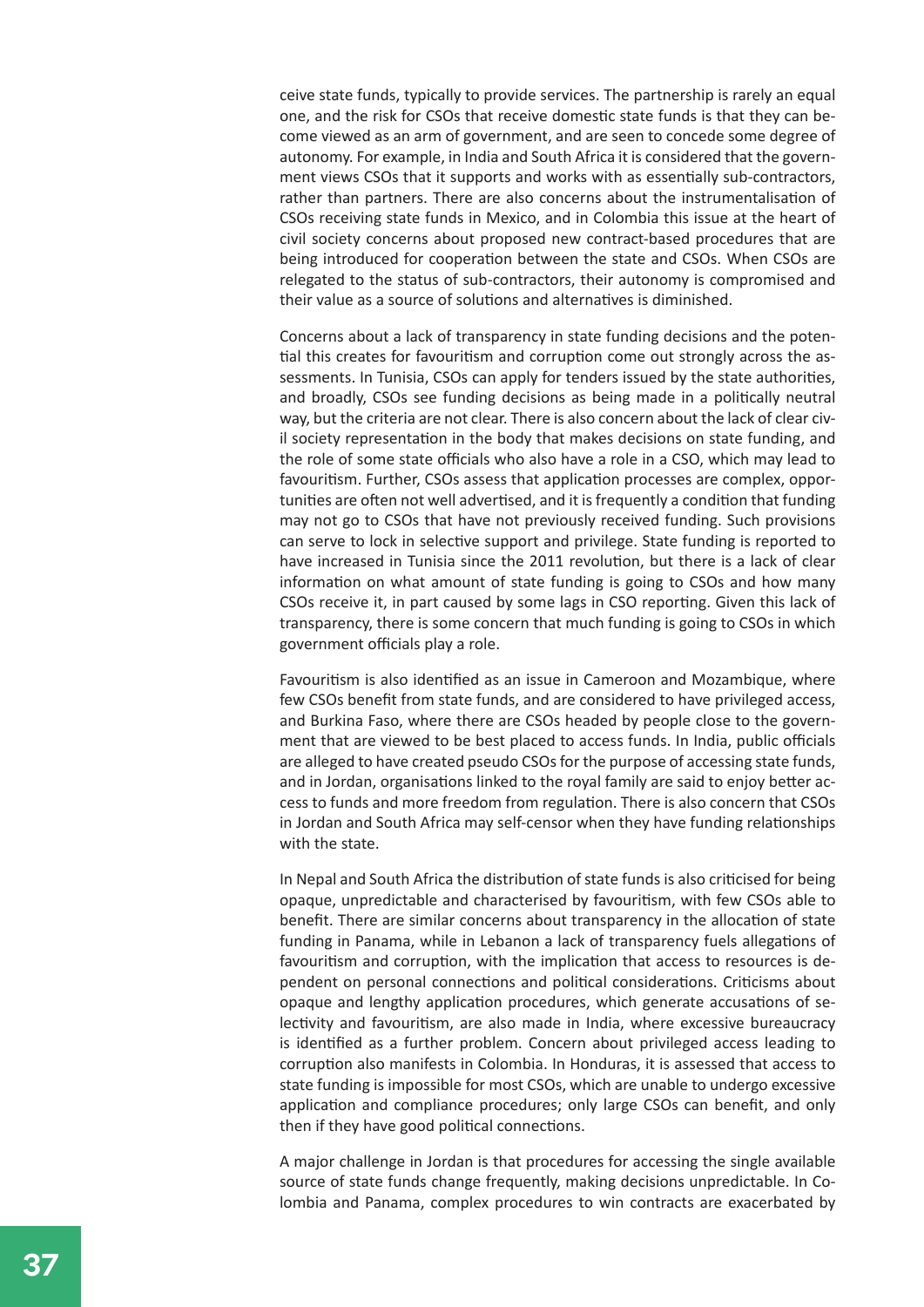competition from businesses, which may be better positioned to succeed. In Colombia it is assessed that the private sector is much more easily able to access state funding than civil society.

In the Philippines the constitution recognises that CSOs may benefit from government funds, providing they submit to official audits. However, most CSOs still rely on non-government funds. This is in part because the process of obtaining funding is complex, and the requirements highly rigorous. New rules introduced after a recent corruption scandal involving fake CSOs mean that CSOs are required to undergo an accreditation process before they can receive any state funds. This is bureaucratic and lengthy, and many CSOs lack the knowledge to navigate the process. As an indicator of these difficulties, several government projects that mandate partnerships with CSOs have been put on hold because of low uptake by CSOs.

However, the EENA assessments reveal some more positive recent experiences in accessing state funding for CSOs. The growth of cooperation between CSOs and the government in Brazil, which sees CSOs accessing state funds, has led to the development of new, more enabling law to govern relations, the Partnership Cooperation Agreement of 2014. The new law provides clear guidance on the regulation of government funding partnerships with CSOs, and enables CSOs to propose projects for state funding, as well as bid for funding to implement government projects. CSOs generally see the new law positively, and are committed to making it work. However, they acknowledge a need now to cultivate other sources of funding to complement state funds. It is also noted that historically the proportion of state funds that goes to CSOs compared to local government structures is low.

CSOs in Mexico also report that they are able to obtain funds from the federal government, and the trend has mostly been one of increasing support. However, they encounter challenges, because the procedures for obtaining funding can be onerous, and the amounts of funding given are often inadequate: the ambitions of funding schemes are not matched by the resources available. Further, delays in the release of resources, coupled with requirements that funds be spent in the same financial year, can hinder the efficiency and effectiveness of CSO actions. Delays in receiving committed state funds are also recognised as causing challenges in India.

In Nepal, a further challenge is that the levels of funding available from government agencies are low. While the existing legal framework does not place barriers on domestic state support of CSOs, and the law makes provision for CSOs to receive resources to carry out services when they can do so more efficiently than the state, there is not yet an established culture of providing government funding to CSOs. It is reported that there is a lack of a policy of using CSO services to achieve efficiency gains, and a practice instead of turning to expensive professional consultancy services. There is, however, some optimism that funding relations are gradually improving, consistent with the general upward improvement in CSO-government cooperation in Nepal, discussed further below.

CSOs in Brazil and Mexico also assess that there is a less enabling funding environment and much less funding available at the sub-national levels of government.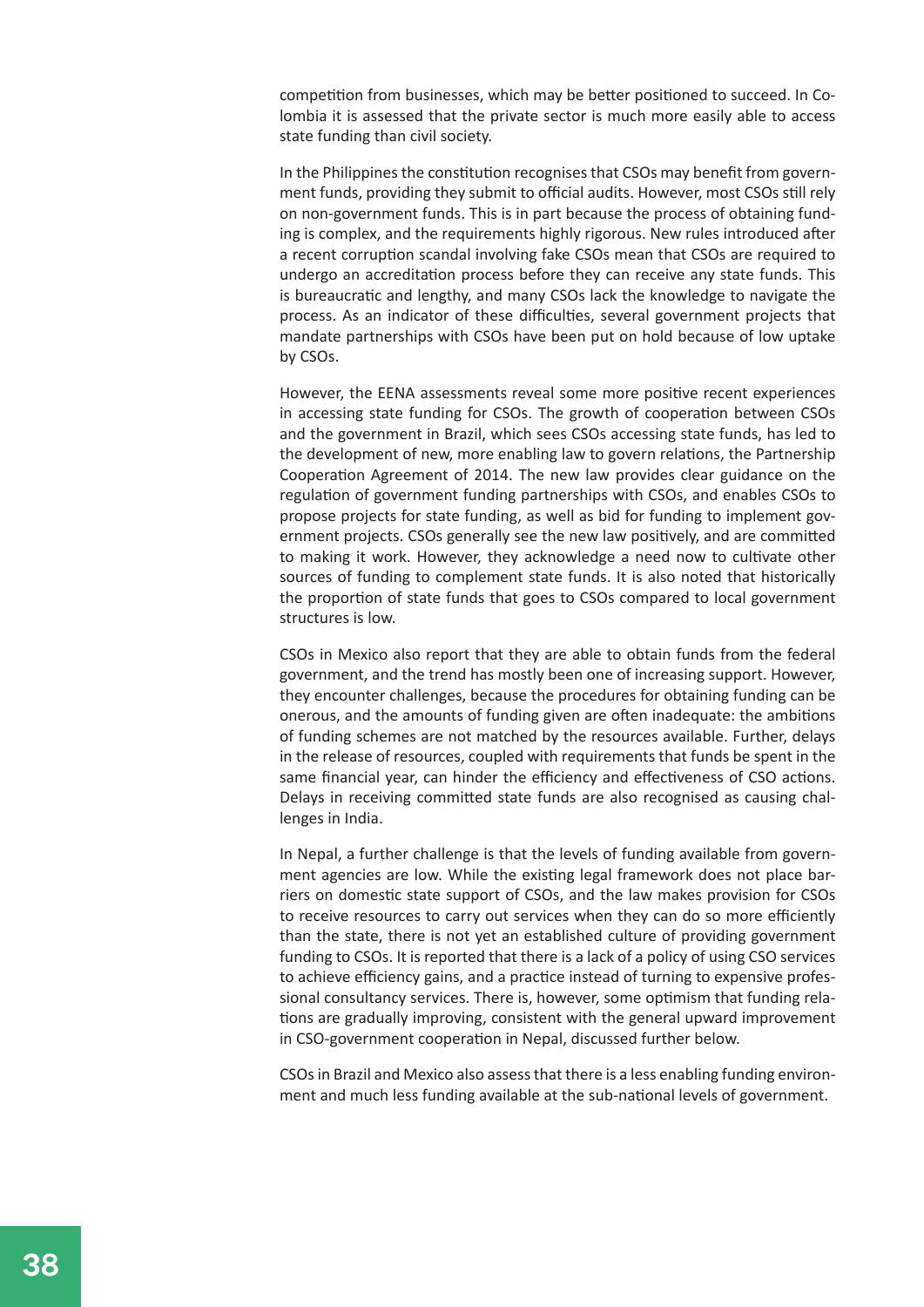#### PHII ANTHROPY AND INCOME GENERATION

Given the challenges in receiving international and domestic state funding, CSOs are often urged to diversify their funding bases and obtain more support from non-state sources, including by accessing philanthropy and corporate social responsibility (CSR), and generating their own income. It however remains a common concern across different countries that there is little domestic giving to civil society, both from citizens and businesses.

For example, in Bolivia, Cameroon, Panama and Zambia, assessments find that there is little domestic culture of philanthropy towards CSOs. The same applies in Mexico, where most individual giving goes to other individuals in the form of charity. In Tajikistan, philanthropy is particularly linked with religion, and in Cambodia, giving tends to go to religious causes or political parties rather than CSOs. Philanthropy exists in Nigeria, but it mostly goes to sport, health and education causes. Philanthropy is not seen as a realistic prospect in Uganda because of difficult economic conditions and low incomes, apart from current practices of donating to faith-based organisations. A further reported challenge in Burkina Faso is that state officials may put pressure on potential donors to deter them giving to CSOs with which the government disagrees.

When it comes to CSOs generating more of their own income, there is gradual recognition of the need for this in Mozambique, and there are some limited attempts in Uganda, including through developing consultancy services. Some Ugandan CSOs, in fields such as agriculture, conservation and tourism, have been successful in generating income, but overall self-generated funds constitute a small part of CSO income. Similarly, some CSOs in Zambia are generating income through service fees and consultancy work, although there are capacity challenges here. There has been a growth in income generation in Cambodia, with some CSOs morphing into social enterprises.

If CSOs are to seek donations from individuals and companies and generate more of their own income, they need a supportive tax regime. But often the tax environment does little to encourage giving to CSOs, or give CSOs tax relief on revenues they receive and expenses they incur. The existence of some tax incentives is recognised in Mexico, Panama and Nepal. Individual donations are also tax exempt in Tajikistan, and CSOs are exempt from paying tax, unless they receive profit from a business activity. However, there are limitations on tax exemptions in many contexts. The tax relief on donations to a CSO in Nepal only covers approximately US\$1,000 of donations, while in Mexico and Panama, CSOs have to go through an additional process of submitting documentation to qualify for tax exemption.

There are further challenges in Nepal: while CSOs are generally held to be exempt from Value Added Tax (VAT), VAT registration is required to access public funding, which adds a burden to CSOs. Microfinance activity is taxed, and there has been dispute about the tax exempt status of CSOs registered as not-for-profit companies. Overall, taxation regulations on CSOs in Nepal are assessed to lack detail, and it is burdensome to apply for tax exempt status. Similarly, while tax exemptions are granted to Honduran CSOs, the process of qualifying, as with any process of registration in Honduras, involves a lack of coordination and duplication of work between several different government agencies, and is criticised for being expensive, lengthy and offering considerable scope for government discretion. This means that many CSOs choose not to go through the process of seeking an exemption. Tax exemption is also often denied on donations if a donation is seen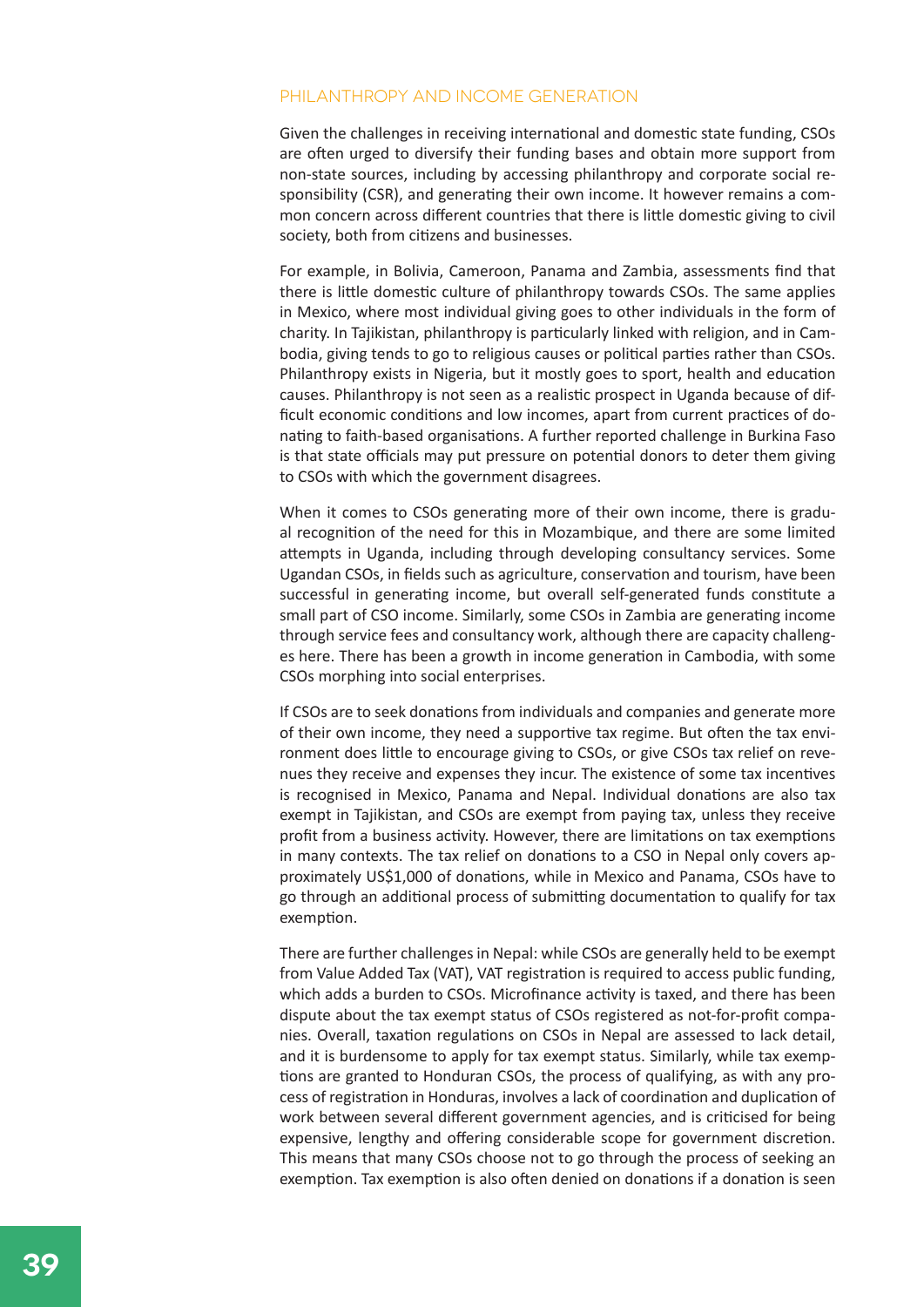to not to match a CSO's purpose. In India, the tax regime is regarded as complex and not enabling, and in Tunisia, laws on tax exemption are unclear and reported to be beyond the competence of most CSOs to understand and apply.

Elsewhere, tax exemptions and tax incentives to encourage donations are seen as largely lacking. There are some in Bolivia, but these are assessed to not be set up to encourage giving. In Brazil, they are minimal. There are no reported tax incentives to promote individual giving in Cameroon or Nigeria, while almost all tax exemptions for CSOs were removed in Zambia in 2013. Recent tax reform in Colombia has also become less enabling for philanthropy, by lowering the percentage of donations that are exempt from tax.

In addition to these deficits, in some contexts there are specific laws that make it harder for CSOs to seek and generate income. For example, in India, the law makes even small scale fundraising activities taxable, and imposes a limit of five years on the holding by CSOs of surplus income, which makes it hard for CSOs to build up reserves to cover core costs and to bridge between periods for which they have project funding. In Bolivia, the law also forbids CSOs from making any profits on their activities, with the punishment being the removal of a CSO's tax exempt status. The law is more obstructive still in Jordan: CSOs must obtain prior government approval to run domestic fundraising campaigns, a month in advance, and cannot hold more than two fundraising campaigns for the same project within one year. The legal emphasis that CSOs should be non-profit in Zambia is also assessed to deter CSOs from developing alternative income streams. In addition, there is concern in South Africa about new regulations on direct marketing that are coming into force, which could make it harder for CSOs to seek donations.

Such challenges in generating income can be contrasted with the situation in Nepal, where apart from restrictions on those CSOs registered as not-for-profit companies, there are no specific limitations on CSOs receiving or distributing income and profits, and earning income from membership fees and donations from members of the public. In Tunisia as well, CSOs are allowed to raise revenues, for example, from the disposal of property.

An alternative approach is offered by a scheme in Brazil, the National Fund for Children and Adolescents, which channels donations from citizens that are given as part of their income tax, from which CSOs can benefit. Discussion is under way about the creation of further such funds. However, a challenge here is that citizens often want to know precisely what they are donating to. Similar barriers to philanthropy identified in Nigeria include concerns over misuse of funds, transparency and accountability, and a wish by the giver to see clear impact. It can be particularly hard for CSOs engaged in work to uphold human rights and democracy, enhance accountability and undertake accountability to respond to such concerns, compared to CSOs that deliver services and offer charitable activity.

One response to such challenges has been made in the Philippines, where a CSO self-certification scheme exists. This aims to demonstrate that CSOs fulfil good governance standards that qualify them as acceptable organisations to receive donations. However, many CSOs involved in this scheme do not believe it has led to increased donations, and as a result, around 20 per cent of CSOs certified under the scheme allow their memberships to lapse. The scheme on its own has not been sufficient to enable CSOs that have not previously benefited from philanthropy to tap into it.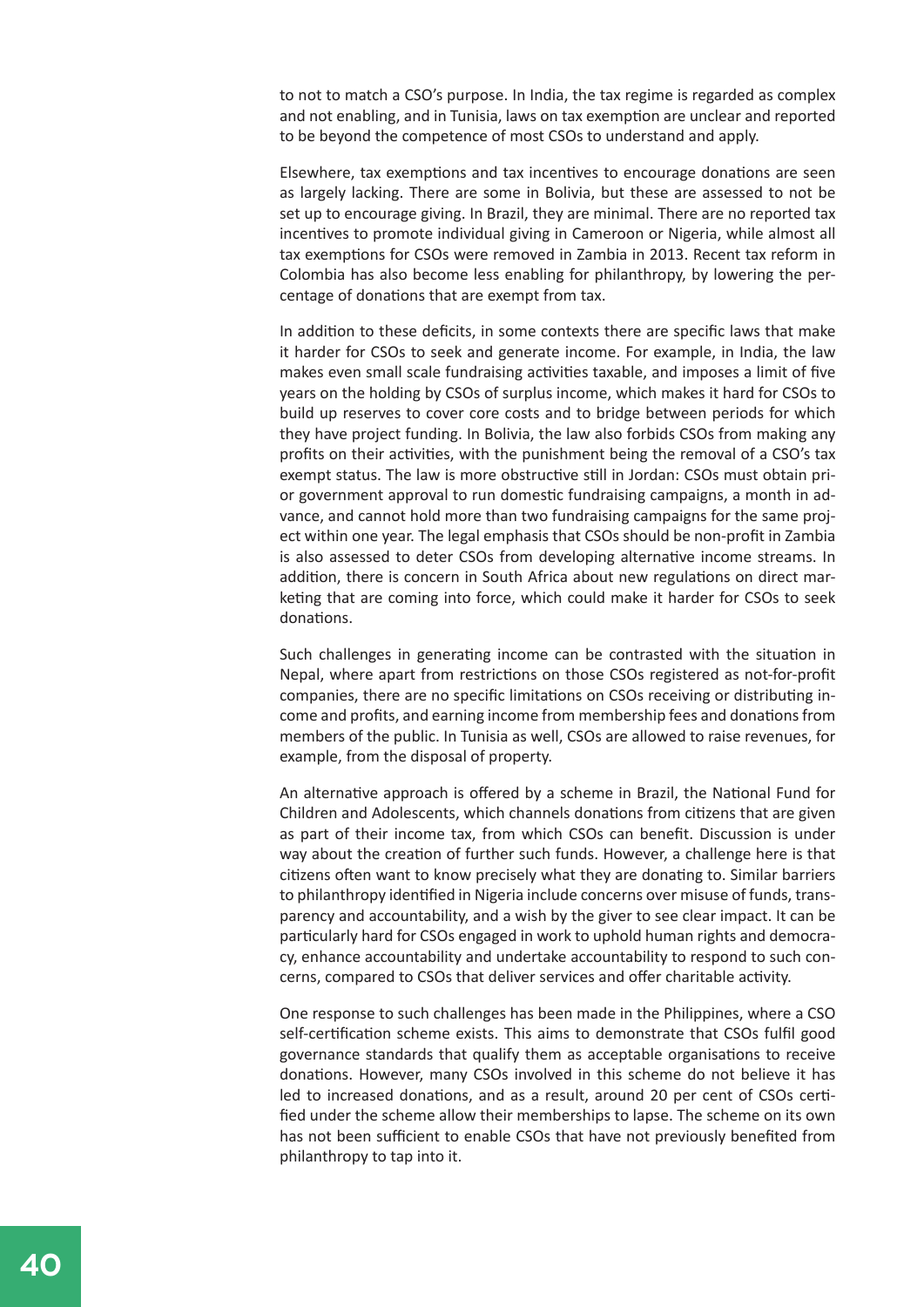#### Corporate social responsibility (CSR)

It is assessed that CSR is also limited in many contexts, and there is often competition between CSOs and private sector foundations.

Little awareness of the potential of CSR is reported in Bolivia and Burkina Faso. Further, in Bolivia there are assessed to be few companies of sufficient size that would be able to give at a significant scale. Compared to this, in Mozambique there is seen to be more potential, with the presence of several large and multinational companies, but procedures to qualify for CSR are complex, counting against many CSOs, and there is a lack of information about opportunities.

Inevitably, suspicions also occur that CSR is principally concerned with improving the public image of corporations, a view expressed for example in Panama. There is also concern in Brazil and Zambia about how CSR can be linked to the promotion of businesses, and with the potential for businesses to seek to instrumentalise the CSOs they donate to in Brazil.

In India, a law to mandate large corporations to give two per cent of average profits to CSR might have been expected to generate fresh revenue for CSOs, given that high levels of economic growth have led to an increase in interest in both individual and corporate philanthropy in recent years. But the law, introduced with little civil society input, has not led to material benefits for CSOs that work in fields such as human rights and governance, and that pursue accountability and advocacy activities. Most often, it has resulted in large companies setting up corporate foundations rather than channelling resources through civil society, and the activities that such foundations fund are overwhelmingly charitable and oriented around social welfare, rather than activities focused on the realisation of rights. Much of the resourcing has also gone into faith-based causes or causes associated with political elites. It is also noted that there is a lack of fit in values and worldviews between rights-oriented CSOs and many large corporations, particularly extractive industries; CSOs may be working to hold large corporations to account and expose them for human rights abuses and poor governance and accountability practices, which makes them unlikely partners to receive corporate resources. A reluctance of companies to support CSOs that advocate for human rights and good governance is seen elsewhere, including in Brazil and Panama.

One consequence of the new law in India has been some increased civil society division, between those CSOs that accept funding from corporations with poor reputations or try to work with private foundations, and those that stand against this. A further development has been the loss of some CSO staff to private foundations, as they can afford to pay staff more than CSOs.

Competition between CSOs and private foundations is seen elsewhere: in Brazil, large companies also tend to set up private foundations, which compete with CSOs for visibility and recognition. It is estimated that over two-thirds of Brazilian CSR goes to corporate-managed projects. The limited funding that companies in the Philippines provide for CSOs, as opposed to support that is channelled to their private foundations, tends to go to a few areas of activity, such as disaster response and education. In Honduras, it is also assessed that the legal framework encourages corporations to set up private foundations rather than give to CSOs.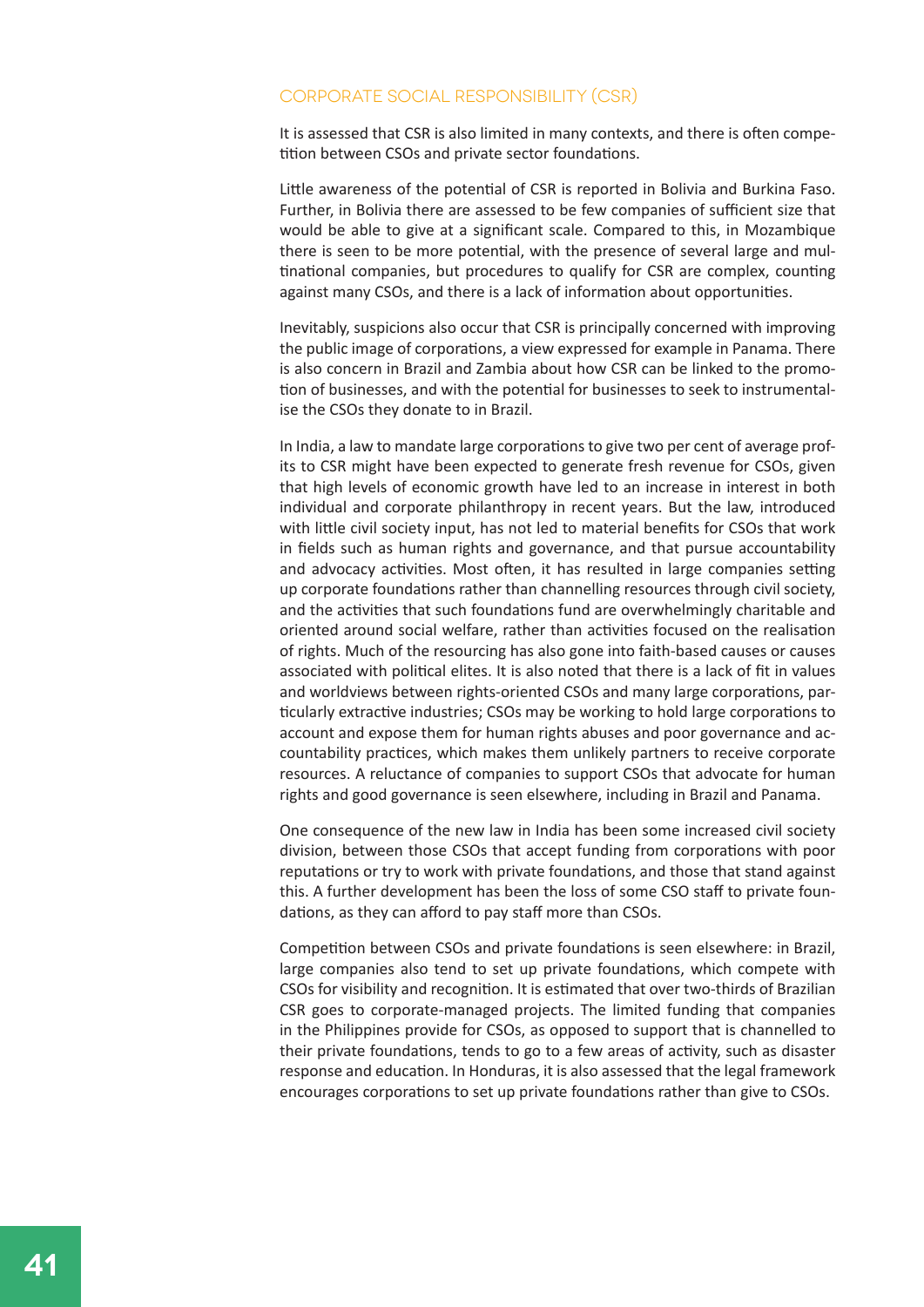#### CONCLUSION

The EENA assessments identify challenges of restrictions on the receipt of international funding, including new restrictions being imposed by governments, exacerbated by the withdrawal of international donors from some situations. Meanwhile, domestic state funding is limited in its scope and availability, particularly for CSOs working in areas of human rights and governance, and procedures for accessing domestic state funds are often opaque, unpredictable and incline towards corruption and favouritism. Domestic philanthropic environments tend to remain weak, with limited cultures of individual giving, poor tax incentives and some competition between CSOs and private sector foundations. Smaller and newer CSOs generally face particular problems in accessing funding.

Suggested focal points for future advocacy could be the setting of more enabling standards on the receipt of international funding and the development of more enabling taxation and philanthropy laws to encourage greater giving to CSOs.

### f. Civil society government relations

The above analysis suggests that the ability of CSOs to access essential rights and resources is highly dependent on the prevailing state of relations between governments and CSOs. The assessments paint a mixed picture of relations between CSOs and governments, with growing hostility in some contexts, cautious optimism in others, and in some countries, the development of new structures for cooperation, which show promise but also have challenges.

#### Political participation

One aspect of the relationship that the EENA examines is the extent to which CSOs are able to participate in political processes in order to advance their missions. This includes undertaking advocacy, which is possible to some extent in every country assessed. The potential for successful advocacy depends on the quality of relations, the availability and openness of dialogue structures, the nature of the advocacy attempt and the capacity of civil society to engage, issues that are explored further below. There is also the question of the extent to which CSOs are able to engage around elections, including through election monitoring and advocating for candidates that share CSO positions. Countries broadly fall into two camps here: those where some kind of political activity is permitted, and those where it is strictly prohibited.

As raised in the earlier section on registration, political parties register under the same law as some forms of CSOs in Zambia, suggesting some grey areas, while other Zambian CSOs take part in election monitoring and related activity around elections. CSOs are active in the political sphere in Burkina Faso, including by offering training in electoral participation, advocating for quotas for people from excluded groups to hold office, and working to support independent candidates.

CSOs in the Philippines are allowed to support candidates in elections, although when they do so, they face challenges of asserting their non-partisan nature. There are no specific laws in Honduras that regulate the participation of CSOs in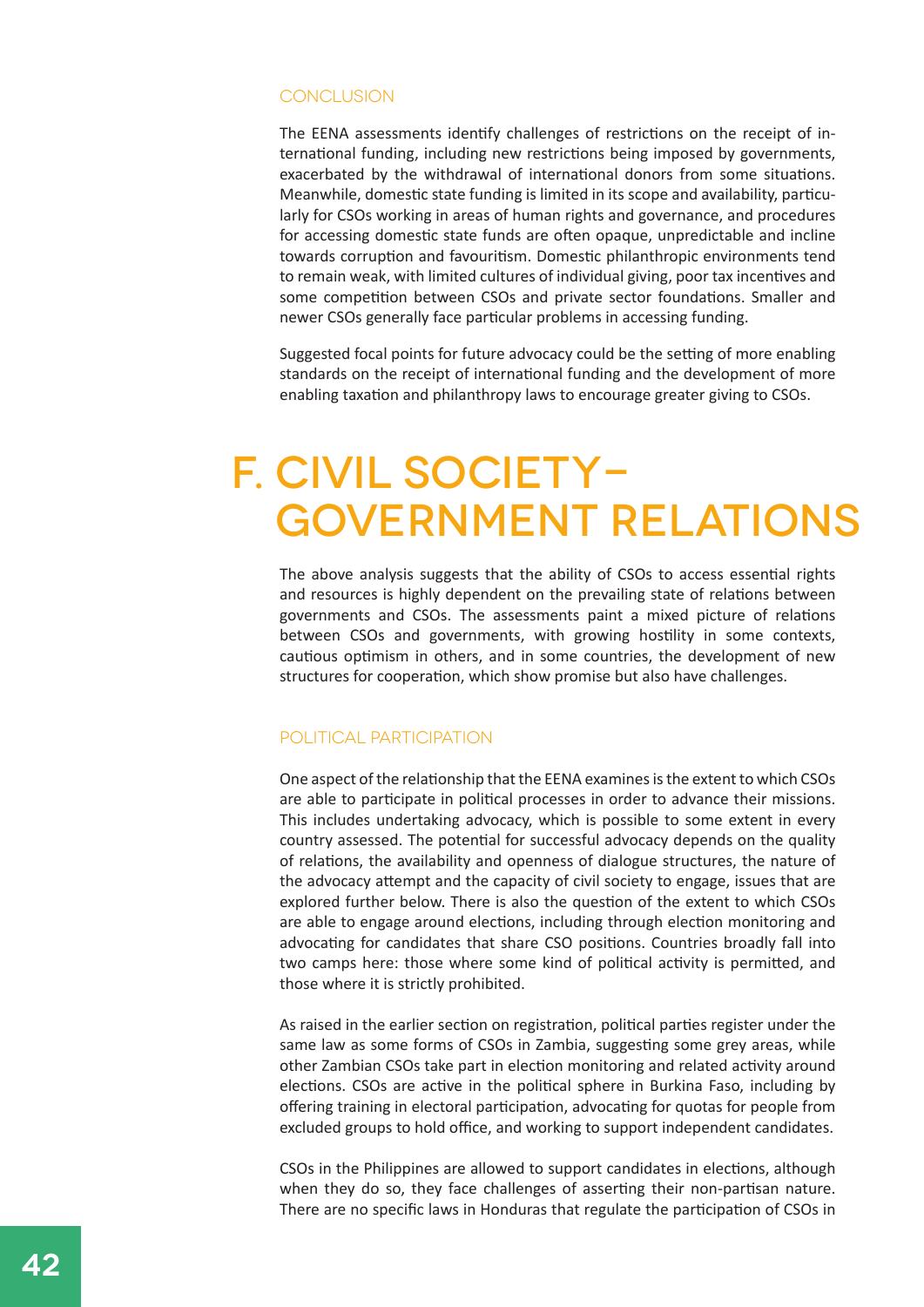electoral processes, and CSOs are allowed to nominate candidates for political office. The law does, however, state that CSOs are to be non-partisan.

CSOs are free to express their views during election campaigns in Tunisia, but otherwise there is a clear demarcation between CSOs and political parties. Signalling a desire to move on from a polarised pre-revolutionary era, in which CSOs closely connected to the ruling regime were tolerated but others were restricted, the law in Tunisia prohibits people who have senior roles in political parties from founding or managing CSOs. Tunisian law also prevents CSOs from giving financial support to political parties, but not other forms of support. In elections following the revolution, there was some movement of CSO activists into elected political positions, but otherwise, CSOs hold strongly to the notion of political neutrality. Similarly, there are no explicit provisions preventing the political engagement of CSOs in Nepal, but the culture amongst civil society tends to be one of political neutrality, and this is often reflected in the statues of CSOs. There is also a culture of non-partisanship among CSOs in Panama, although there are some non-autonomous bodies that position themselves as part of civil society but support parties and politicians; this can damage the credibility of legitimate civil society. In Lebanon, some CSOs advocate for the electoral process to be improved, but tend to stay out of politics.

CSOs can take part in election observation in Bolivia, but it is a condition of being allowed to receive international funding that they do not support political parties or candidates. A firmer line is taken in Mexico, where CSOs that are registered with the Federal Registry of CSOs under the 2004 Law on Promotion or are authorised to receive tax deductible donations are banned from electoral and political participation. Other CSOs are however free to do so.

In Nigeria, apart from election observance, CSOs have no role in the political process, and are prohibited from making any gift or donation to a political party or for a political purpose, or endorsing or opposing any candidate. Similarly, in Benin, CSOs that are registered as NGOs are not allowed to undertake any partisan political activity. Further, CSOs that have signed up to the Benin CSO Charter, a voluntary, civil society led initiative to encourage good governance standards, undertake that their directors will report annually on any political affiliation, and that CSO directors must resign if they take up a political post. A concern in Jordan is that prohibitions against CSOs taking part in political activities are broad and ill-defined, leaving considerable scope for discretion by officials.

In summary, therefore, while laws vary, even when they are more permissive, CSOs tend to be cautious about engaging in the political sphere, and in the main hold to practices of non-partisanship.

#### Relations of mistrust

More generally, there are several contexts, including Bolivia, Honduras, India and South Africa, where there is assessed to be a level of government hostility towards CSOs, and mutual distrust. There is CSO scepticism and distrust about the quality of engagement opportunities in Jordan, and in Honduras, CSOs have little faith that their opinions will be taken into account. In Panama, CSOs believe the government has no real interest in opening itself up to public input, including through engagement with CSOs. Relations are assessed to be deteriorating in Uganda, and they worsened in Zambia during the process of developing a new constitution, which fuelled polarisation. In India, attacks have been made on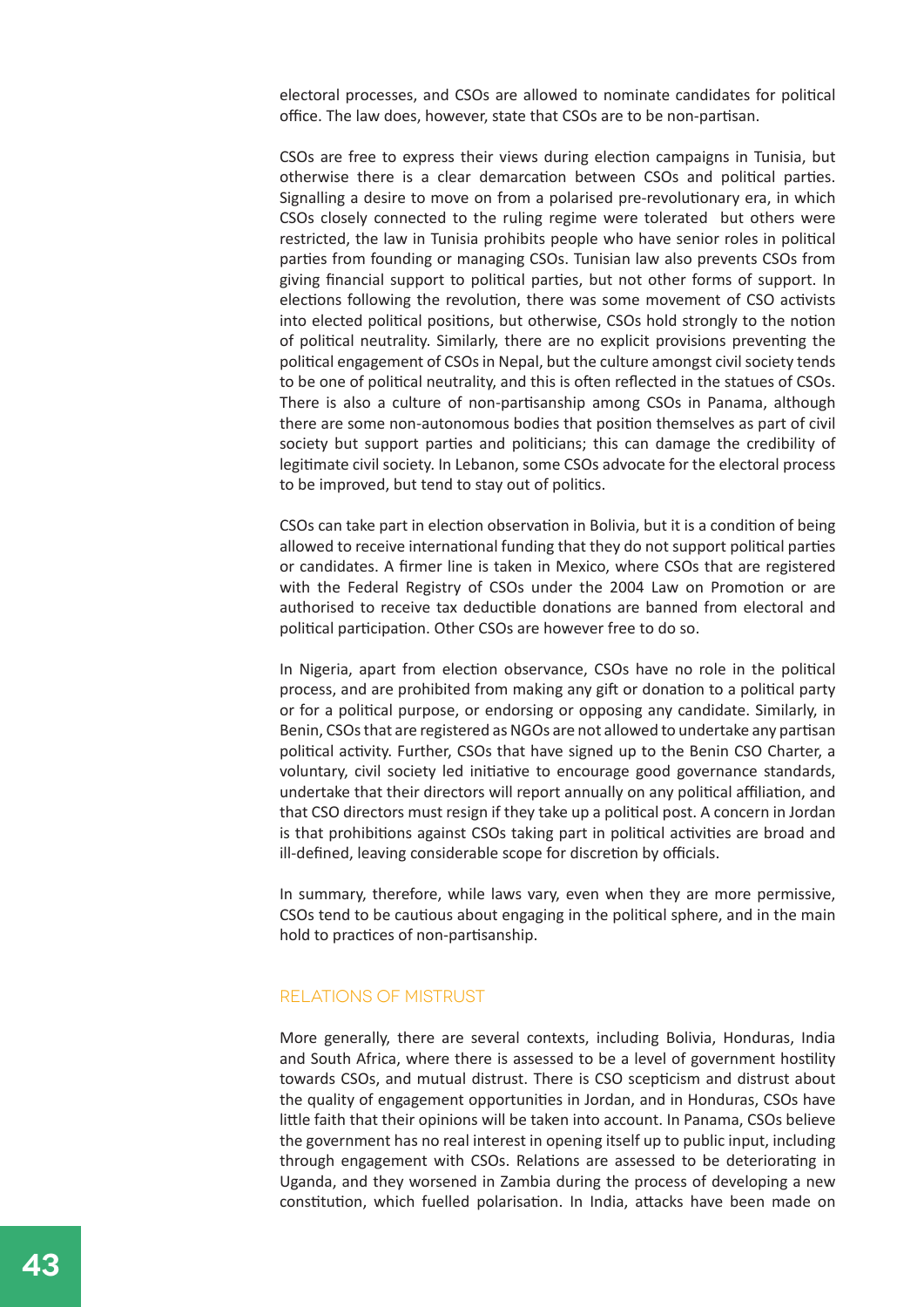CSOs in political speech, with frequent government questioning of the role that CSOs should play. This has affected the ability of CSOs to operate: government accusations that CSOs have a negative impact on development and the economy have been accompanied by increased restrictions on the work of international CSOs in India and the ability of Indian CSOs to access international funding, as discussed above.

Amid a context of political polarisation in Bolivia, which sees a divide between CSOs associated with the government and those that are not, the government tends to regard CSOs that refuse to align, and that seek human rights, as enemies. Similarly, in South Africa, relationships can be characterised as being of either subservience or hostility. Class and status is seen to be a vector in South Africa, with both grassroots campaigning organisations and organisations of middle class intellectuals more likely to be viewed with hostility, because they are seen to challenge government narratives. In Cambodia, because a small number of CSOs sided with the political opposition, the government now tends to accuse all CSOs that disagree with it of being opposition supporters. In Jordan and South Africa, public protests, against poor governance and services, are assessed to have caused governments to become more suspicious of CSOs.

Relations often vary depending on what the missions of CSOs are, and how they work to achieve their goals. The general pattern, as suggested by the earlier section on CSO operation, is that governments tolerate and often welcome the work of CSOs to deliver services, support development projects and engage in social welfare and charitable activities, but become more hostile when CSOs seek to advance human rights, promote good governance and accountability, and engage in advocacy. This is observed, for example, in Cambodia, India, Mozambique, Nigeria, Panama, South Africa, Uganda and Zambia. In some contexts, including India, Jordan, South Africa, Uganda and Zambia, government hostility towards some CSOs that engage in accountability and advocacy work, and that receive international funding to support such work, sees CSOs described as the agents of foreign powers.

When governments divide and constrain civil society in this way, it offers a challenge to civil society's autonomy: civil society may be viewed as a gap-filler or sub-contractor, rather than an equal partner with a range of legitimate roles to play. The danger is that civil society's ability to fulfil a full range of roles is being challenged. The provision of services to impoverished and excluded people is a valuable function of civil society, particularly as civil society can reach populations that governments cannot, but often a grounding in work with impoverished and excluded people will naturally lead civil society to seek policy change, greater accountability and the rebalancing of power. These should be seen as connected and equally legitimate functions, but in several contexts, attempts are being made to narrow down civil society's role. As discussed earlier, challenges can particularly arise when CSOs are involved in funding partnerships with their governments.

There has been hostility and attempts to challenge the autonomy of CSOs in Lebanon, although a gradual, more positive shift in relations is observed, albeit relations still fall short of genuine partnership. Notably, some of this shift has come at the instigation of international donors. This connects to a concern raised in Nigeria, about the space for engagement being externally defined by donors. When good relations are dependent on donor interventions, this also raises troubling questions about the autonomy of civil society and the sustainability of the space for engagement.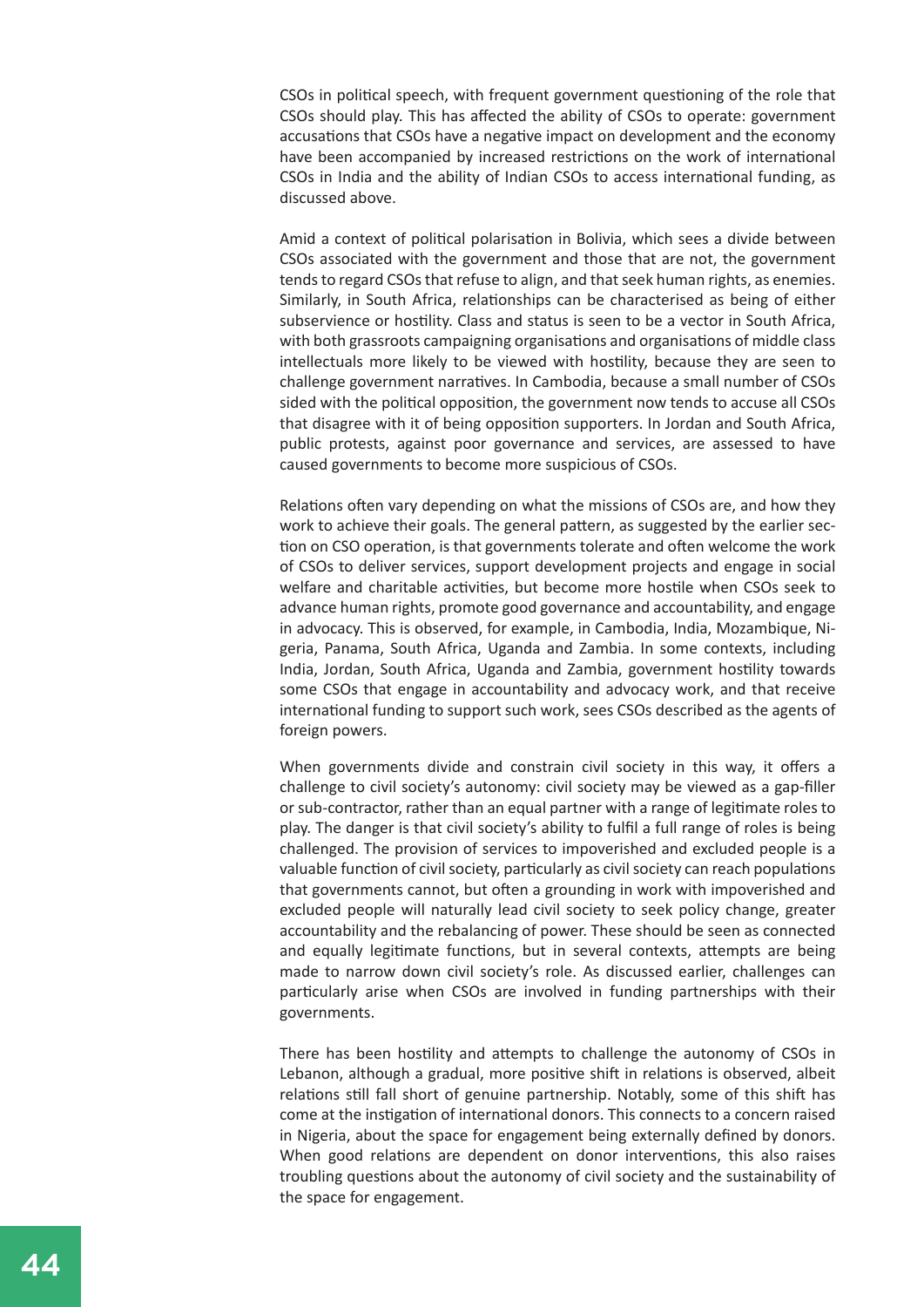#### Gaps between policy and practice

Sometimes positive statements about the role of CSOs are not reflected in policies for engagement, and often there is a gap between what policies say about engagement and the reality in practice. The key concerns that arise are with tokenism - that engagement opportunities do not provide real opportunities for influence, and may be used to legitimise flawed processes - the lack of structured, ongoing opportunities for engagement, and government control of participation in engagement processes, leading to accusations of selectivity, favouritism and patronage.

For example, in Jordan the government may describe CSOs as partners in its official rhetoric, but some CSOs and activists have also received threats from state security agencies. Similarly, in Honduras, government discourse about the partnership role of civil society sits at odds with the government's increasingly authoritarian actions. Consequently, while the government of Honduras has created some dialogue spaces, when civil society attempts to use these to raise concerns on key issues, including human rights and governance, the government disregards these and keeps them off the agenda. In Mexico, notwithstanding the development of opportunities, discussed below, civil society scepticism that consultations can influence decisions remains high.

The legal framework in South Africa appears enabling for engagement, but is undercut by poor relations between CSOs and the government. South African CSOs largely see themselves as on the margins of decision-making, and may view consultations as tokenistic. Current plans concerning cooperation in Cambodia are top-down in their design and do not foresee CSOs playing a full partnership role, and there are also concerns about selectivity, tokenism, lack of trust and limited space and time for engagement. Challenges noted in Cameroon include selectivity and a lack of openness in some processes, and this may be indicative of a broader government absence of trust in CSOs that mean that CSOs that ask questions about governance are perceived as being unsupportive of the government. In Burkina Faso as well, the reality of engagement is assessed to be less enabling than it appears on paper.

There is a lack of public policy on dialogue in Jordan, and the only institutionalised dialogue body, the Jordan Economic and Social Council, is selected by the government, under-utilised and lacking in influence. Institutionalised processes are assessed to be lacking in Nigeria, with at best tokenistic opportunities available; there is some CSO participation in specific government committees, but this is at the behest of government and lacks credibility, while participation in government organised events is variable. There is an absence of an overall framework to manage engagement in Mozambique, and the government is assessed to be reluctant to share information that would help engagement, in a situation where the state is seen to distrust many CSOs. CSOs may be invited into law and policy-making arenas in Lebanon, but this tends to be sporadic, and there is no obligation to take the views of CSOs into account.

Functioning mechanisms for dialogue are also lacking in Cambodia: some existing structures are not convened regularly, including those that were considered most open to civil society input, while Technical Working Groups are usually limited to a single CSO representative. Similarly, sessions of the Observatories of Development in Mozambique, which are supposed to foster engagement, are held only when the government wishes, and are often postponed or cancelled. There are also some non-operational mechanisms in Panama, and Colombia, where dialogue is assessed to be fragmented, with several mechanisms mandated by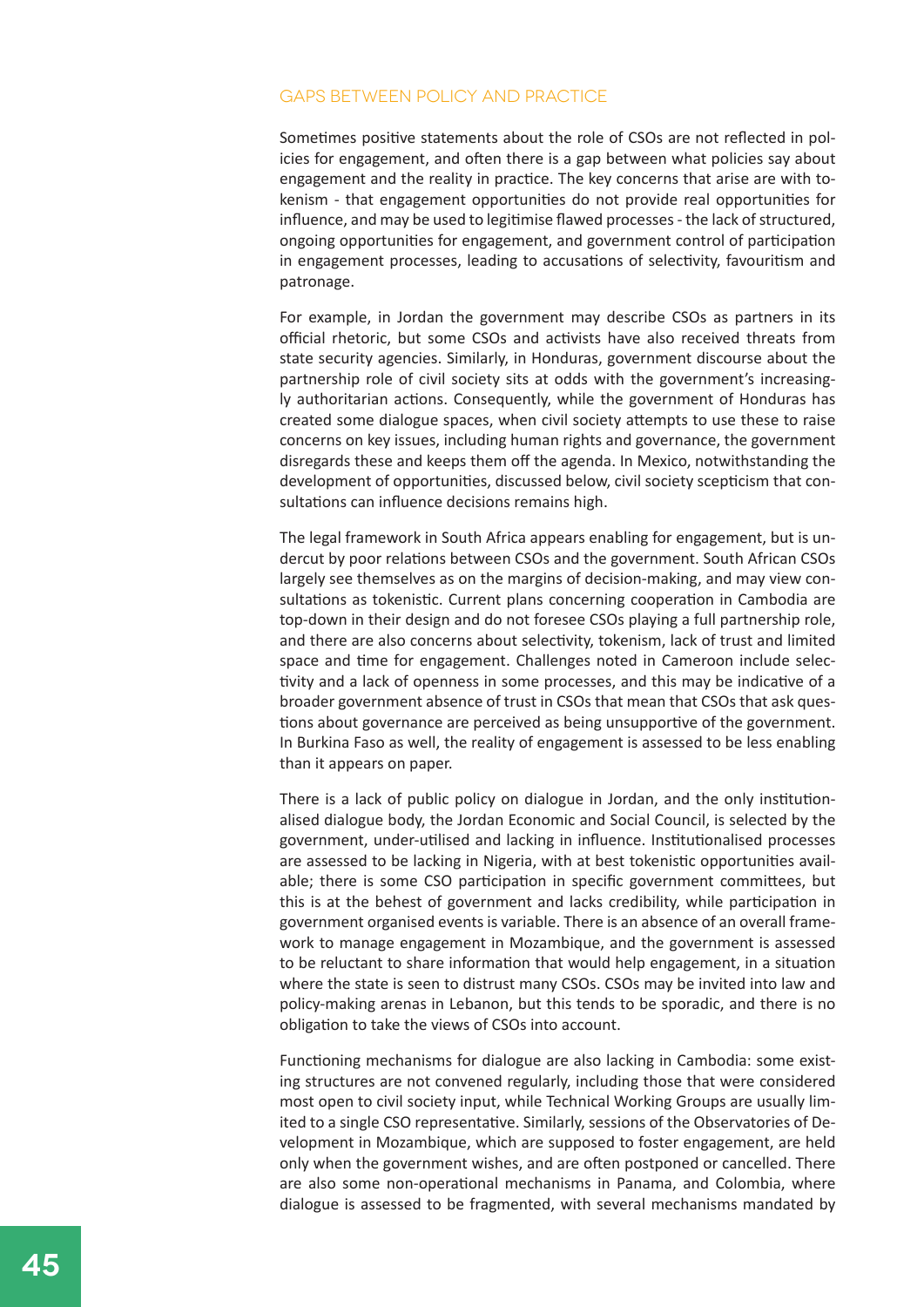the constitution not functioning, because of mistrust and limited understanding of these opportunities among both CSOs and the government. The established mechanism in Lebanon, the Economic and Social Council, is not being convened.

In Zambia, while there are some dialogue processes, these are assessed to be undermined by a lack of trust between CSOs and the government. Even in Nepal and Tunisia, where relations have recently improved, CSOs assess that there is a lack of institutionalised dialogue. In Nepal, dialogue is mostly conducted on the basis of an agenda set by the government, with no guarantee that the government will heed the input of civil society. In Tunisia, engagement comes mostly when civil society demands it, rather than by a conscious decision of the government to involve civil society proactively. Cooperation is assessed to be growing gradually in Burkina Faso, but with some continuing reluctance by state officials towards involving civil society.

Bolivia's new constitution and the corresponding Participation and Social Management Law of 2013 make legal provisions for civil society participation in the design of laws and policies, and give CSOs the right to propose these. This entails the establishment of new structures for engagement. However, this is undercut by the principle of alignment, as discussed earlier, which seeks to limit CSOs to the framework set by the country's plans, policies and systems. Further, it has been observed so far that participation has not led to influence, and there has been little feedback on proposals made by CSOs. To date, consultations have been on laws that have already been created, suggesting an approach to consultation that is formal rather than deep, and a selective approach to participation is being taken, with only CSOs that support government policies invited. Influence is sometimes elusive in Colombia as well, because civil society input is treated as only advisory, and need not be heeded.

While Uganda has a National NGO Policy that sets mechanisms for CSO input to the National Development Plan and other programmes, CSOs note that invitations to meetings often come at short notice, giving them little time to prepare, and often the crucial decisions have been made before CSOs are consulted, in what remains a top-down process. This leads to criticisms of tokenism, and of patronage relationships with selected CSOs. Short notice and lack of time to prepare is also an issue in Zambia.

In Cambodia, the practical effects of a lack of dialogue on the environment for civil society are well understood: because it is not directly exposed to civil society critique, it is easier for the government to pass poor or ill-considered laws and regulations that negatively impact on the environment for civil society. In Cambodia, pseudo CSOs, organised by the government (often referred to as GONGOs, government-organised NGOs), were also used to confer an air of apparent legitimacy and crowd out the concerns of legitimate civil society on consultations held on the LANGO.

#### Informal relations and relations at different levels

The absence of structured mechanisms for CSOs to engage with the government in Jordan leaves CSOs relying on their informal, personal connections with officials and decision-makers to advance civil society agendas. While this shows civil society ingenuity and flexibility in difficult circumstances, such informal methods lack transparency and clear criteria, and miss opportunities for broader civil society collaboration that could be enabled by more structured processes of engagement.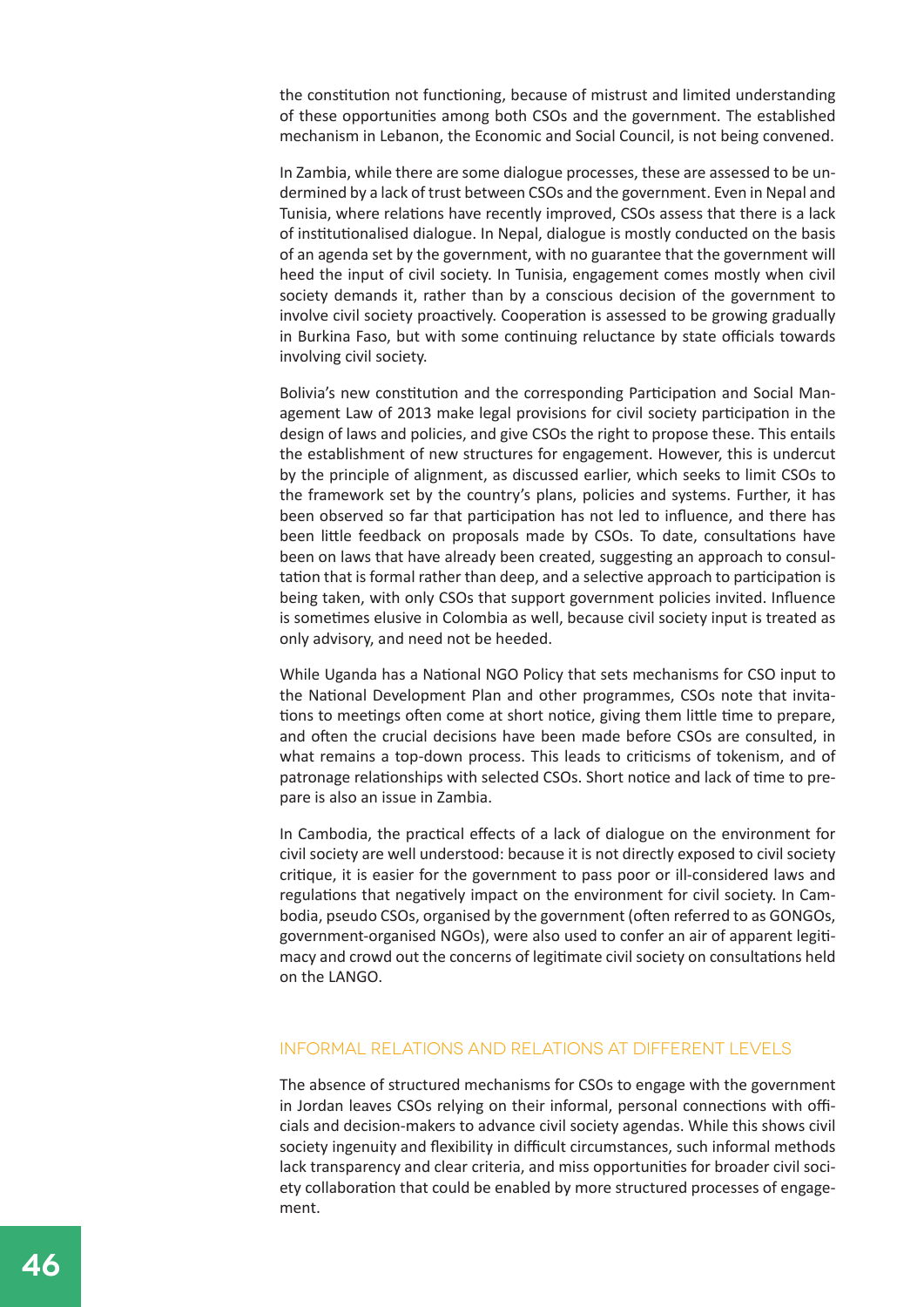It is assessed that the extent of cooperation in the Philippines often depends on the inclination of key officials, who act as gatekeepers to processes, and there is enduring concern that opportunities for CSOs remain vulnerable to changes in political office holders. There is concern in India, Lebanon and Nepal as well that access to engagement opportunities for CSOs depends on the attitudes of individual ministers and officials, with some office holders much more favourably inclined towards civil society than others.

It is also harder in the Philippines for CSOs to engage at the local government level, where clear policies on CSO participation are often not properly implemented by officials, who may limit participation, exercise favouritism or involve CSOs in tokenistic ways, to the point that some CSOs are concerned that they are being used to legitimise flawed processes. Similarly, in Tunisia, some CSOs assess that engagement is harder at the local level, where CSO participation is often only formal and favouritism is exercised. CSOs report that they are hindered in addressing these challenges by a lack of knowledge on processes and procedures to settle disputes. There is also assessed to be little local level interaction in Lebanon and Nigeria, and greater suspicion of CSOs and stronger interference at the local government level in Uganda. A need to strengthen relationships at the local level is also identified in Tajikistan.

In comparison, while relationships are often characterised by hostility at the national level, Cambodian civil society finds more positive working relationships at sub-national levels of government, and with individual ministries with which they engage in the course of their work. In Zambia as well, partnerships are assessed to be stronger at the local level, with a recent trend of creating sub-national coordinating committees.

There may also be more space to engage with parliaments than with the executive, something that is assessed to be the case in Mozambique. In comparison, Ugandan CSOs feel that the space to engage with parliament is limited.

#### More positive examples

There are, however, some more positive recent examples of the development of structured cooperation between CSOs and the government, although these all give rise to further challenges. A strong recent example comes from Brazil, with the development of the Partnership Cooperation Agreement, as discussed in the section on access to resources. The new law holds promise to encourage government officials to see CSOs as full partners and enable CSOs to make proposals to government. It can be seen to be building on routines and practices of cooperation that have developed in recent decades, in which CSOs have played a part in proposing and advocating for laws. The process has been one of gradually building trust and respect for the autonomous contributions of CSOs. Such partnership ways of working were intended to be formalised in the Social Participation National Policy and the National System of Participation, but Brazil's currently polarised politics have seen these most recent developments stalled. Notwithstanding progress, there also remains some criticism that participation mechanisms are still geared more towards discussion than action, and that much depends on the attitude of particular officials and government structures at different levels.

CSOs in Nepal assess that the new constitution, passed in 2015, has potential to mark a decisive break with the country's history of civil conflict and provides new opportunities for collaboration and improved relations. There are now numerous government committees and other spaces across a wide range of government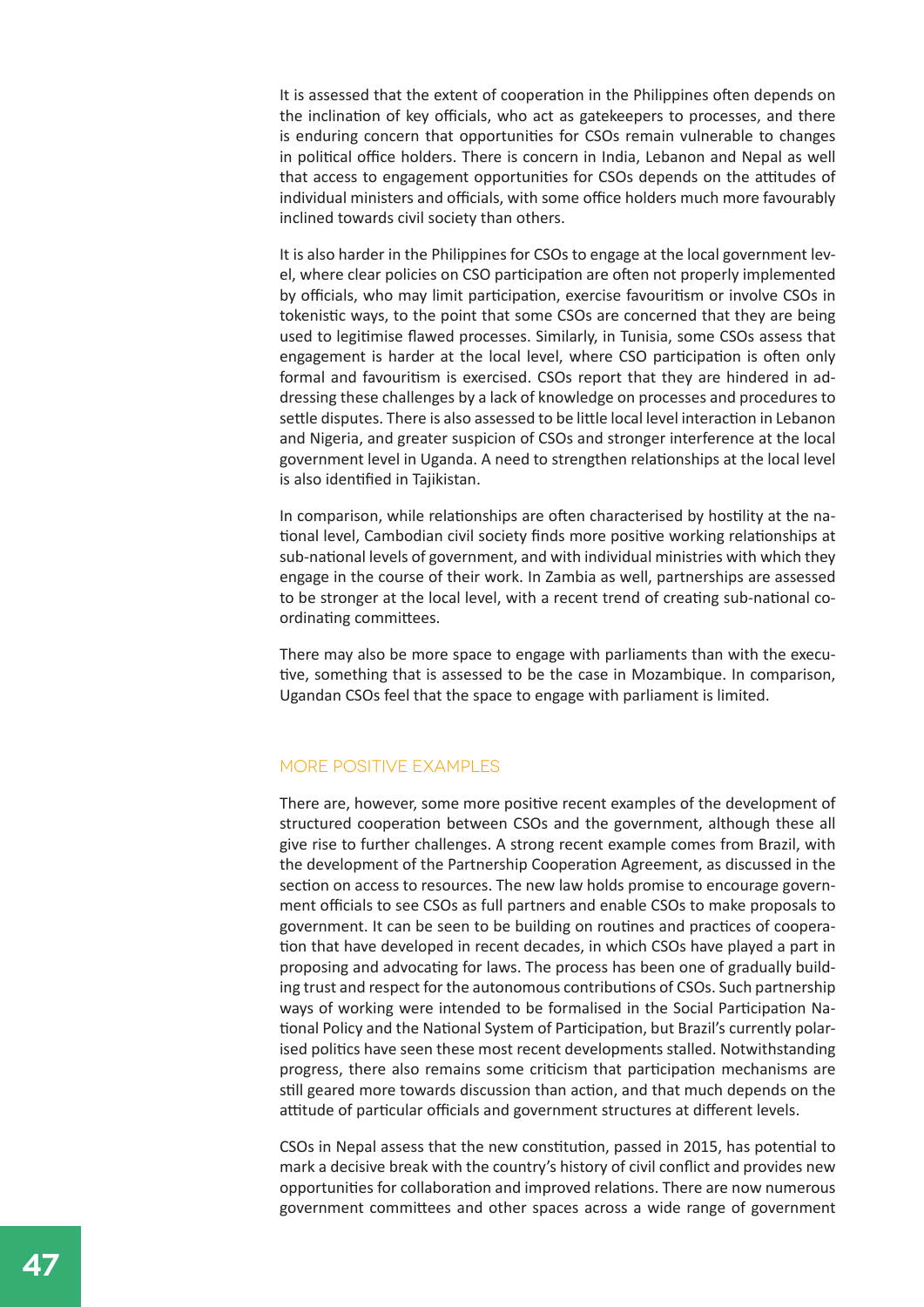bodies in which CSOs participate. For example, the Ministry of Women, Children and Social Welfare has established a new team on civil society, and there are CSO desks in many local government bodies. Nepal's new law on local government also mandates local government bodies to work with, encourage and provide assistance to CSOs. Nepali CSOs feel they can claim credit for helping to secure economic, legal and social policy changes, and relations between CSOs and the government are also said to have been strengthened as a result of effective cooperation in responding to the April 2015 earthquake.

In Tunisia, CSOs have had to move from a position of protest to one of participation, as relations have transformed, from polarised and adversarial to more positive and cooperative relations, following the revolution. Civil society was recognised as playing an essential role in the aftermath of the revolution, in steering the country towards relative peace, a functioning democracy and a new constitution that is much more pluralist than before, and which positions Tunisia as a participatory democratic republic in which the role of civil society is recognised. This is realised in part through a new ministry for constitutional bodies, civil society and human rights.

Tunisian CSOs have engaged in tripartite dialogue with the government and EU representatives, and can see that they have been able to influence both the government, for example on bringing forward legislation on gender-based violence, and the EU's relations with Tunisia. As part of the new democratic settlement in Tunisia, CSOs are able to propose and submit bills to parliamentary committees, and take part in hearing sessions with the national assembly. CSOs have developed the capacities to make practical recommendations to decision-makers that are framed by the constitution and Tunisia's international obligations, and can see that their engagement has influenced some new laws. The government also shows signs of acknowledging that it is easier to introduce new measures when it has civil society support.

Against this, well-argued civil society inputs are sometimes rejected in Tunisia for political reasons or reasons that are poorly communicated, while dialogues sometimes produce no results. Tunisian CSOs also criticise the limited information made available on the development of new legislative measures, and on the opportunities for civil society input in these. There are also current concerns that, after a positive period, relations are deteriorating and the range of what may be discussed is narrowing. This serves as a reminder that CSO-government relations are always dynamic and subject to a range of influences, and need ongoing monitoring and nurturing.

The relationship in the Philippines is also assessed to have progressed from a previously adversarial one to a relationship that now sits on a spectrum from critical engagement to cooperation, with some partnerships. Government officials are seen to have become more open to the involvement of CSOs, in the implementation of government projects and in participation in decision-making processes. This is seen as a gradual realisation of constitutional provisions that recognise the right of civil society to participate in economic, political and social decision-making, and mandates the state to create consultation mechanisms. In Mexico as well, opportunities are seen to have gradually opened for CSOs and citizens to propose and advocate for legislation.

In the Philippines, there are also structured mechanisms of cooperation, including the National Anti-Poverty Commission, in which CSOs and government representatives work together, and there was significant CSO participation in the draft-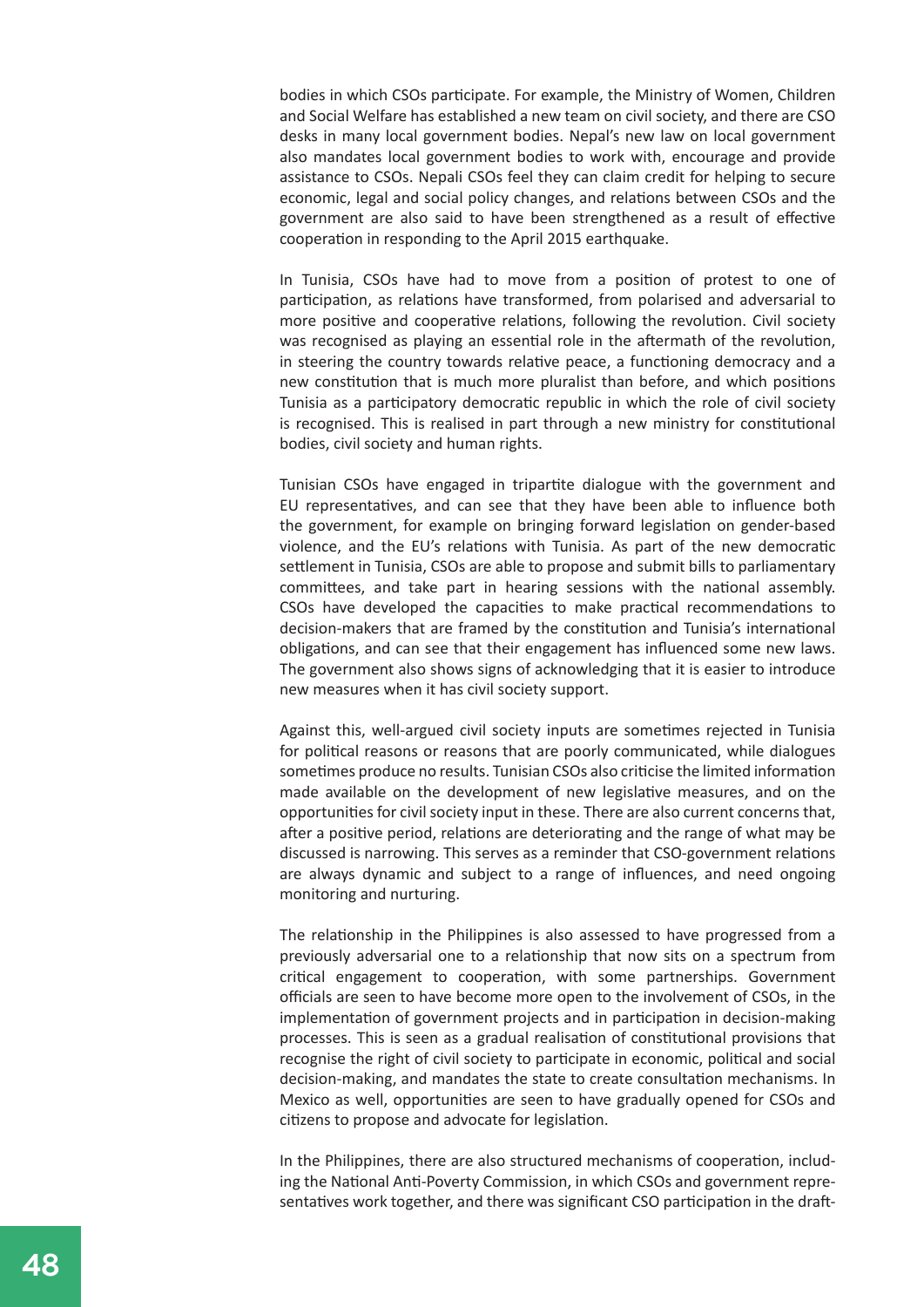ing of the Philippine Development Plan, a role that came about as a result of CSO advocacy. The government's bottom-up-budgeting initiative has in addition created opportunities for CSOs to participate in budgeting and budget monitoring. It is mandatory for national agencies to consult with CSOs on a range of agricultural and environmental issues, and CSOs are members of numerous public bodies, chiefly those concerned with agricultural, environmental and planning issues.

Relations have however been strained in the Philippines by the difficulties that CSOs now experience in obtaining domestic state funding under new regulations, and suspicion of CSOs that has grown following the fake CSOs corruption scandal, discussed earlier.

There are also concerns about the capacity of CSOs to cooperate in the Philippines, as CSOs may lack the skills and knowledge required to play their role properly, such as legal expertise and knowledge of local government procedures. There is very little funding available to develop this capacity. CSOs in Colombia, Lebanon, Mozambique, Nigeria and Uganda, and to a lesser extent in Cambodia, also assess that they have weak capacity to undertake activities such as engaging and monitoring.

#### **CONCLUSION**

In summary, it can be said that views are mixed on CSO-government relations. There are some good examples of growing cooperation, but also political hostility by some governments towards CSOs. In general, CSOs are less tolerated when they aim to promote human rights and good governance, and engage in advocacy and accountability activity. Even when there are solid structures for cooperation, there are concerns about how open, transparent, inclusive and meaningful those structures are, and in other contexts, the lack of ongoing, institutional structures is a problem. Relations may vary between individual ministries and office holders, with a consistent partnership approach across governments generally lacking. There are also concerns about how the autonomy of civil society can be preserved when partnering with governments.

A suggested focal point for future advocacy could be the research, documentation and dissemination of successful models of engagement, which identifies the benefits that strong engagement has unlocked for governments and citizens, and the encouragement of greater adoption of good practice.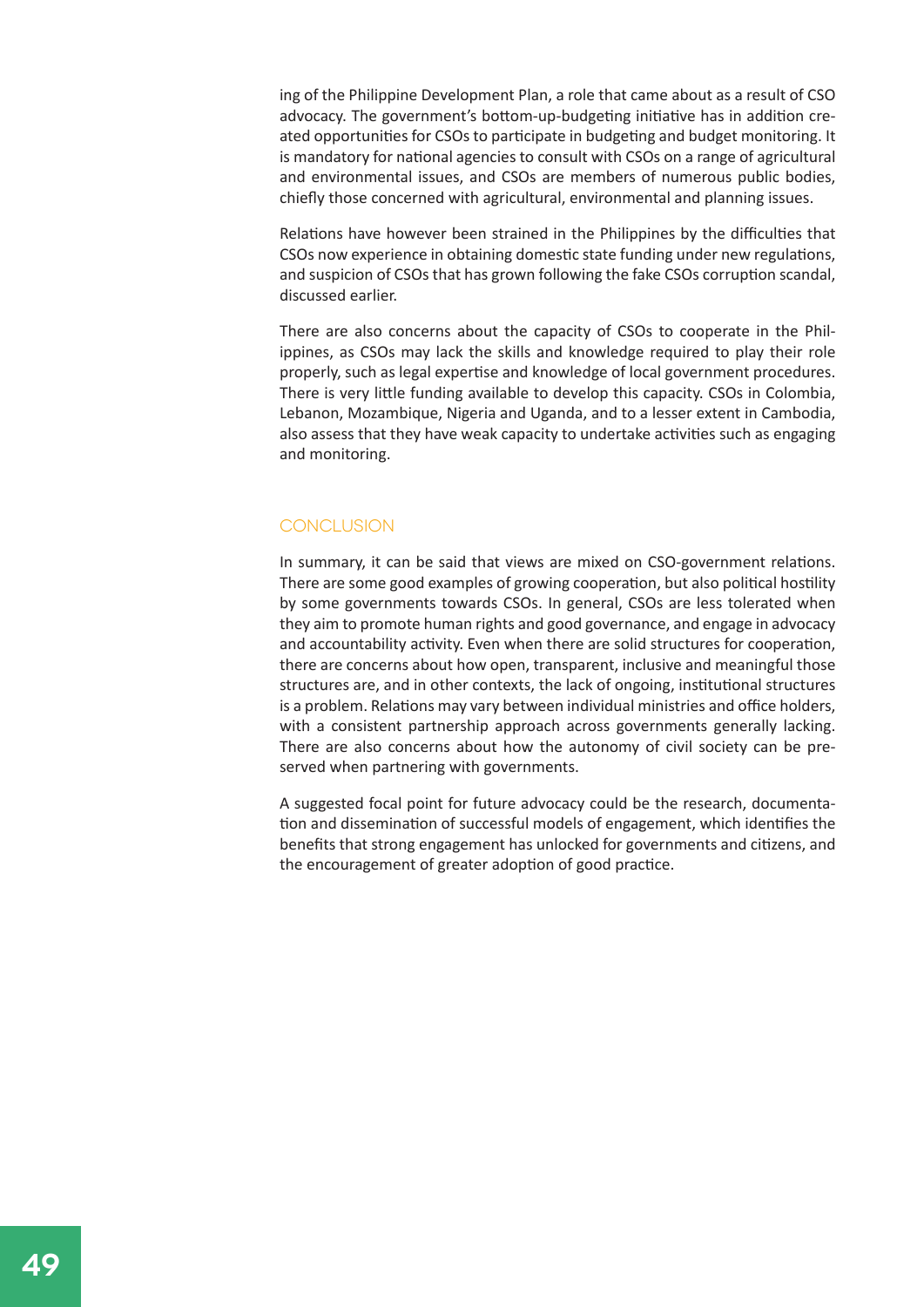# **conclusion**

The overall picture revealed by the EENA research is one of gaps. There are gaps between international best practice, which recognises the autonomy of civil society, and laws and regulations that impinge on this. There are gaps between the enabling language of constitutions, which promise to uphold the fundamental civil society rights, of association, peaceful assembly and expression, and laws and regulations that undercut these and place excessive restrictions on those rights. There are gaps between the stated purpose of laws and how laws are applied in practice, with broad and vague provisions in laws often giving governments and officials wide scope for discretion. There are gaps between national level policies and the practices at the local level, which are often less enabling in some regions of countries. Additionally, policies and practices are vulnerable to discrimination, politicisation and corruption.

On many of the key dimensions assessed in this study, there seems to be a clear distinction between notification regimes and approval regimes. While failing to respect the autonomy of civil society sufficiently, notification regimes can leave CSOs with the space to start themselves up, operate, secure resources, hold events and express their viewpoints. Approval regimes on the other hand impose the state as gatekeeper at every step, giving the government the power to interfere, amend or block CSO activity, slowing down the inherent creativity and dynamism of civil society. Where notification regimes apply, they need to exist in reality and not just on paper; in practice, even under notification regimes, governments and officials often have scope to interpret a requirement to notify as a request for approval.

Not all CSOs are affected equally. In the main, these challenges are visited far more on CSOs that take stances on issues with which governments disagree than those that hold positions supportive of governments. CSOs that seek human rights, democracy and good governance fare worse than those that deliver social welfare and development services. Urban and large CSOs may have advantages that enable them to navigate hurdles, cover costs and cultivate relationships in difficult regulatory environments; rural, small, new and informal CSOs may fare worse in disenabling environments.

By and large, CSOs do not seek an environment entirely free of regulation. The existence of enabling regulation as part of a broader enabling environment helps CSOs to prove that they are genuine and legitimate, that they spend money wisely and serve their constituencies. Enabling regulation can be the starting point for deeper and more constructive relations between CSOs and governments that lead to strong partnerships. It can help CSOs distinguish themselves from bodies that lack legitimacy, or that are corrupt or defunct. But the lesson of the EENA research is that too often CSO regulation is far from enabling. When it should be transparent, predictable and inclusive, it is opaque, erratic and selective. It is often motivated by a determination to control and constrain civil society, rather than a desire to enable it. Where the environment for civil society is disenabling, CSOs face increased challenges of cost, time and energy, and the scope for discretion, favouritism and corruption increases at the government level, undermining the rule of law.

The EENA research has revealed that, in very different contexts in diverse parts of the world, there are some remarkable similarities in the challenges that CSOs face. The positive side of this is that CSO responses to disenabling conditions that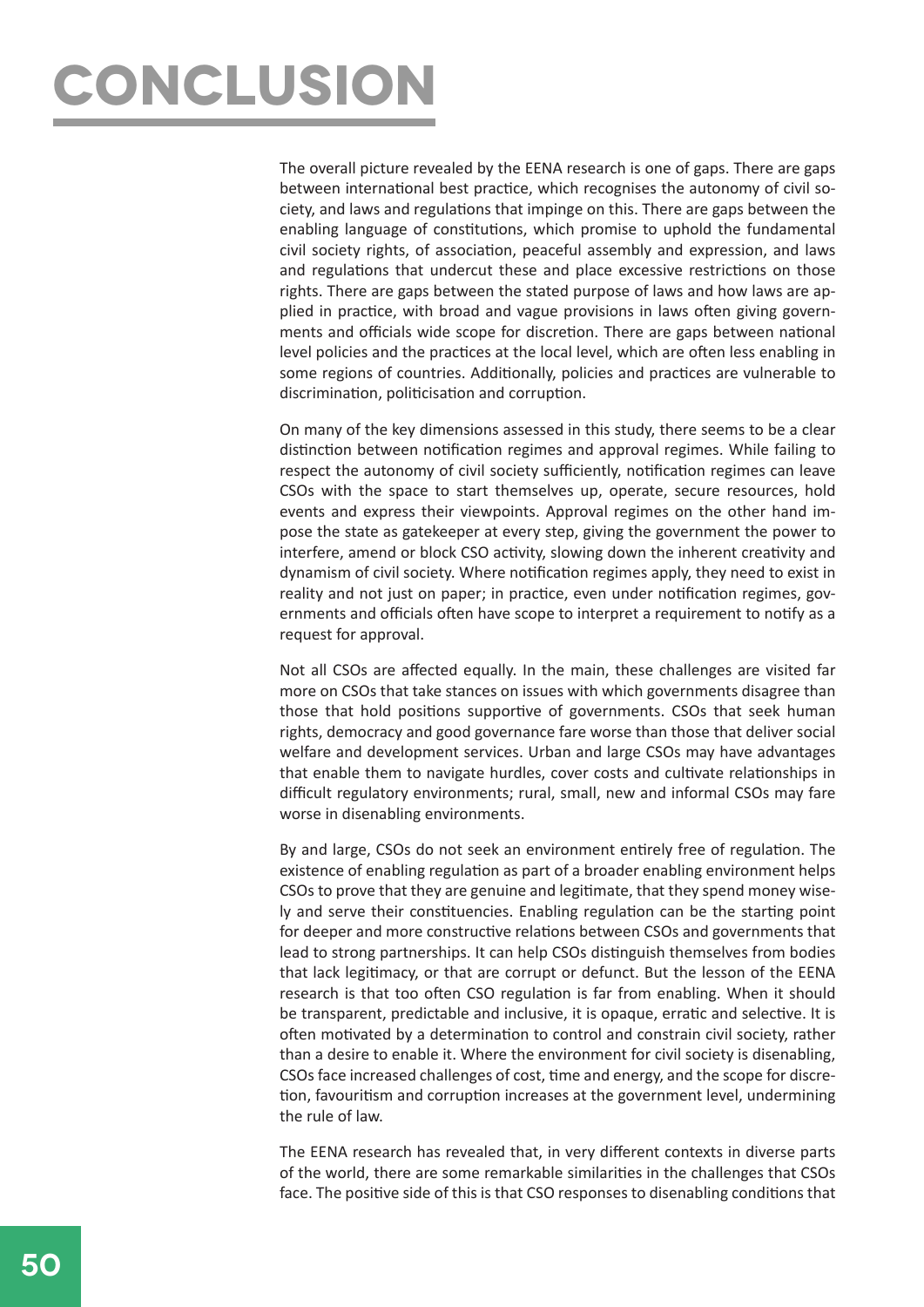prove successful in one context may hold potential for adaption and replication in others. As this report's accompanying paper on civil society response strategies makes clear, civil society is fighting back, working collectively and winning some important gains. An understanding of these should form the basis for future action to make the environment for civil society more predictable, functional and enabling.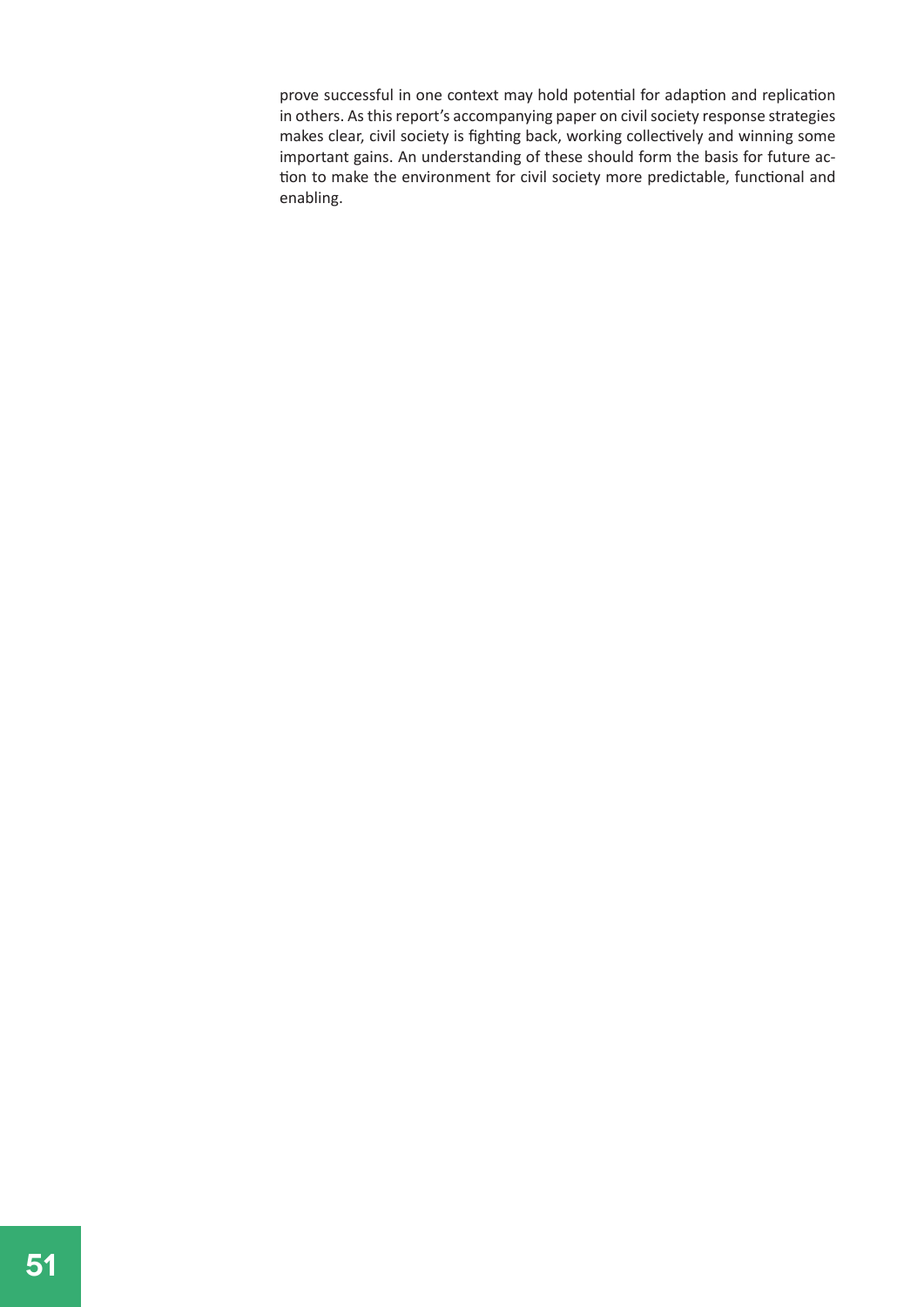#### **Annex 1: Enabling Environment National Assessments partners**

| <b>COUNTRY</b>      | <b>NATIONAL PARTNER</b>                                                                      | <b>YEARS OF</b><br><b>ASSESSMENT</b> |
|---------------------|----------------------------------------------------------------------------------------------|--------------------------------------|
| Benin               | Groupe d'Action pour le Progrès et la Paix (GAPP)                                            | 2015-2016                            |
| <b>Bolivia</b>      | Fundación Construir                                                                          | 2013-2014                            |
| <b>Brazil</b>       | Associação Brasileira de Organizações Não Governamen-<br>tais (ABONG)                        | 2014-2015                            |
| <b>Burkina Faso</b> | Réseau des Organisations de la Société Civile pour le Dé-<br>veloppement (RESOCIDE)          | 2013-2014                            |
| Cambodia            | Cooperation Committee for Cambodia (CCC)                                                     | 2013-2014                            |
| Cameroon            | Collectif des ONG pour la Sécurité Alimentaire et Le Déve-<br>loppement Rural (COSADER)      | 2014-2015                            |
| Colombia            | Confederación Colombiana de ONG (CCONG)                                                      | 2015-2016                            |
| Honduras            | Federación de Organizaciones No Gubernamentales para<br>el Desarrollo de Honduras (FOPRIDEH) | 2015-2016                            |
| India               | Voluntary Action Network India (VANI)                                                        | 2013-2014                            |
| Jordan              | Phenix Center for Economic and Informatics Studies                                           | 2014-2015                            |
| Lebanon             | Arab NGO Network for Development (ANND)                                                      | 2013-2014                            |
| Mexico              | Centro Mexicano para la Filantropía (CEMEFI)                                                 | 2013-2014                            |
| Mozambique          | JOINT - Liga de ONGs em Mocambique                                                           | 2014-2015                            |
| Nepal               | NGO Federation of Nepal (NPN)                                                                | 2014-2015                            |
| Nigeria             | Nigeria Network of NGOs (NNNGO)                                                              | 2014-2015                            |
| Panama              | Alianza Ciudadana Pro Justicia                                                               | 2014-2015                            |
| Philippines         | Caucus of Development NGO Networks (CODE-NGO)                                                | 2015-2016                            |
| South Africa        | Human Rights Institute of South Africa (HURISA)                                              | 2014-2015                            |
| Tajikistan          | Tajikistan National NGO Association                                                          | 2015-2016                            |
| Tunisia             | Al Kawakibi Democracy Transition Centre (KADEM)                                              | 2015-2016                            |
| Uganda              | Uganda National NGO Forum (UNNGOF)                                                           | 2013-2014                            |
| Zambia              | Zambia Council for Social Development (ZCSD)                                                 | 2013-2014                            |